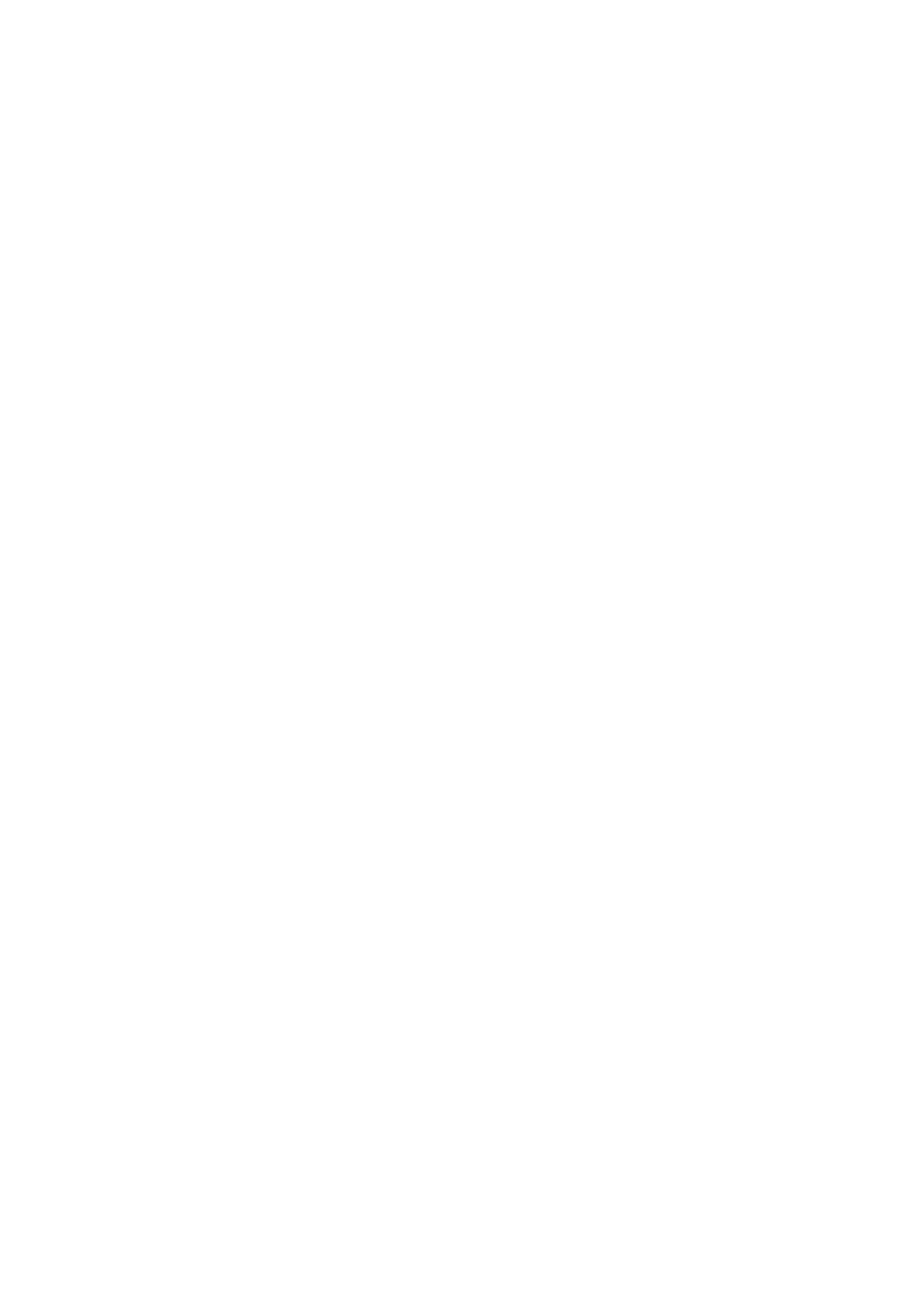### Western Australia

# **Pearling (General) Regulations 1991**

## **Contents**

# **Part 1 — Preliminary**

| 1.  | Citation                                              | 1  |
|-----|-------------------------------------------------------|----|
| 2.  | Commencement                                          | 1  |
| 3.  | Terms used                                            | 1  |
|     | <b>Part 2 — Prescribed matters</b>                    |    |
| 4.  | Geocentric Datum of Australia (Act s. 4(1))           | 6  |
| 5.  | Numbers of pearl oysters prescribed in respect of     |    |
|     | particular types of containers (Act s. $8(4)$ )       | 6  |
| 6.  | Application fees (Act s. 19, 22)                      | 7  |
| 7.  | Requirements prescribed in respect of holders of      |    |
|     | pearl divers' licences (Act s. 26(2)(a))              | 7  |
| 8.  | Annual fees for certain licences (Act s. $27(1)(b)$ ) | 8  |
| 9.  | Transfers (Act s. 32)                                 | 9  |
| 9A. | Payment by instalments (Act s. $27(1)(a)$ )           | 10 |
| 9B. | Refund, reduction or waiver of fees                   | 11 |
| 10. | Prescribed manner of sale of seized pearl oysters or  |    |
|     | pearl oyster spat $(Act s. 55(1)(a), (b))$            | 11 |
|     | Part 3 – Forms                                        |    |
| 11. | Annual notice of intent                               | 12 |
| 12. | Notice of pearling or hatchery activity               | 12 |
| 13. | Pearl oyster fishing daily log sheet                  | 13 |
| 14. | Diver's catch record log sheet                        | 13 |
| 15. | Dump record log sheet                                 | 14 |
| 16. | Transport log sheet                                   | 15 |
| 17. | Transport (seeding) log sheet                         | 16 |
| 18. | Pearl seeding log sheet                               | 16 |

As at 15 Aug 2020 Version 03-d0-00 Page i Published on www.legislation.wa.gov.au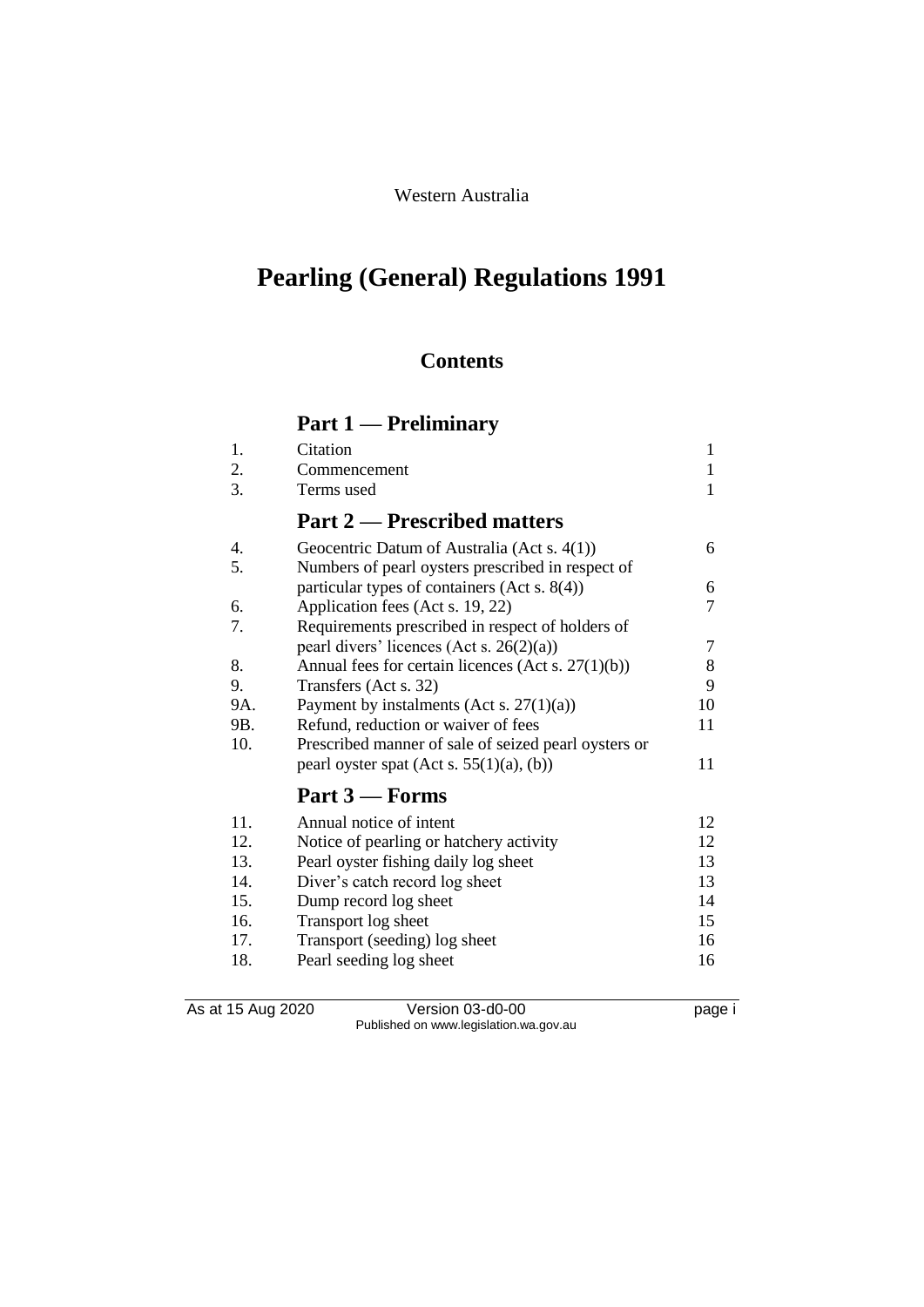#### **Contents**

| 18A.<br>18B. | Pearl oyster tag log sheet<br>Notice of settlement of spat | 16<br>17 |
|--------------|------------------------------------------------------------|----------|
| 18C.         | Nursery site stock report                                  | 17       |
| 19.          | Completion of forms                                        | 17       |
| 19A.         | Lodgment of forms                                          | 19       |
| 20.          | Power of inspector to direct delivery of form              | 20       |
|              | Part 4 — Designated containers and                         |          |
|              | tags                                                       |          |
| 21.          | Pearl oysters to be held in designated containers          | 21       |
| 22.          | Pearl oysters to be placed in tagged designated            |          |
|              | containers after being taken                               | 21       |
| 23.          | Manner in which designated containers to be filled         | 22       |
| 24.          | Issue and allocation of pearl oyster identification        |          |
|              | tags                                                       | 22       |
| 25.          | Tag specifications                                         | 23       |
| 26.          | Use and possession of tags                                 | 23       |
| 27.          | Transfer of tags                                           | 24       |
| 28.          | Boat not to be used for taking pearl oysters unless        |          |
|              | tags allocated to, and on board, boat                      | 24       |
| 29.          | Affixing of tags                                           | 24       |
| 30.          | Removal of tags                                            | 25       |
|              | Part 5 — Dumping of pearl oysters                          |          |
|              | Division 1 — Dumps not on pearl oyster farms               |          |
|              | or holding sites following pearl seeding                   |          |
|              | operations                                                 |          |
| 31.          | Division 1 not to apply to certain dumps                   | 27       |
| 32.          | When dumping of pearl oysters permissible                  | 27       |
| 33.          | Nomination and duties of fleet masters                     | 29       |
| 34.          | Map of long-lines in relation to master buoy               | 29       |
| 35.          | Only one licensee or permit holder to use particular       |          |
|              | dump                                                       | 30       |
|              | Division 2 — Dumps on holding sites following              |          |
|              | pearl seeding operation                                    |          |
| 36.          | When dumping of pearl oysters subjected to                 |          |
|              | seeding operations permissible on holding sites            | 30       |
| 37.          | Duties of masters of operation boats                       | 32       |
| 38.          | Map of long-lines in relation to master buoy               | 32       |
|              |                                                            |          |

page ii Version 03-d0-00 As at 15 Aug 2020 Published on www.legislation.wa.gov.au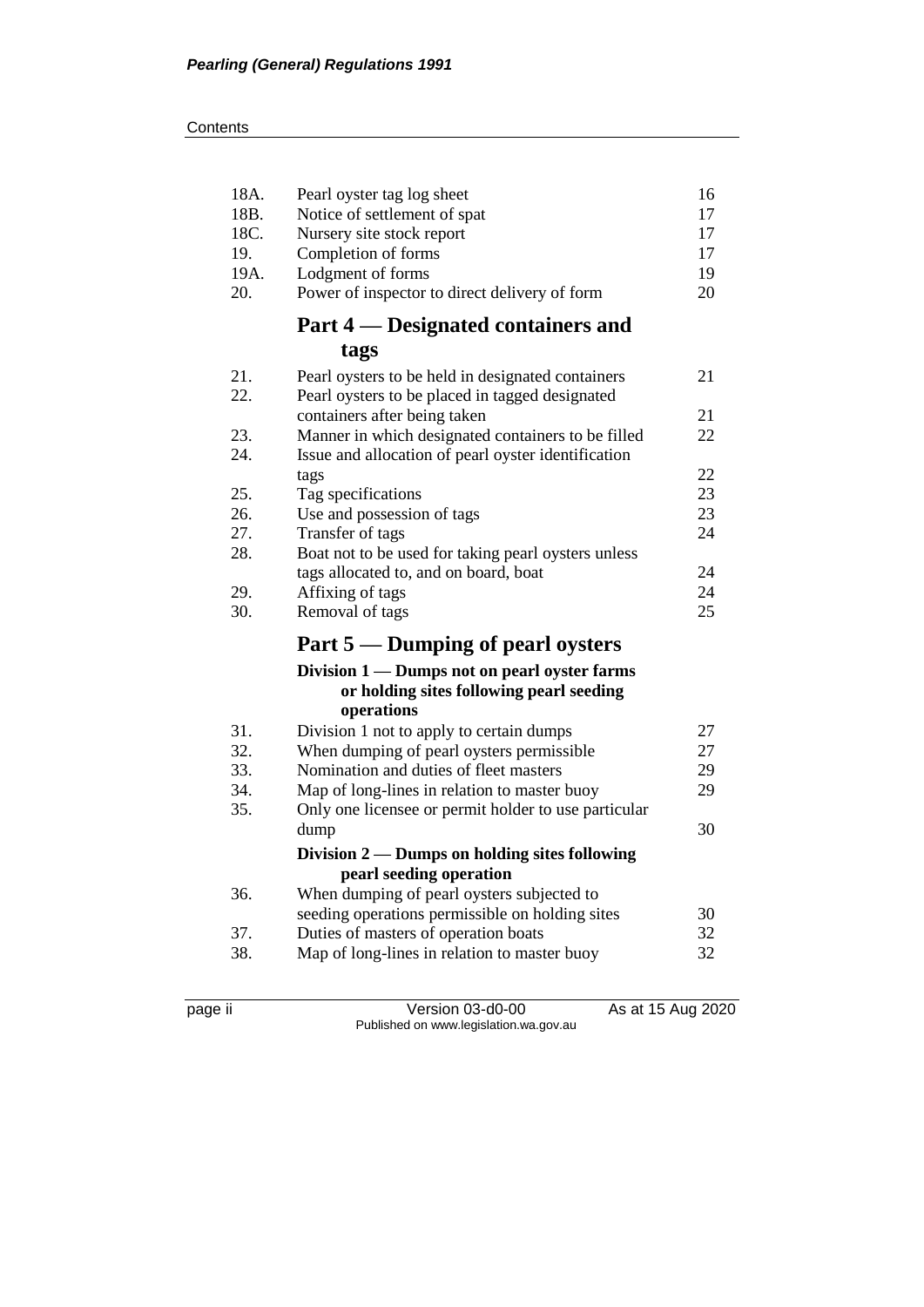# **Part 5A — Holding pearl oysters on pearl oyster farms**

| 38A. | Farms to be marked and lit                        | 33 |
|------|---------------------------------------------------|----|
| 38B. | Marking of sites on pearl oyster farms            | 33 |
| 38C. | Certain pearl oysters to be kept separate         | 33 |
|      | Part 6 — Pearl seeding operations                 |    |
| 39.  | Location of pearl seeding operations              | 34 |
| 40.  | Maximum number of pearl oysters which may be      |    |
|      | seeded at one time                                | 34 |
| 40A. | Spat not to be seeded                             | 34 |
| 41.  | Circumstances when loose pearl oysters may be     |    |
|      | held                                              | 35 |
|      | <b>Part 7 — Transporting of pearl</b>             |    |
|      | oysters                                           |    |
| 42.  | When transporting of pearl oysters permissible    | 36 |
| 43.  | Variation of notice of transport                  | 38 |
| 44.  | Contents of notices                               | 39 |
|      | <b>Part 7A — Hatcheries</b>                       |    |
| 44A. | Cleaning of hatcheries                            | 40 |
| 44B. | Water, air and equipment used in hatchery         | 40 |
| 44C. | Batches to be kept separate                       | 41 |
| 44D. | Hatchery records                                  | 41 |
| 44E. | Source of broodstock for hatcheries               | 44 |
| 44F. | Supply of hatchery produced spat restricted       | 44 |
|      | Part 7B – Spat collection                         |    |
| 44G. | Spat collection                                   | 45 |
|      | <b>Part 7C</b> — Quarantine sites                 |    |
| 44H. | Quarantine site not to be used for other purposes | 46 |
| 44I. | Quarantine permitted only on quarantine site      | 46 |
| 44J. | Cleaning of boats and equipment                   | 46 |
| 44K. | Notification when quarantine site cleared         | 47 |
| 44L. | Spat to be held on quarantine site for 6 weeks    | 47 |
| 44M. | Disposal of dead pearl oysters                    | 47 |

As at 15 Aug 2020 Version 03-d0-00 page iii Published on www.legislation.wa.gov.au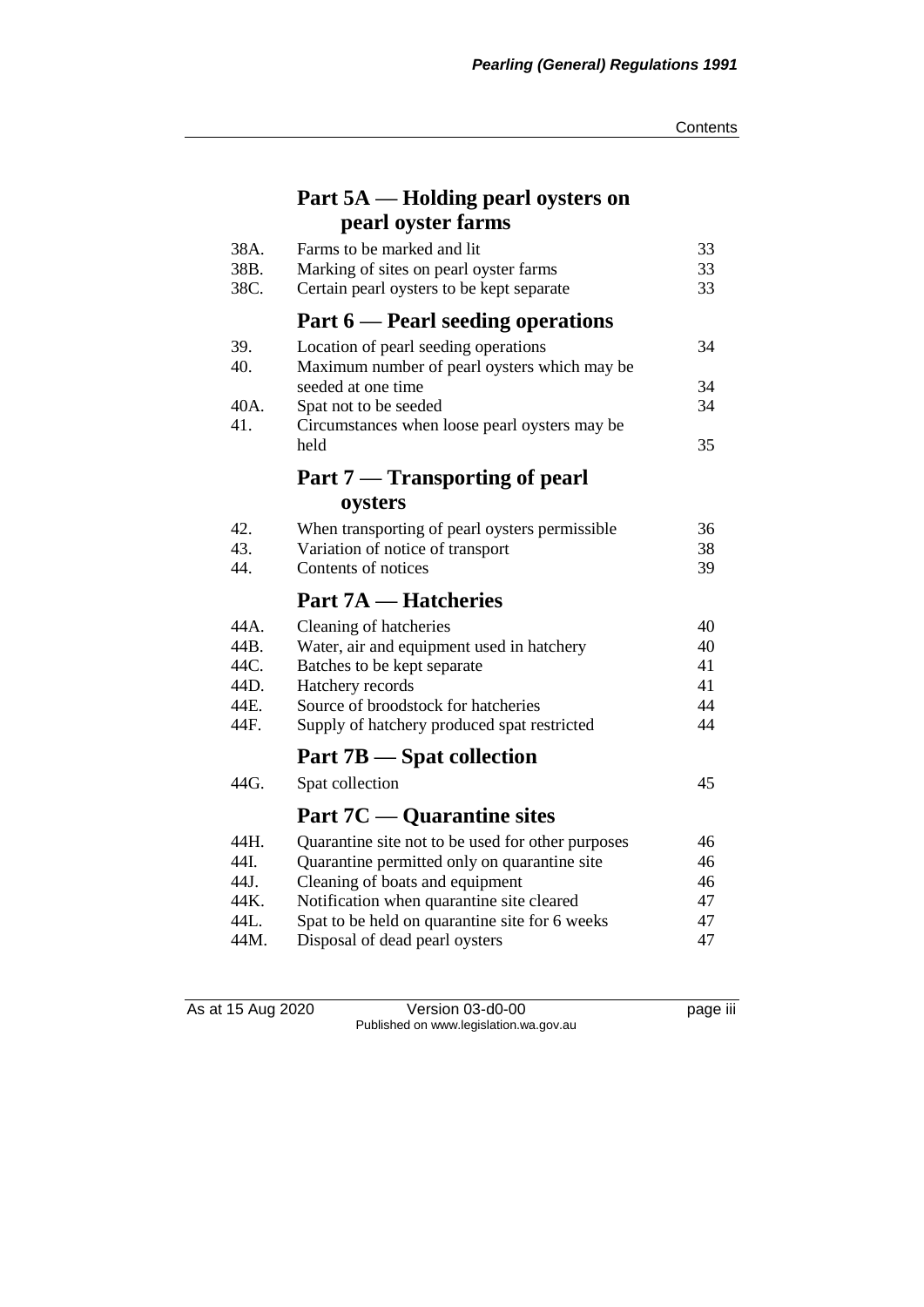**Contents** 

# **Part 7D — Nursery sites**

| 44N.<br>44O.<br>44P. | Nursery site not to be used other than as a nursery<br>Growing out permitted only on nursery site<br>Nursery site to be used only by holder of hatchery | 48<br>48 |
|----------------------|---------------------------------------------------------------------------------------------------------------------------------------------------------|----------|
|                      | (nursery) licence or permit                                                                                                                             | 48       |
| 44Q.                 | Spat to be held on nursery site until full size                                                                                                         | 48       |
| 44R.                 | Disposal of dead pearl oysters                                                                                                                          | 49       |
|                      | Part 7E – Growing out spat and                                                                                                                          |          |
|                      | seeding grown out pearl oysters                                                                                                                         |          |
| 44S.                 | Restrictions on spat which may be taken under a<br>hatchery (nursery) licence                                                                           | 50       |
| 44T.                 | Use or disposal of excess oysters from nursery site                                                                                                     | 50       |
| 44U.                 | Pearl seeding operations on grown out oysters                                                                                                           | 51       |
|                      | Part 8 — General                                                                                                                                        |          |
| 45.                  | Miscellaneous offences                                                                                                                                  | 52       |
| 46.                  | Sizes of letters and numbers on floats                                                                                                                  | 52       |
| 47.                  | Persons who may use, or transport pearl oysters to,                                                                                                     |          |
|                      | holding sites                                                                                                                                           | 53       |
| 48.                  | Pearl boat licence number                                                                                                                               | 53       |
| 48A.                 | Sending of written documents electronically                                                                                                             | 54       |
|                      | <b>Schedule 1</b>                                                                                                                                       |          |
|                      | <b>Designated containers</b>                                                                                                                            |          |
|                      | Schedule 2 — Requirements for                                                                                                                           |          |
|                      | hatcheries                                                                                                                                              |          |
|                      | Division 1 — Cleaning and disinfecting                                                                                                                  |          |
|                      | Division 2 — Treatment of water, air and<br>equipment                                                                                                   |          |
|                      | <b>Notes</b>                                                                                                                                            |          |
|                      | Compilation table                                                                                                                                       | 58       |
|                      | <b>Defined terms</b>                                                                                                                                    |          |
|                      |                                                                                                                                                         |          |

page iv Version 03-d0-00 As at 15 Aug 2020 Published on www.legislation.wa.gov.au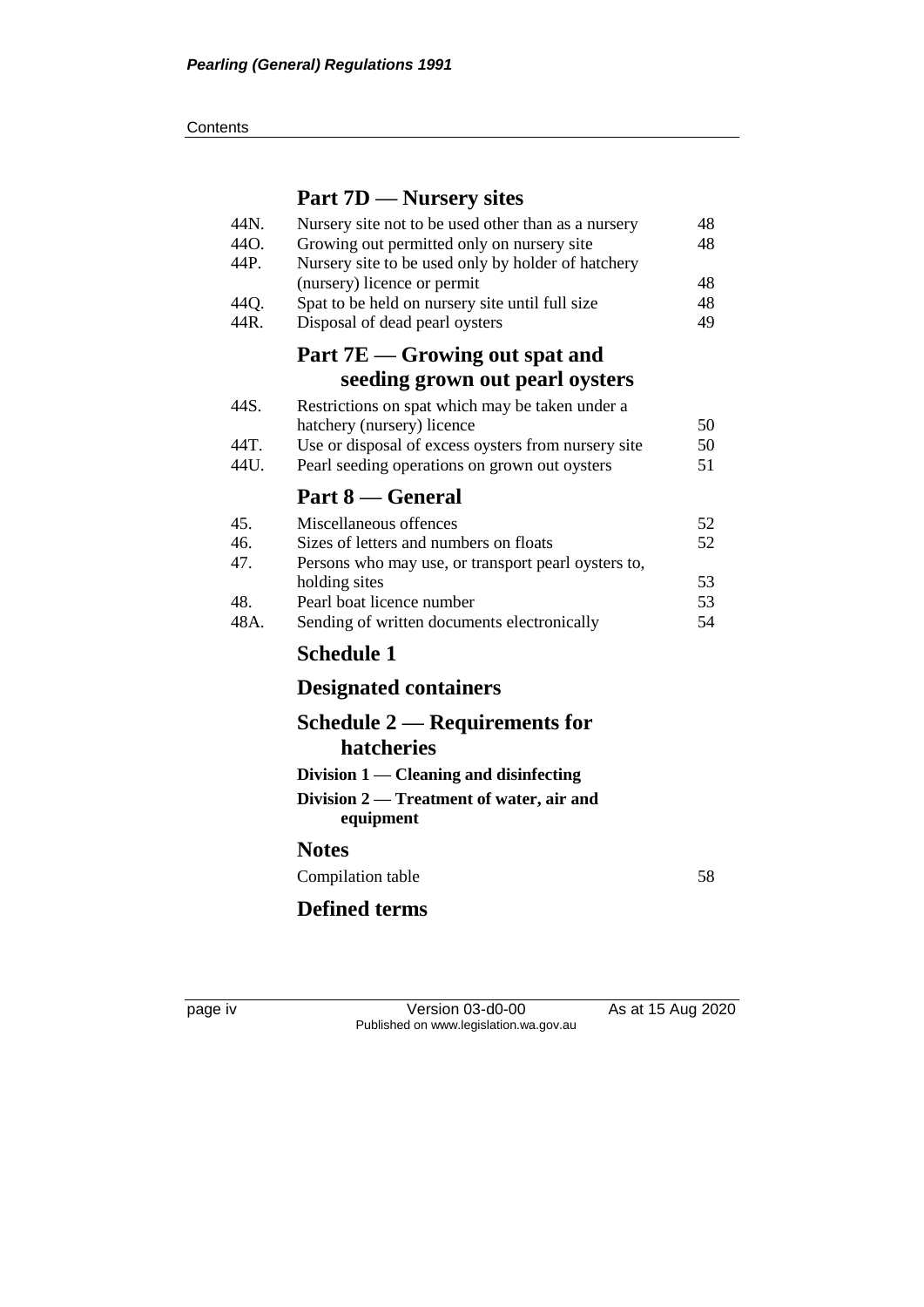Pearling Act 1990

# **Pearling (General) Regulations 1991**

## **Part 1 — Preliminary**

### **1. Citation**

These regulations may be cited as the *Pearling (General) Regulations 1991*.

### **2. Commencement**

These regulations shall come into operation on the day, or the first of the days, as the case requires, fixed under section 2 of the Act.

### **3. Terms used**

(1) In these regulations, unless the contrary intention appears —

*approved*, except in relation to a form, means approved in writing by an inspector;

*approved form* means a form approved by the CEO;

*batch* means group of spat —

- (a) derived from broodstock brought together for the purpose of spawning; and
- (b) all of which were spawned at approximately the same time and form one settlement;

*broodstock* means pearl oysters which are over 120 mm in length and which are, or are intended to be, used for breeding; *catcher boat* means boat used to take, or attempt to take, pearl

*certificate of health* has the meaning given in the *Fish Resources Management Regulations 1995* regulation 144A;

oysters;

As at 15 Aug 2020 Version 03-d0-00 page 1 Published on www.legislation.wa.gov.au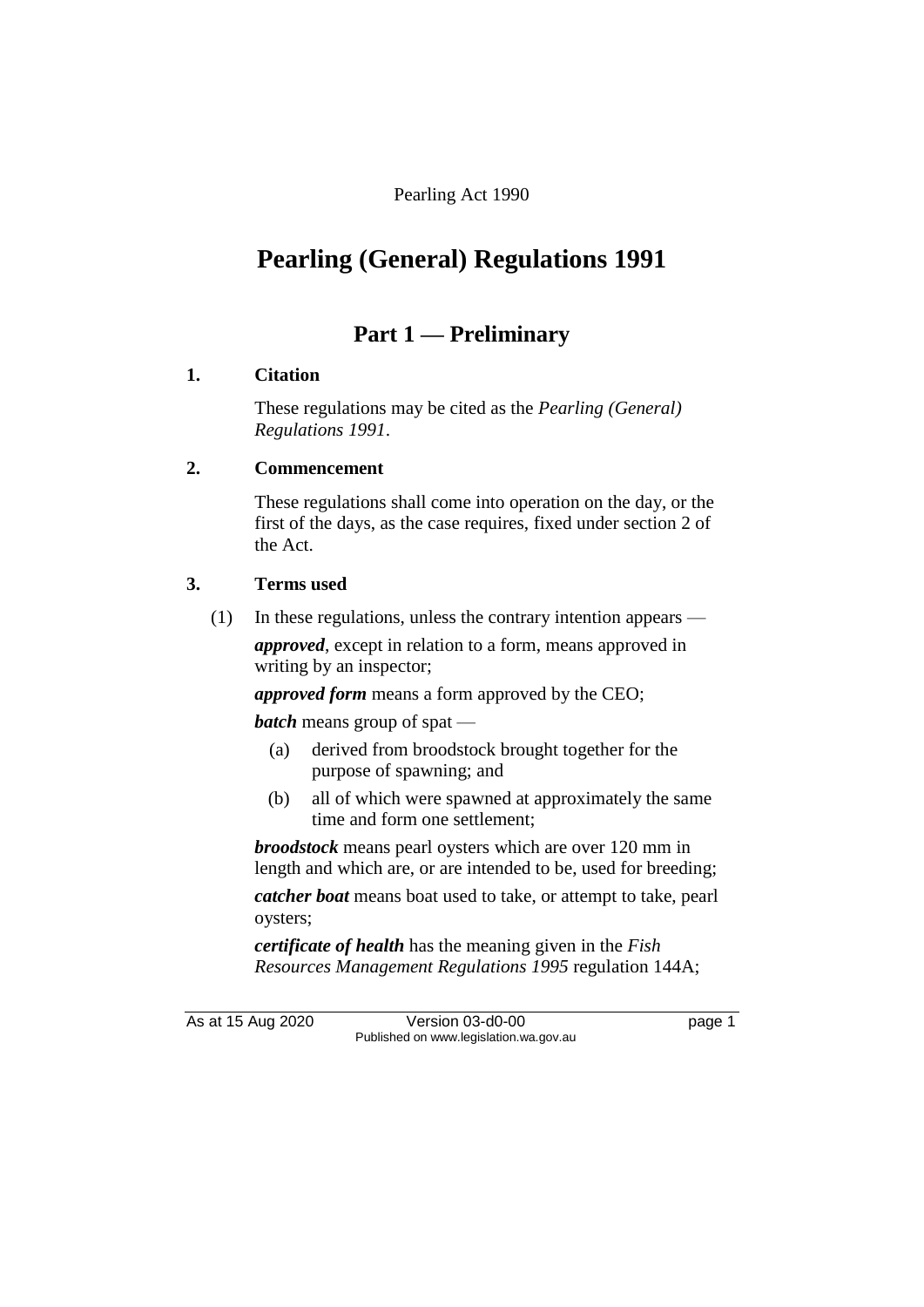*designated container* or *panel* means container of a type specified in Schedule 1;

*dump*, when used as —

- (a) a noun, means area of Western Australian waters where pearl oysters are held or placed; or
- (b) a verb, means place pearl oysters on a dump;

*filled*, in relation to a designated container, means filled with the number of pearl oysters prescribed by regulation 5 in respect of containers of the particular type to which the designated container belongs;

*fleet master* means master of a boat nominated in a notice of pearling or hatchery activity to be the fleet master of 2 or more boats using the same dump;

*grow out*, in relation to pearl oysters, means hold on a nursery site while the pearl oysters grow to the minimum length;

*hatchery* means building or place where the acclimatization, propagation, hatching, breeding, rearing or raising of pearl oysters is carried on or attempted to be carried on, but does not include a spat collector;

*hatchery (nursery) licence or permit* means hatchery licence or hatchery permit which is expressed to be for "hatchery options" or "hatchery quota";

*holding site* means area of Western Australian waters to which a prohibition or restriction made under section 19 of the Act applies, which prohibition or restriction is expressed to be made for the purposes of this definition;

*length*, in relation to a pearl oyster, means dorso-ventral shell length, excluding the fingers;

*licensee* means holder of a pearling licence or hatchery licence;

*minimum length* means 120 mm or such other length as is declared by the Minister under subregulation (4);

*notice of pearling or hatchery activity* means notice of pearling or hatchery activity referred to in regulation 12;

page 2 Version 03-d0-00 As at 15 Aug 2020 Published on www.legislation.wa.gov.au

**r. 3**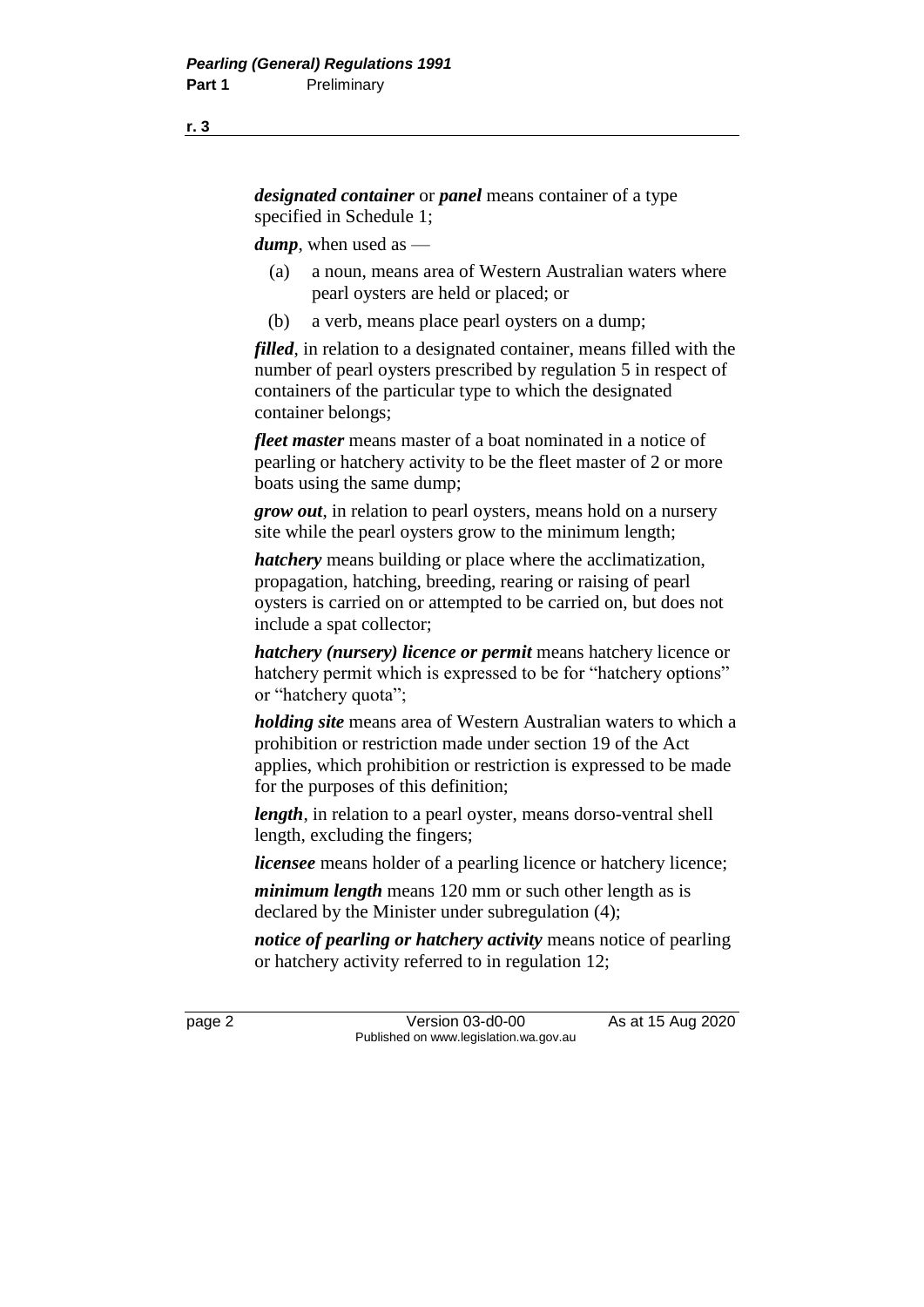*nursery site* means area, being all or part of a pearl oyster farm the farm lease for which allows the area to be used for the growing out of spat;

*operated pearl oyster dump* means dump —

- (a) situated within a holding site; and
- (b) used solely for the purpose of dumping pearl oysters which have been seeded in pearl seeding operations;

*operation boat* means boat used for carrying out pearl culture techniques;

*pearling (seeding) licence or permit* means pearling licence or pearling permit which is expressed to be for "hatchery options" or "hatchery quota";

*pearling (wildstock) licence or permit* means a pearling licence or pearling permit under which the holder of the licence is permitted to take wildstock;

*permit holder* means holder of a pearling permit or a hatchery permit;

*place* means any land, building, structure (whether permanent or temporary), tent, boat, aircraft or vehicle or any part of any land, building, structure, tent, boat, aircraft or vehicle;

*quarantine site* means area, being a pearl oyster farm the farm lease for which allows the area to be used for the purpose of quarantining and disease testing pearl oysters;

*returned pearl oyster dump* means dump —

- (a) situated within a holding site; and
- (b) used solely for the purpose of dumping pearl oysters which have been subjected to pearl seeding operations but have not been seeded;

*seeding* means specific pearl culture technique of inserting a nucleus into a pearl oyster;

*settlement* means transition of pearl oysters from planktonic larvae to benthic spat, during which the pearl oysters attach to a substrate by means of byssi;

As at 15 Aug 2020 Version 03-d0-00 page 3 Published on www.legislation.wa.gov.au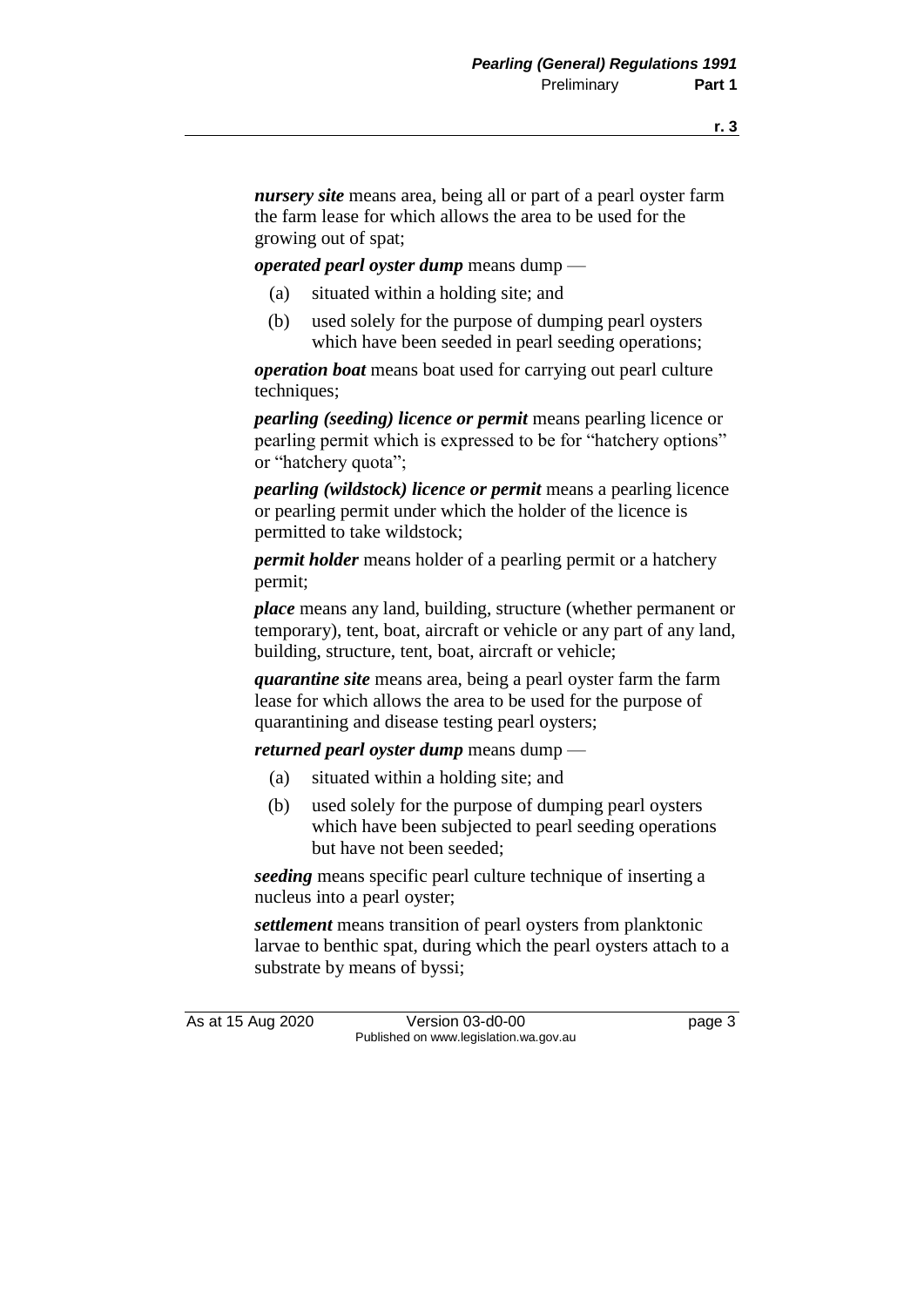*spat* means pearl oysters at any stage prior to settlement or which, having settled, are less than the minimum length;

*spat collector* means object or device used to collect, or attempt to collect, spat;

*tag* means pearl oyster identification tag issued under regulation 24(1);

*tagged designated container* means designated container to which a valid tag has been affixed;

*transport boat* means boat used for transporting pearl oysters; *wildstock* means pearl oysters, other than broodstock, that are —

- (a) taken from the wild; or
- (b) acquired in accordance with regulation  $44T(2)(a)$ ; or
- (c) collected from a spat collector located on a pearl oyster farm operated by the person taking them and are more than 80 mm in length; or
- (d) collected from any other spat collector and are more than 40 mm in length; or
- (e) obtained from a hatchery and are
	- (i) more than 12 months old; or
	- (ii) more than 40 mm in length.
- (2) For the purposes of these regulations the life of a pearl oyster is taken to commence on the day specified in the notice of settlement of spat form lodged by the licensee or permit holder who operates the hatchery where the pearl oyster was produced as the date of settlement of the batch of spat from which the pearl oyster was produced.
- (3) For the purposes of these regulations a pearl oyster is deemed to be over 40 mm in length if it is from a batch of pearl oyster spat the majority of which are, at the time the pearl oyster is taken, over 40 mm in length.

page 4 Version 03-d0-00 As at 15 Aug 2020 Published on www.legislation.wa.gov.au

**r. 3**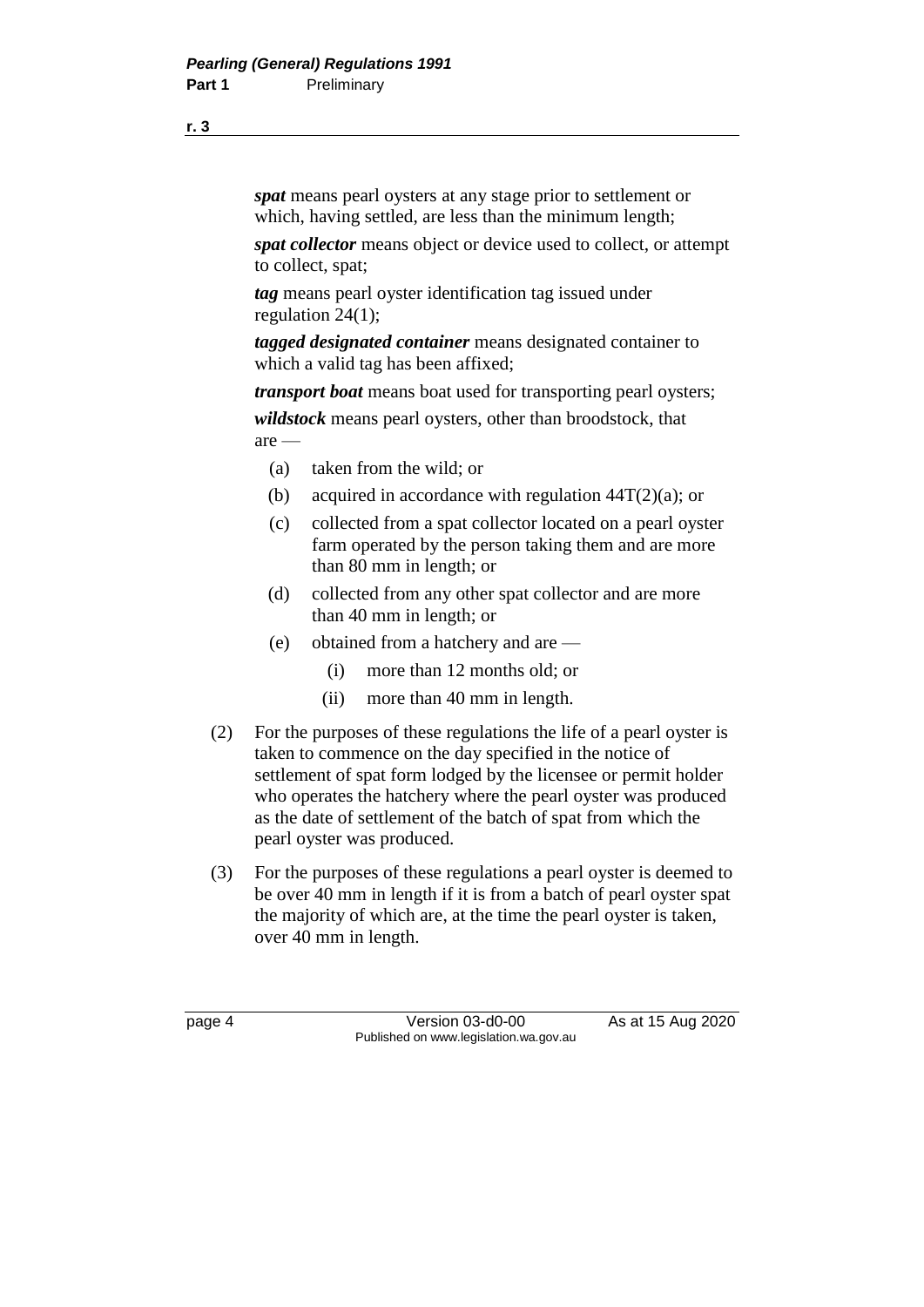- (4) The Minister may from time to time, by notice published in the *Gazette*, declare that pearl oysters under a length specified in the notice are deemed to be spat.
- (5) In a notice under subregulation (4) the Minister may specify different lengths for the purposes of different pearling or hatchery activities.

*[Regulation 3 amended: Gazette 17 Dec 1999 p. 6200-2; 15 Apr 2011 p. 1415; 24 Sep 2013 p. 4386-7.]*

As at 15 Aug 2020 Version 03-d0-00 page 5 Published on www.legislation.wa.gov.au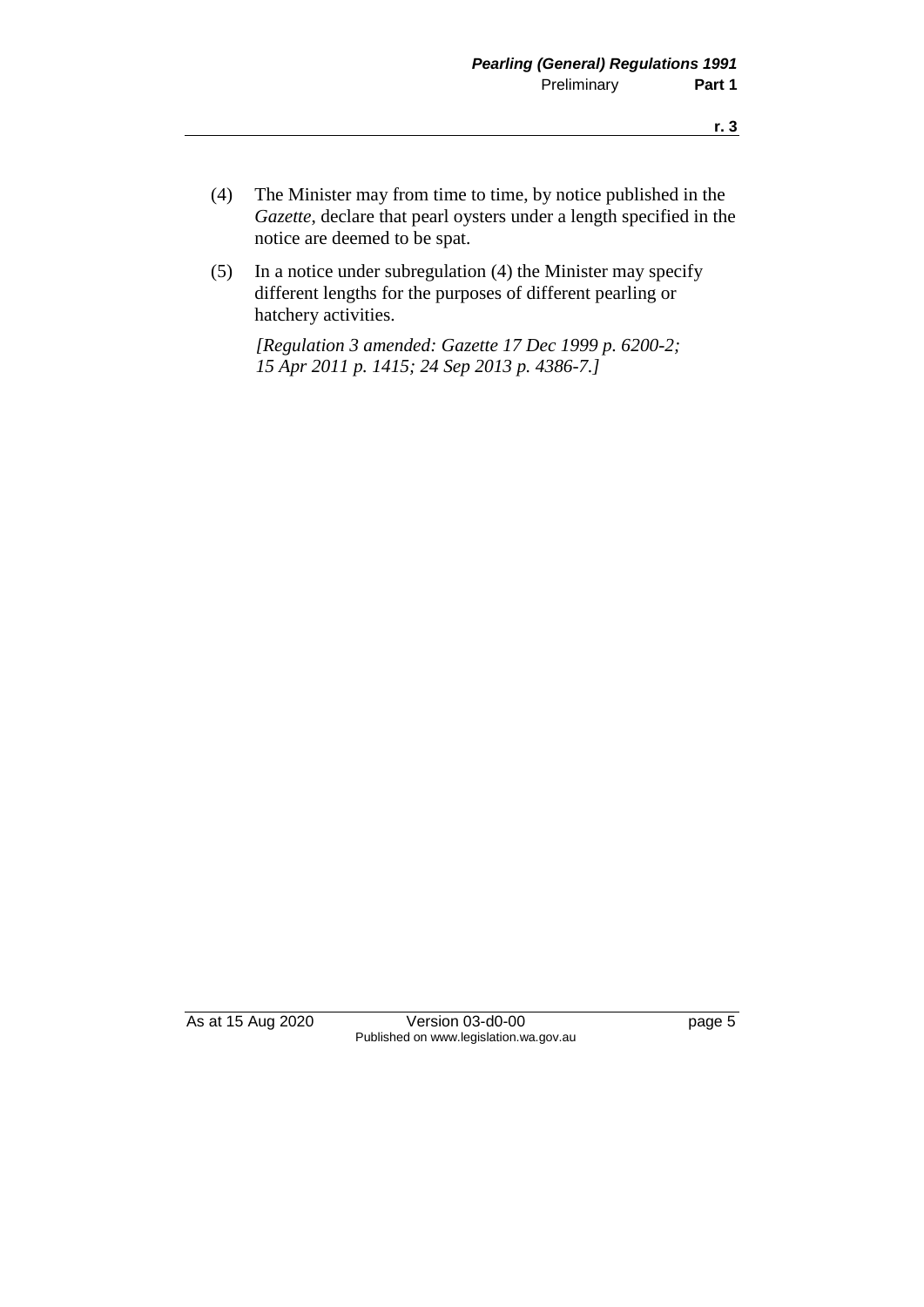**r. 4**

## **Part 2 — Prescribed matters**

### **4. Geocentric Datum of Australia (Act s. 4(1))**

- (1) The Geocentric Datum of Australia (the *GDA*) is the prescribed Australian datum for the purposes of section 4(1) of the Act.
- (2) The reference ellipsoid for the GDA is the Geodetic Reference System 1980 (*GRS80*) ellipsoid with a semi-major axis of 6 378 137 m exactly and an inverse flattening (l/f) of 298.257 222 101.
- (3) The reference frame for the GDA is realised by the coordinates of the following Australian Fiducial Network geodetic stations referred to the GRS80 ellipsoid determined within the International Earth Rotation Service Terrestrial Reference Frame 1992 (ITRF92) at the epoch of 1994.0 —

| No.    | <b>Name</b>    | <b>South Latitude</b>      | <b>East Longitude</b>        | <b>Ellipsoidal</b><br>Height |
|--------|----------------|----------------------------|------------------------------|------------------------------|
| AU 012 | Alice          |                            |                              |                              |
|        | <b>Springs</b> | $23^{\circ}$ 40' 12.44592" | 133° 53' 07.84757"           | 603.358 m                    |
| AU 013 | Karratha       | 20° 58′ 53.17004″          | 117° 05' 49.87255"           | $109.246 \text{ m}$          |
| AU 014 | Darwin         | 12° 50' 37.35839"          | 131° 07' 57.84838"           | 125.197 m                    |
| AU 015 | Townsville     | $19^{\circ}$ 20' 50.42839" | 146° 46' 30.79057"           | 587.077 m                    |
| AU 016 | Hobart         | 42° 48' 16.98506"          | 147° 26' 19.43548"           | $41.126 \text{ m}$           |
| AU 017 | Tidbinbilla    | 35° 23′ 57.15627″          | 148° 58' 47.98425"           | 665.440 m                    |
| AU 019 | Ceduna         | $31^{\circ}$ 52' 00.01664" | 133° 48′ 35.37527″           | 144.802 m                    |
| AU 029 | Yaragadee      | $29^{\circ}$ 02' 47.61687" | $115^{\circ} 20' 49.10049''$ | 241.291 m                    |

*[Regulation 4 inserted: Gazette 19 Aug 2003 p. 3713-14.]*

### **5. Numbers of pearl oysters prescribed in respect of particular types of containers (Act s. 8(4))**

For the purposes of section 8(4) of the Act, the number of pearl oysters prescribed in respect of a particular type of container referred to in Schedule 1 is a number equal to the total number of compartments, pockets or slots in a container of that type.

page 6 Version 03-d0-00 As at 15 Aug 2020 Published on www.legislation.wa.gov.au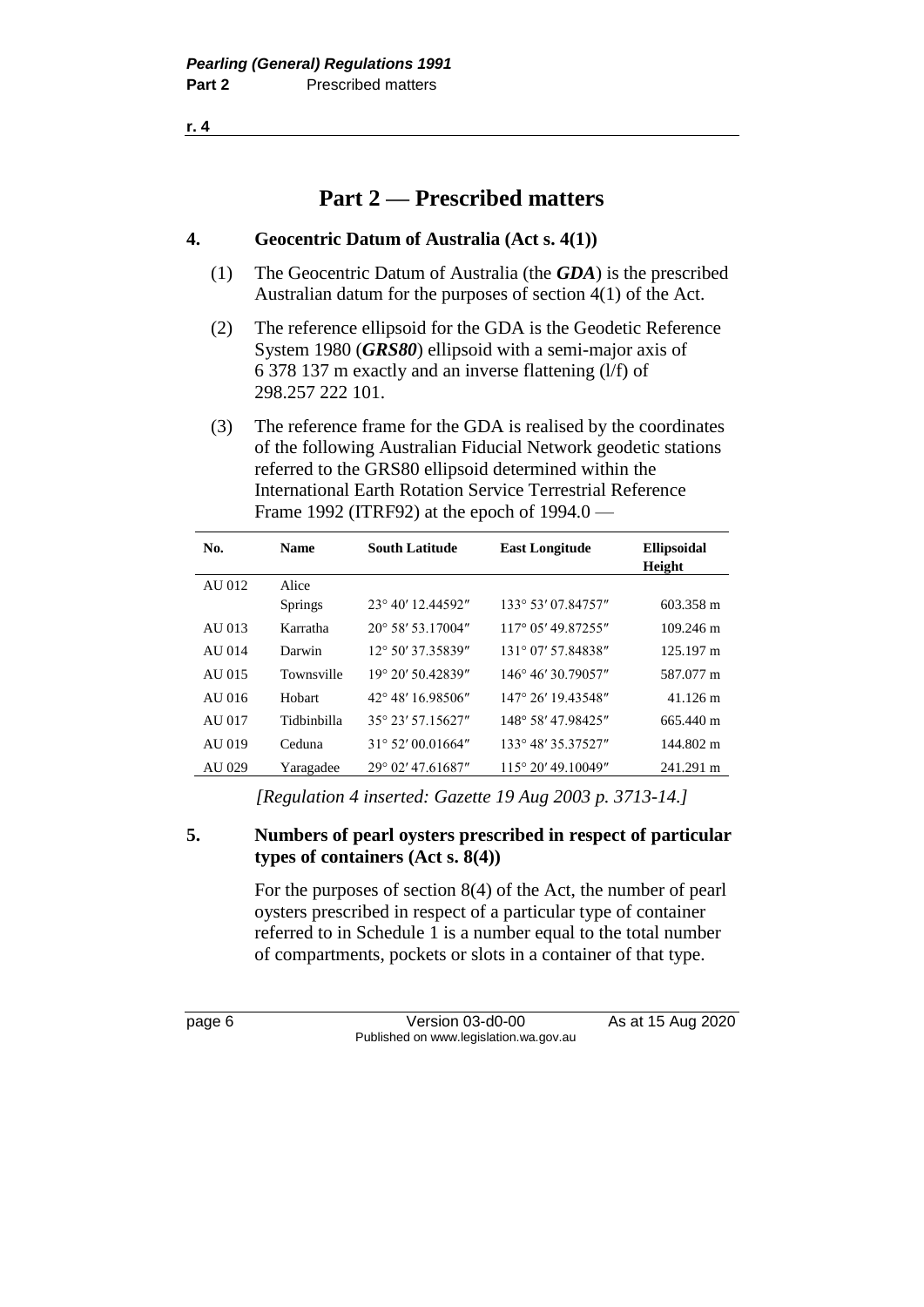### **6. Application fees (Act s. 19, 22)**

(1) An application under section 22 of the Act for the issue or renewal of a lease, licence or permit referred to in the Table is to be accompanied by the application fee set out opposite the lease, licence or permit.

**Table** 

| Table                      |                             |  |  |
|----------------------------|-----------------------------|--|--|
| Lease, licence or permit   | <b>Application fee (\$)</b> |  |  |
| Farm lease                 | 2 2 8 3                     |  |  |
| Pearling licence or permit | 406                         |  |  |
| Hatchery licence or permit | 406                         |  |  |

(2) A person requesting the Minister to publish a notice under section 19 of the Act shall pay to the Minister a fee of \$1 683.

*[Regulation 6 amended: Gazette 30 Jun 1992 p. 2874; 29 Jun 1993 p. 3171; 28 Jun 1994 p. 3014; 22 Dec 1995 p. 6170; 17 Dec 1999 p. 6202; 28 Jun 2002 p. 3068; 7 Oct 2003 p. 4381; 15 Nov 2005 p. 5598; 10 Jul 2007 p. 3417; 15 Apr 2011 p. 1416; 7 Jul 2017 p. 3697; SL 2020/129 r. 4.]*

### **7. Requirements prescribed in respect of holders of pearl divers' licences (Act s. 26(2)(a))**

- (1) For the purposes of section  $26(2)(a)$  of the Act, the holding by the holder of a pearl diver's licence of a current certificate from a medical practitioner to the effect that —
	- (a) the medical practitioner has examined that holder in accordance with Australian Standard 2299 entitled "Underwater air breathing operations"; and
	- (b) in the opinion of the medical practitioner, that holder is fit to work as a professional diver using a diving apparatus involving the use of compressed air for 12 months from the date of that certificate,

As at 15 Aug 2020 Version 03-d0-00 page 7 Published on www.legislation.wa.gov.au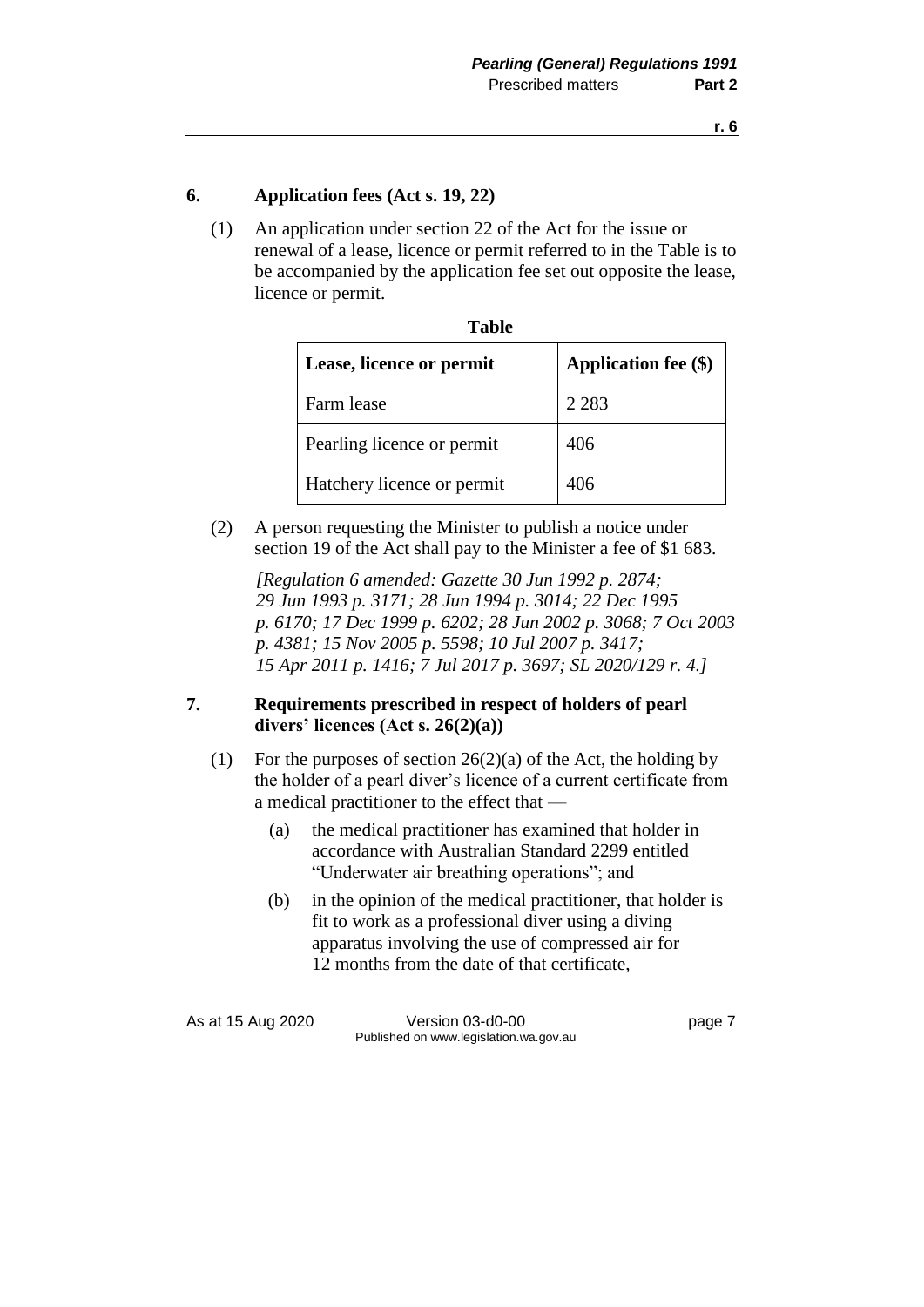while diving is a requirement prescribed in respect of that holder.

- (2) That part of the Australian Standard referred to in subregulation (1)(a) which provides that medical examinations for commercial divers are to be carried out at 6 monthly intervals does not apply in respect of examinations carried out for the purposes of this regulation in accordance with that Australian Standard.
- (3) In subregulation  $(1)$  —

*current certificate* means certificate the date of which is not more than 12 months prior to the date of the diving referred to in that subregulation;

*medical practitioner* means a person who is registered under the *Health Practitioner Regulation National Law (Western Australia)* in the medical profession.

*[Regulation 7 amended: Gazette 29 Apr 2011 p. 1523.]*

### **8. Annual fees for certain licences (Act s. 27(1)(b))**

For the purposes of section  $27(1)(b)$  of the Act, the annual fee for a licence referred to in the Table is the fee set out opposite the licence.

| TUNIC                       |            |  |  |
|-----------------------------|------------|--|--|
| <b>Licence</b>              | Fee $(\$)$ |  |  |
| Pearl diver's licence       | 80         |  |  |
| Pearl boat licence          | 80         |  |  |
| Pearl boat master's licence | 80         |  |  |

**Table**

*[Regulation 8 inserted: Gazette 15 Apr 2011 p. 1416.]*

page 8 Version 03-d0-00 As at 15 Aug 2020 Published on www.legislation.wa.gov.au

**r. 8**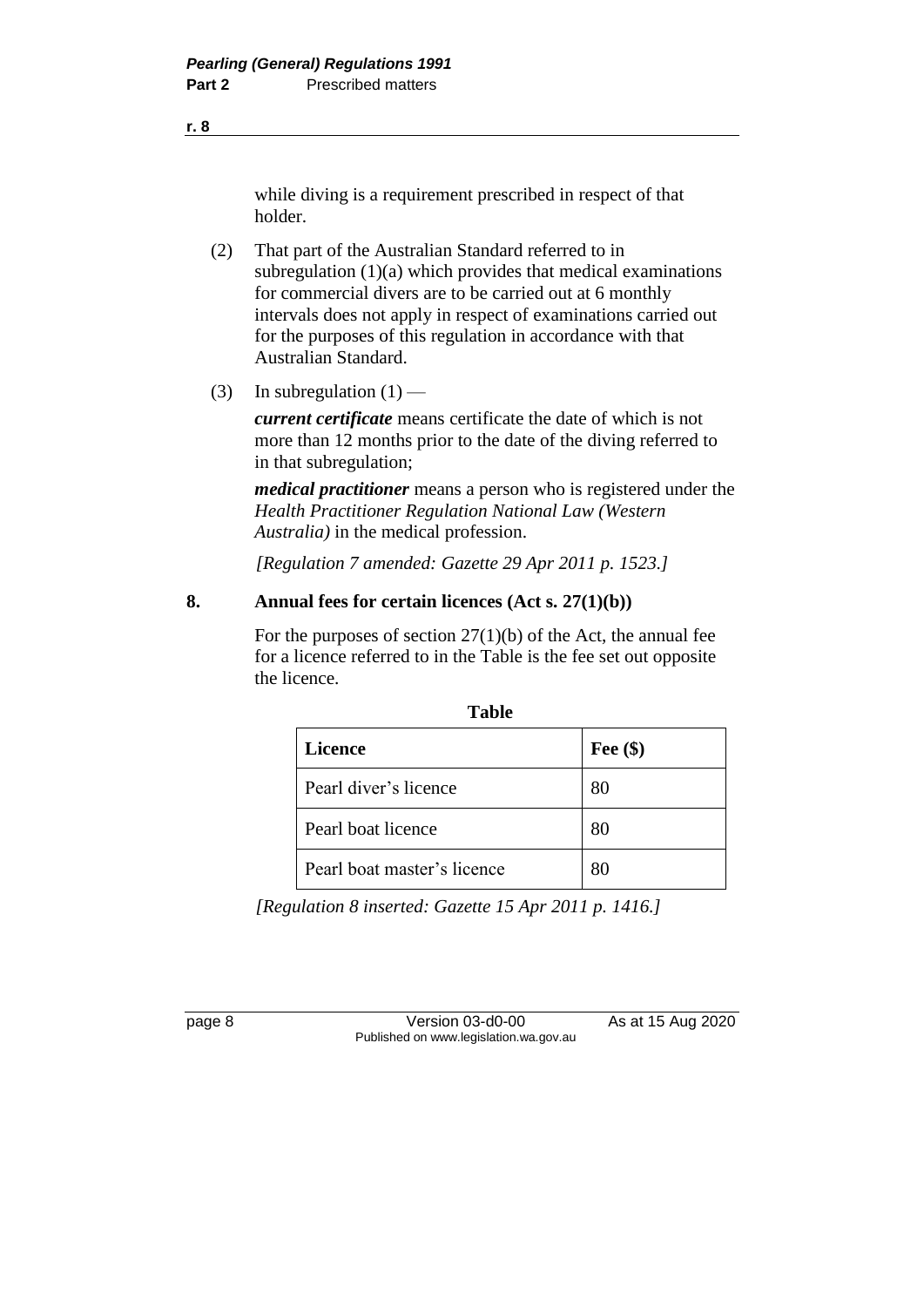### **9. Transfers (Act s. 32)**

(1) A request under section 32 of the Act for the approval of a transfer is to be made to the CEO in an approved form (or, if no form is approved, in writing) with the appropriate fee as set out in the Table to this regulation.

|     |                                                                                                                                                                                                                                                                                                                                                                                    | <b>Table</b>                                                                                                                                                                                                                                         |            |
|-----|------------------------------------------------------------------------------------------------------------------------------------------------------------------------------------------------------------------------------------------------------------------------------------------------------------------------------------------------------------------------------------|------------------------------------------------------------------------------------------------------------------------------------------------------------------------------------------------------------------------------------------------------|------------|
|     |                                                                                                                                                                                                                                                                                                                                                                                    | Lease, licence or right being transferred                                                                                                                                                                                                            | Fee $(\$)$ |
|     |                                                                                                                                                                                                                                                                                                                                                                                    | Farm lease or a right conferred by a farm<br>Pearling licence or a right conferred by a                                                                                                                                                              | 737        |
|     |                                                                                                                                                                                                                                                                                                                                                                                    | pearling licence (other than a quota)<br>Hatchery licence or a right conferred by a                                                                                                                                                                  | 82         |
|     |                                                                                                                                                                                                                                                                                                                                                                                    | hatchery licence (other than a quota)<br>All or part of a quota as referred to in                                                                                                                                                                    | 82         |
|     |                                                                                                                                                                                                                                                                                                                                                                                    |                                                                                                                                                                                                                                                      | 455        |
| (2) | A request for the approval of a transfer (an <i>approved transfer</i> )<br>under section $32(5)$ of the Act of part, or all, of a quota (the<br><i>approved quota</i> ) may be made in relation to a permanent or<br>temporary approved transfer, but the request can be made only if<br>the holder of the licence from which part, or all, of the quota is<br>to be transferred - |                                                                                                                                                                                                                                                      |            |
|     | (a)                                                                                                                                                                                                                                                                                                                                                                                | has returned to an inspector any tags issued in relation to<br>the approved quota; and                                                                                                                                                               |            |
|     | (b)                                                                                                                                                                                                                                                                                                                                                                                | in relation to a permanent approved transfer — has paid<br>any outstanding fee for the issue or renewal of the<br>licence (including any instalments that are not yet due).                                                                          |            |
| (3) |                                                                                                                                                                                                                                                                                                                                                                                    | On an approved transfer taking place, the conditions of the<br>licence from which, and of the licence to which, the approved<br>quota is transferred are varied as specified by the CEO by notice<br>in writing served on the holder of the licence. |            |
|     |                                                                                                                                                                                                                                                                                                                                                                                    | <b>TERMS</b> $\begin{bmatrix} 1 & 1 & 1 & 1 & 1 \end{bmatrix}$ $\begin{bmatrix} 1 & 1 & 1 & 1 \end{bmatrix}$ $\begin{bmatrix} 1 & 1 & 1 \end{bmatrix}$ $\begin{bmatrix} 0 & 1 & 1 \end{bmatrix}$                                                     |            |

(4) Without limiting subregulation (3), a notice under that subregulation to the holder of a licence is to specify the variation in the quota that applies to the licence as a result of the approved transfer.

As at 15 Aug 2020 Version 03-d0-00 page 9 Published on www.legislation.wa.gov.au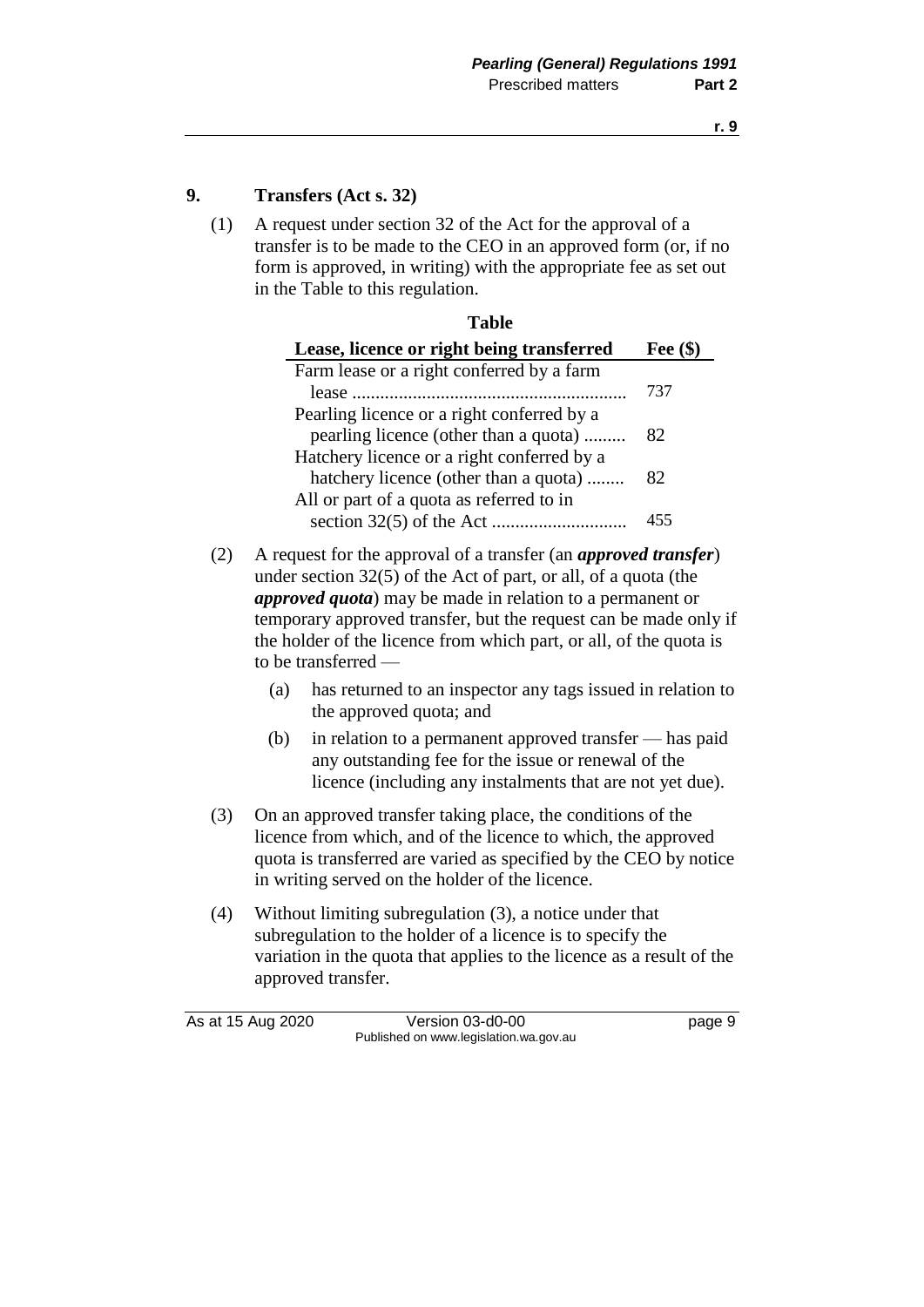(5) In the case of a temporary approved transfer, any variation under subregulation (3) to the conditions of a licence ceases to have effect on the expiry of the period during which the approved transfer has effect.

*[Regulation 9 inserted: Gazette 17 Dec 1999 p. 6203; amended: Gazette 28 Jun 2002 p. 3068-9; 10 Sep 2002 p. 4594-5; 7 Oct 2003 p. 4381; 15 Nov 2005 p. 5598; 10 Jul 2007 p. 3418; 15 Apr 2011 p. 1416-17; 7 Jul 2017 p. 3697.]*

### **9A. Payment by instalments (Act s. 27(1)(a))**

- (1) If a notice made under section  $27(1)(a)$  of the Act provides for the payment by instalments of an annual fee set out in that notice, the fee may be paid in 2 or 3 instalments in accordance with that notice.
- (2) If a fee referred to in subregulation (1) is to be paid by instalments, a surcharge of —
	- (a) 10% of that fee; or
	- (b) any lesser percentage of that fee, if such a percentage is specified in the notice,

is payable with the first instalment.

- (3) If an instalment of a fee, including the surcharge if payable with the instalment, is not paid on or before the day specified in the notice (the *due date*) —
	- (a) the full amount outstanding of the fee becomes immediately payable; and
	- (b) the authority conferred by the lease, license or permit to which the fee applies is of no effect during the period from the due date until the day on which the full amount outstanding of the fee is paid.
- (4) In subregulation  $(3)$  —

*full amount outstanding of the fee* includes the surcharge payable under subregulation (2).

*[Regulation 9A inserted: Gazette 18 Dec 1998 p. 6758.]*

page 10 Version 03-d0-00 As at 15 Aug 2020 Published on www.legislation.wa.gov.au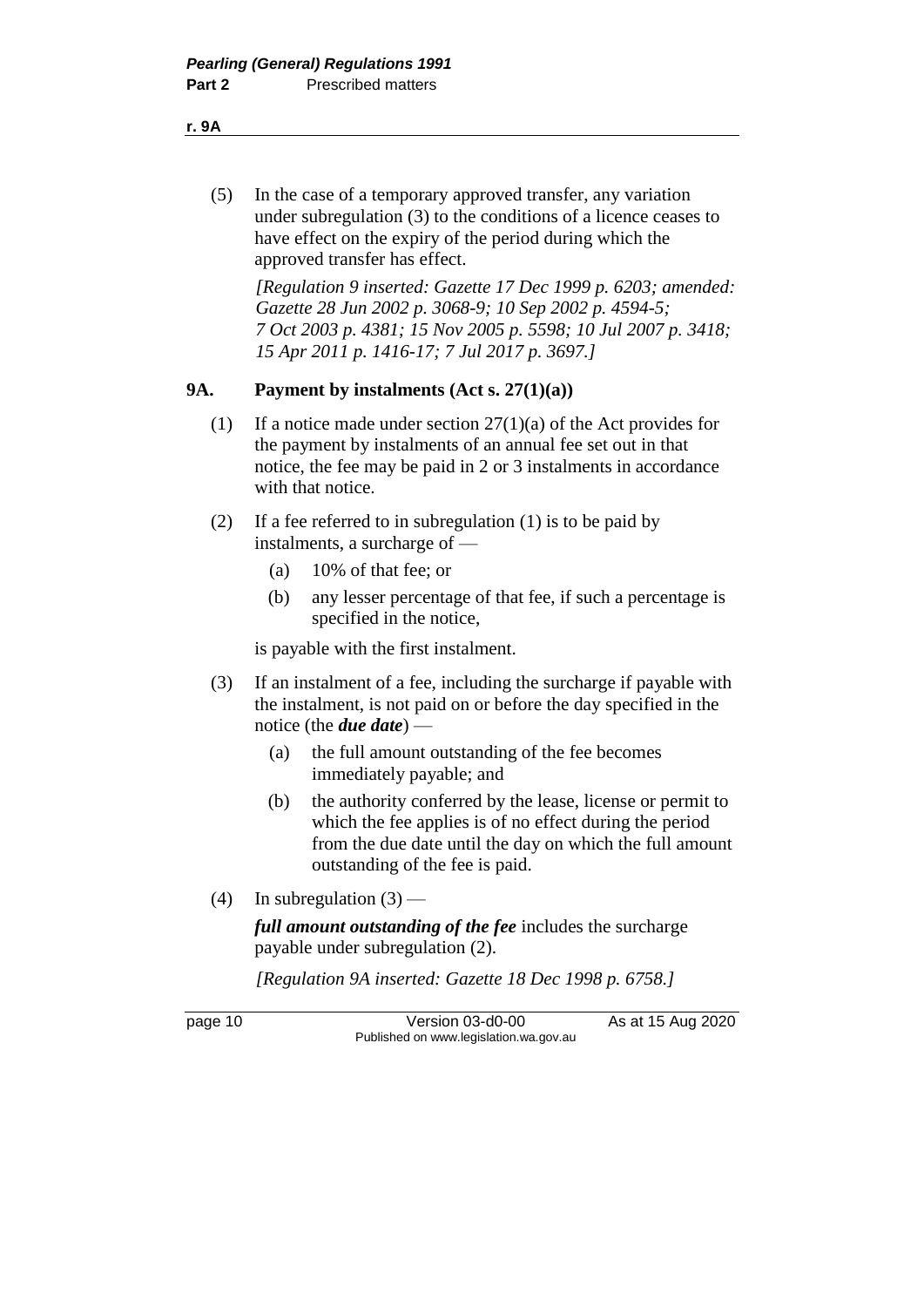### **9B. Refund, reduction or waiver of fees**

The CEO may refund, reduce or waive, in whole or in part, any fee or charge payable or paid under these regulations if the CEO considers it appropriate to do so.

*[Regulation 9B inserted: SL 2020/129 r. 5.]*

### **10. Prescribed manner of sale of seized pearl oysters or pearl oyster spat (Act s. 55(1)(a), (b))**

For the purposes of section  $55(1)(a)(ii)$  and  $(b)(i)$  of the Act, the CEO may, with the approval in writing of the Minister, sell the relevant pearl oysters or pearl oyster spat —

- (a) at public auction; or
- (b) by tender or by private treaty.

*[Regulation 10 amended: Gazette 15 Apr 2011 p. 1417.]*

As at 15 Aug 2020 Version 03-d0-00 page 11 Published on www.legislation.wa.gov.au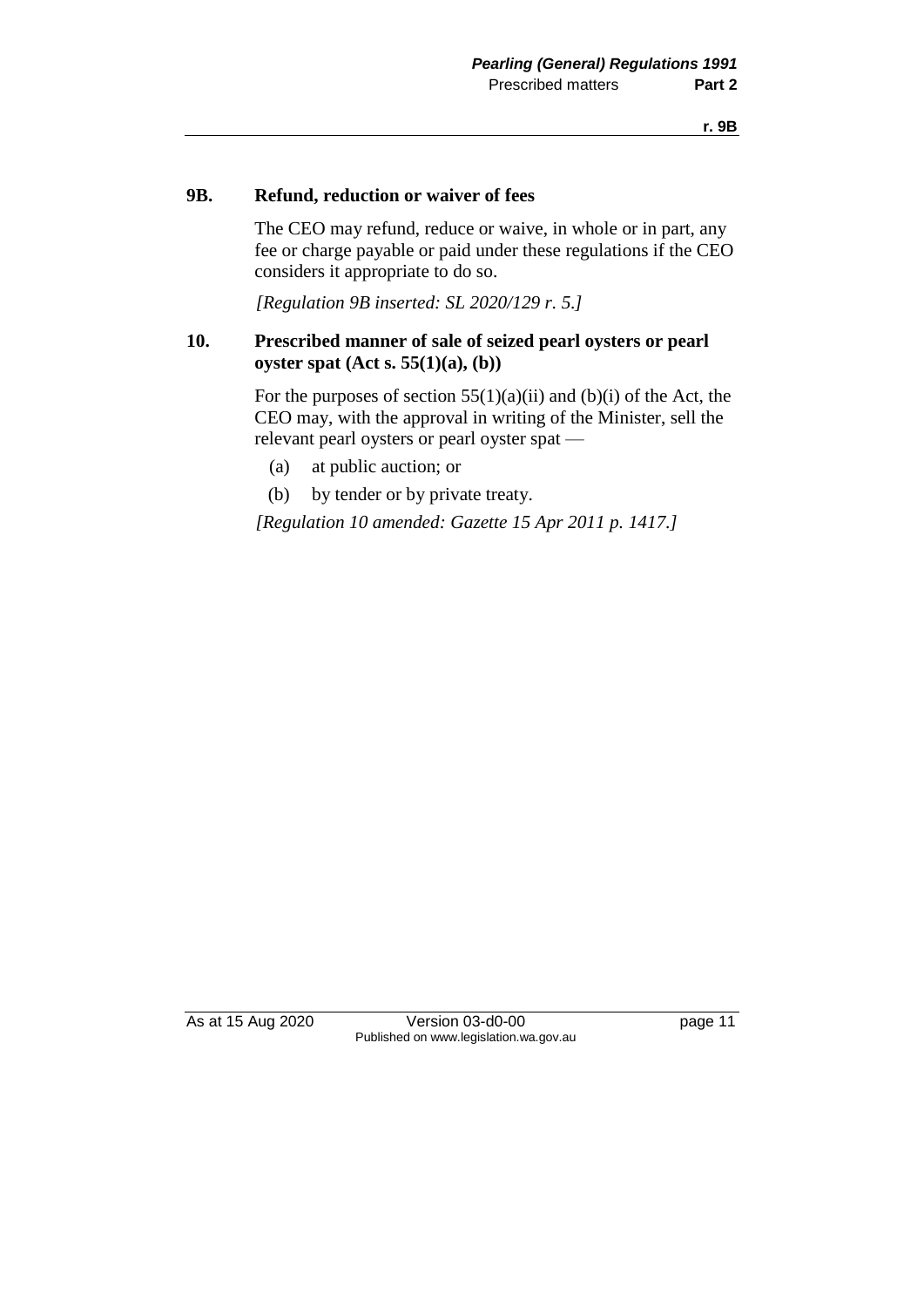**r. 11**

### **Part 3 — Forms**

*[Heading amended: Gazette 17 Dec 1999 p. 6203.]*

### **11. Annual notice of intent**

(1) A licensee or permit holder shall, before 15 November in each year, complete an annual notice of intent in an approved form in respect of the year next following that year and lodge that form with an inspector.

Penalty: \$2 000.

(2) Within 14 days after part, or all, of a quota is transferred under section 32(5) of the Act, the holder of the licence from which, and the holder of the licence to which, part, or all, of the quota is transferred are each to complete a new notice of intent and lodge it with an inspector.

Penalty: \$2 000.

*[Regulation 11 inserted: Gazette 17 Dec 1999 p. 6203; amended: Gazette 10 Sep 2002 p. 4595.]*

### **12. Notice of pearling or hatchery activity**

A licensee or permit holder shall not carry out pearling or hatchery activities, nor allow any agent, employee or subordinate to carry out those activities, unless the licensee or permit holder has —

- (a) described the pearling or hatchery activities in a notice of pearling or hatchery activity in an approved form completed by the licensee or permit holder; and
- (b) at least 48 hours prior to the commencement of those activities, lodged that form with an inspector.

Penalty: \$2 000.

*[Regulation 12 inserted: Gazette 17 Dec 1999 p. 6203.]*

page 12 Version 03-d0-00 As at 15 Aug 2020 Published on www.legislation.wa.gov.au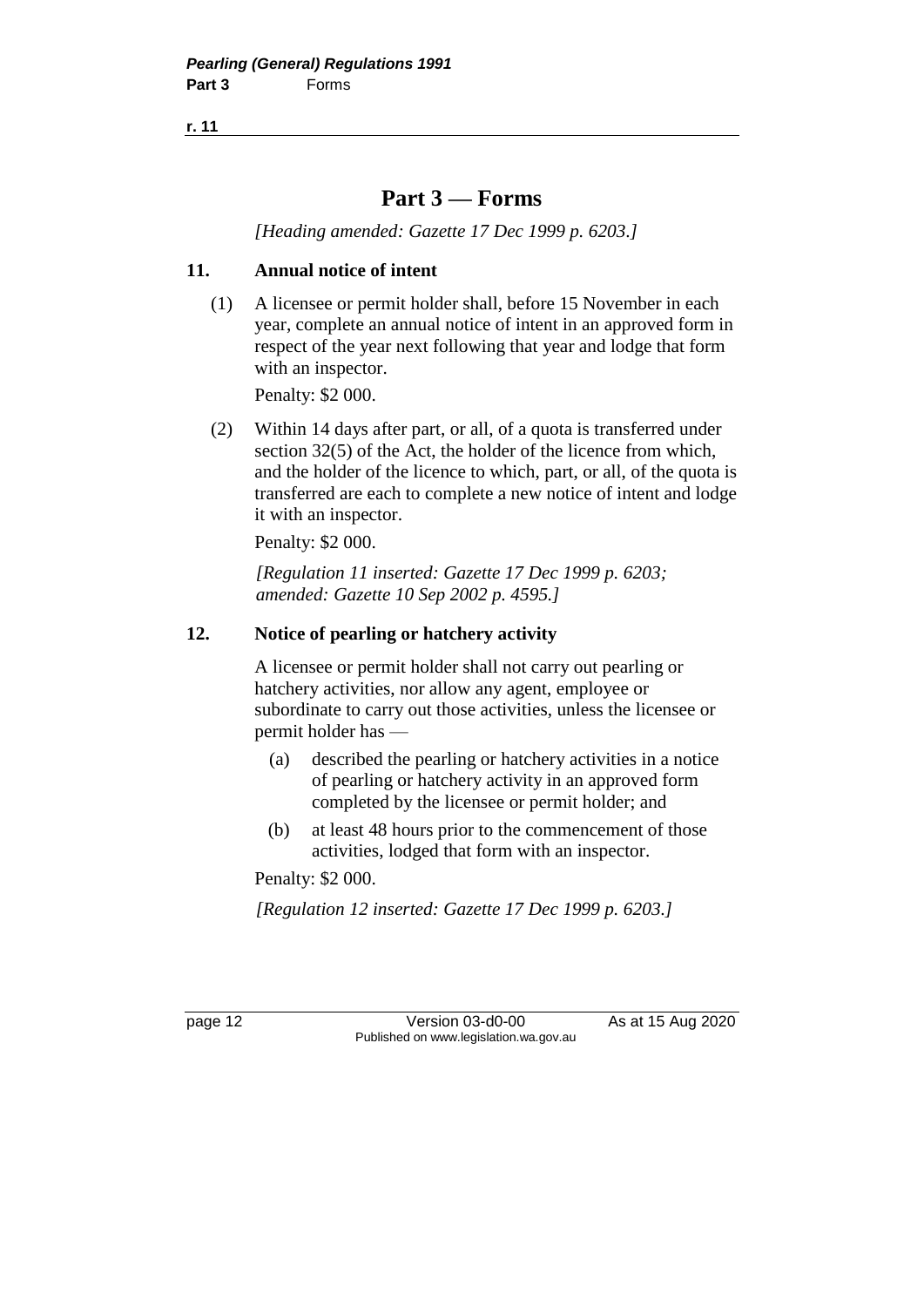### **13. Pearl oyster fishing daily log sheet**

(1) Subject to subregulation (2), the master of a catcher boat shall complete for each day on which pearl oysters are taken or attempted to be taken by 2200 hours on that day a pearl oyster fishing daily log sheet in an approved form.

Penalty: \$2 000.

- (2) In completing a pearl oyster fishing daily log sheet under subregulation (1), the master of the relevant catcher boat shall —
	- (a) complete the section of the daily log sheet headed "Dive time" in respect of each dive made from that catcher boat immediately that dive ends; and
	- (b) complete, subject to regulation 14, the section of the daily log sheet headed "Pearl oyster taken by diver number" in respect of each dive made from that catcher boat within 20 minutes of the end of that dive; and
	- (c) enter the date on the daily log sheet at the beginning of each day and, in any event, before the first dive is made from that catcher boat on that day.

Penalty: \$2 000.

*[Regulation 13 amended: Gazette 17 Dec 1999 p. 6204.]*

### **14. Diver's catch record log sheet**

- (1) The master of a catcher boat required by regulation 13(2)(b) to complete the section of the pearl oyster fishing daily log sheet headed "Pearl oyster taken by diver number" may, instead of completing that section within 20 minutes of the end of the dive concerned, complete a diver's catch record log sheet in an approved form in respect of each dive made from the catcher boat.
- (2) The master of a catcher boat who completes a diver's catch record log sheet under subregulation (1) shall —
	- (a) complete the diver's catch record log sheet within 20 minutes of the end of the dive to which it relates; and

As at 15 Aug 2020 Version 03-d0-00 page 13 Published on www.legislation.wa.gov.au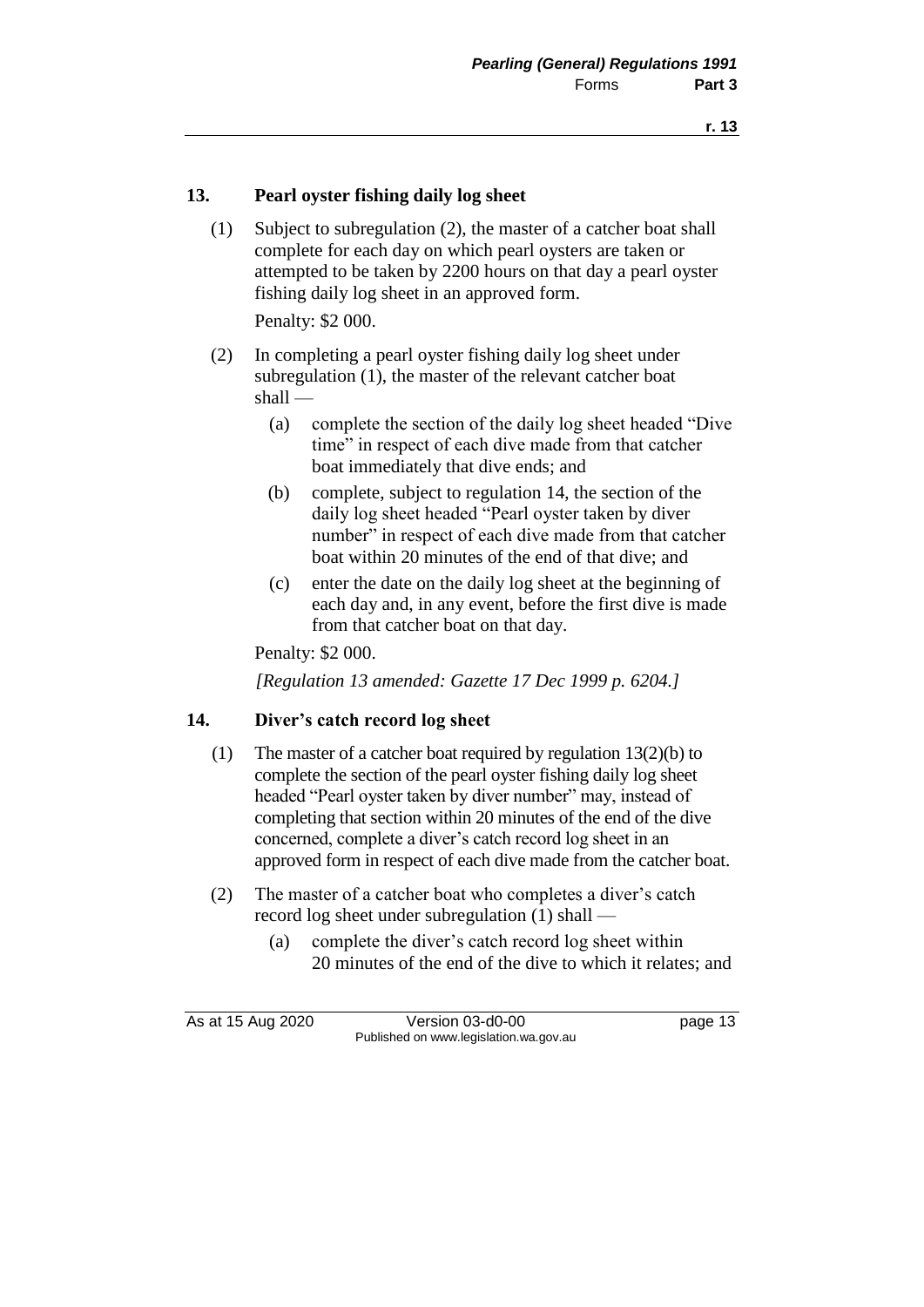(b) transfer the information entered in each diver's catch record log sheet completed during the course of a particular day to the pearl oyster fishing daily log sheet completed under regulation 13 in respect of that day by 2200 hours on that day.

Penalty: \$2 000.

*[Regulation 14 amended: Gazette 17 Dec 1999 p. 6204.]*

### **15. Dump record log sheet**

- (1) Subject to this regulation, the master of a boat which is used
	- (a) to take and dump pearl oysters; or
	- (b) to take pearl oysters which are transferred to a dump boat and dumped; or
	- (c) to transport and dump pearl oysters,

shall make a complete record of that dumping for each day of that dumping in a dump record log sheet in an approved form by 2200 hours on that day.

Penalty: \$2 000.

- (2) Subregulation (1) does not apply to or in relation to pearl oysters dumped —
	- (a) on a pearl oyster farm; or
	- (b) on an operated pearl oyster dump or returned pearl oyster dump.
- (3) When 2 or more boats, the masters of which are required by subregulation  $(1)(a)$  or  $(b)$  to make a complete record of dumping on the same dump, are under the control of a fleet master —
	- (a) the fleet master shall comply with subregulation  $(1)(a)$ or (b), as the case requires, in respect of both or all of those boats as if the fleet master were the master of each of those boats; and

page 14 Version 03-d0-00 As at 15 Aug 2020 Published on www.legislation.wa.gov.au

**r. 15**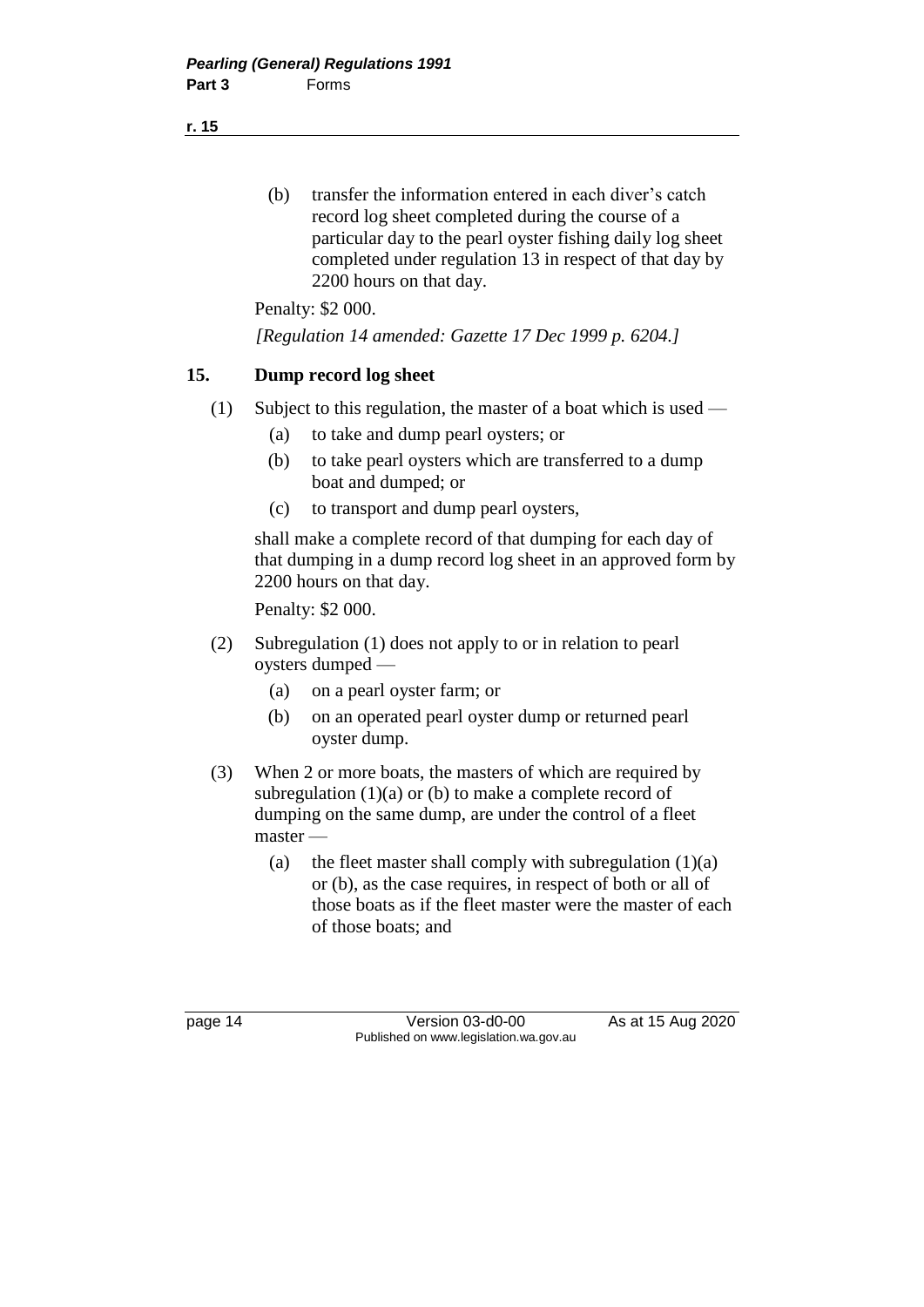(b) the master of each of those boats (other than the fleet master) shall not comply with subregulation  $(1)(a)$  or (b), as the case requires, in respect of his or her boat.

Penalty: \$2 000.

(4) The complete record referred to in subregulation (1) shall for the purposes of subregulation (3) be taken to be one copy of the dump record log sheet containing the necessary particulars in respect of both or all of the boats referred to in subregulation (3).

*[Regulation 15 amended: Gazette 17 Dec 1999 p. 6204.]*

### **16. Transport log sheet**

- (1) Unless otherwise approved and subject to subregulation  $(2)$ 
	- (a) the pilot of an aircraft, or the driver of a vehicle, which is used for transporting pearl oysters; or
	- (b) the master of a transport boat,

shall, prior to the transport of pearl oysters, complete a transport log sheet in an approved form and shall keep a paper copy of that log sheet on board the aircraft, vehicle or boat at all times while the pearl oysters to which the log sheet relates are on board.

Penalty: \$2 000.

- (2) Subregulation (1) does not apply to or in relation to pearl oysters —
	- (a) transported entirely within the area of a pearl oyster farm (unless the pearl oysters are transported to or from a nursery site on that pearl oyster farm); or
	- (b) transported directly from a dump to an operation boat or other place for the purpose of being subjected to pearl seeding operations; or
	- (c) held on board a boat actually engaged in taking, or attempting to take, pearl oysters.

*[Regulation 16 inserted: Gazette 17 Dec 1999 p. 6204-5.]*

As at 15 Aug 2020 Version 03-d0-00 page 15 Published on www.legislation.wa.gov.au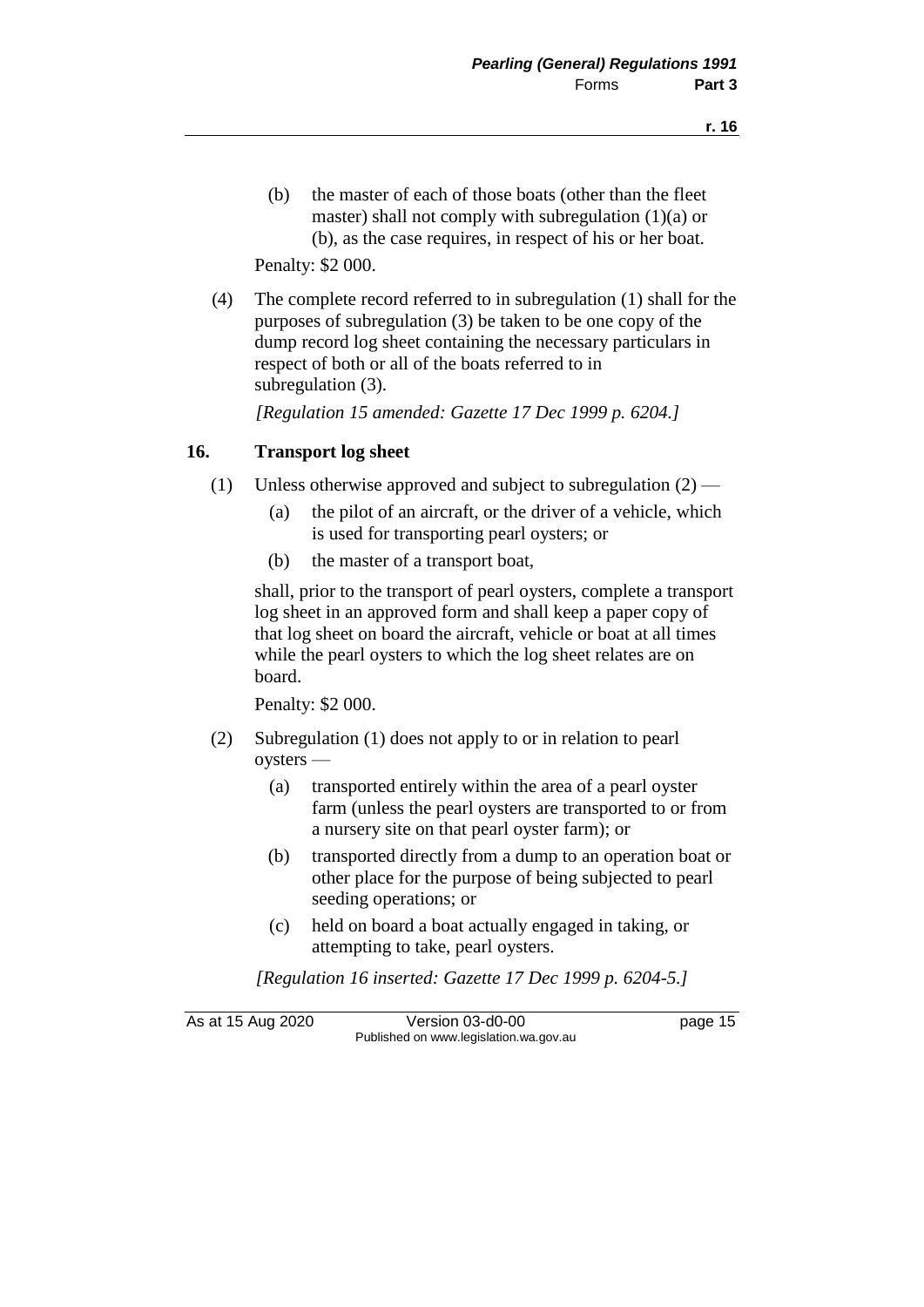**r. 17**

### **17. Transport (seeding) log sheet**

Unless otherwise approved, a person who transports pearl oysters to a place where they are to be subjected to pearl seeding operations shall —

- (a) prior to that transport, complete a transport (seeding) log sheet in an approved form in respect of the pearl oysters to be transported; and
- (b) carry a paper copy of the transport (seeding) log sheet with the person during that transport.

Penalty: \$2 000.

*[Regulation 17 inserted: Gazette 17 Dec 1999 p. 6205.]*

### **18. Pearl seeding log sheet**

A licensee or permit holder shall complete a pearl seeding log sheet in an approved form for each day on which —

- (a) pearl oysters are received or held on board a boat or in any other place for the purpose of being subjected to pearl seeding operations; or
- (b) pearl seeding operations are carried out,

by 2200 hours on that day.

Penalty: \$2 000.

*[Regulation 18 inserted: Gazette 17 Dec 1999 p. 6205.]*

### **18A. Pearl oyster tag log sheet**

A licensee or permit holder shall complete a pearl oyster tag log sheet in an approved form for each day on which pearl oyster identification tags issued to the licensee or permit holder are —

- (a) issued; or
- (b) allocated by the licensee or permit holder to a boat crew; or
- (c) affixed to designated containers; or

page 16 Version 03-d0-00 As at 15 Aug 2020 Published on www.legislation.wa.gov.au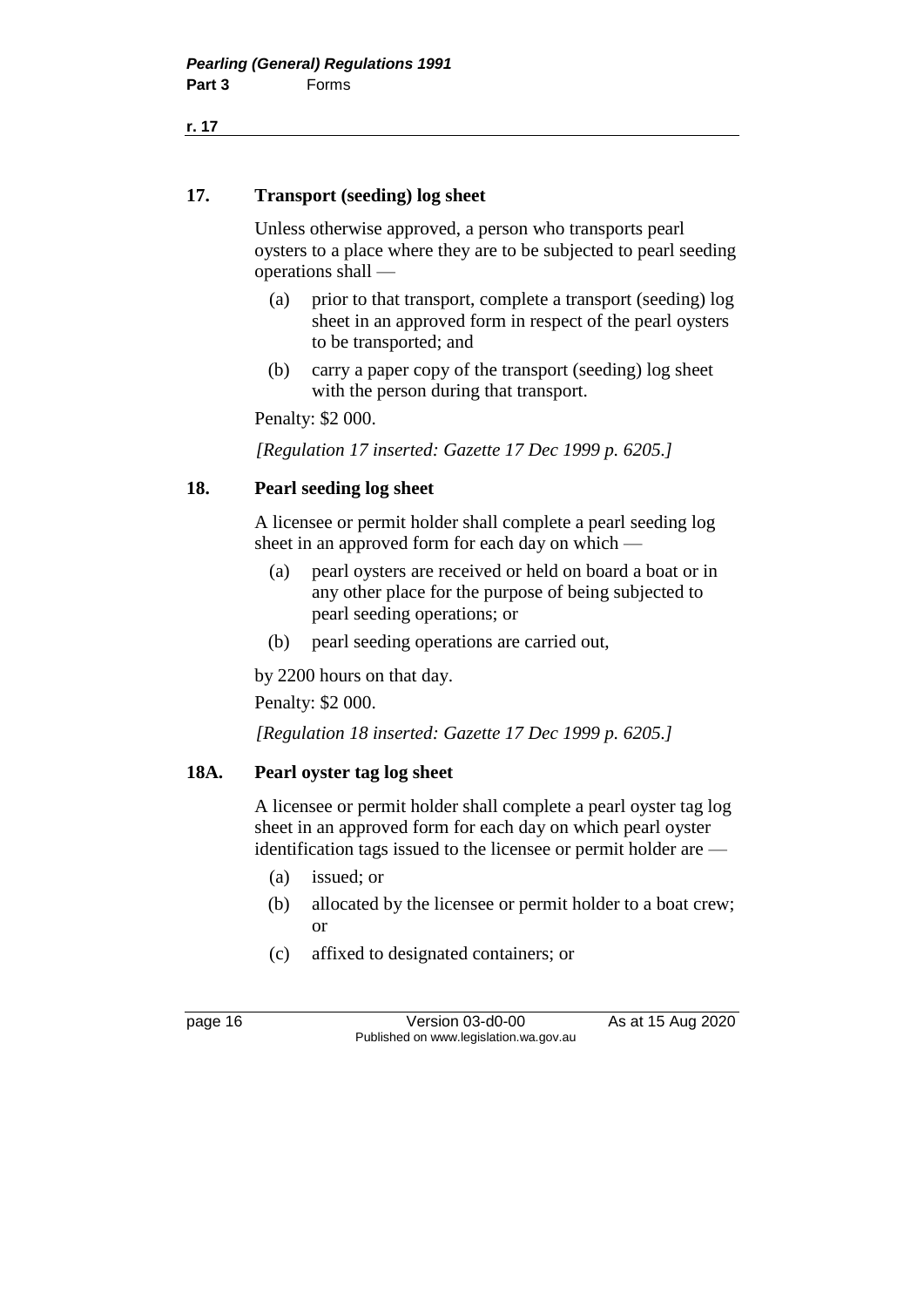(d) removed from designated containers.

Penalty: \$1 000.

*[Regulation 18A inserted: Gazette 17 Dec 1999 p. 6205-6.]*

#### **18B. Notice of settlement of spat**

A licensee or permit holder operating a hatchery in which settlement of a batch of spat occurs shall —

- (a) complete a notice of settlement of spat in an approved form within 24 hours of the completion of that settlement; and
- (b) lodge that form with an inspector within 3 days of the completion of the settlement of that batch of spat.

Penalty: \$2 000.

*[Regulation 18B inserted: Gazette 17 Dec 1999 p. 6206.]*

#### **18C. Nursery site stock report**

- (1) A licensee or permit holder who is licensed or permitted to use a nursery site shall —
	- (a) for each quarter (or such other period as is directed by an inspector) complete a nursery site stock report in an approved form; and
	- (b) lodge that form with an inspector within 7 days of the end of that quarter or other period.

Penalty: \$2 000.

(2) In subregulation  $(1)$  —

*quarter* means period of 3 months ending on 31 March, 30 June, 30 September or 31 December.

*[Regulation 18C inserted: Gazette 17 Dec 1999 p. 6206.]*

#### **19. Completion of forms**

- (1) Forms approved for the purposes of this Part may be issued
	- (a) in log books; or

As at 15 Aug 2020 Version 03-d0-00 page 17 Published on www.legislation.wa.gov.au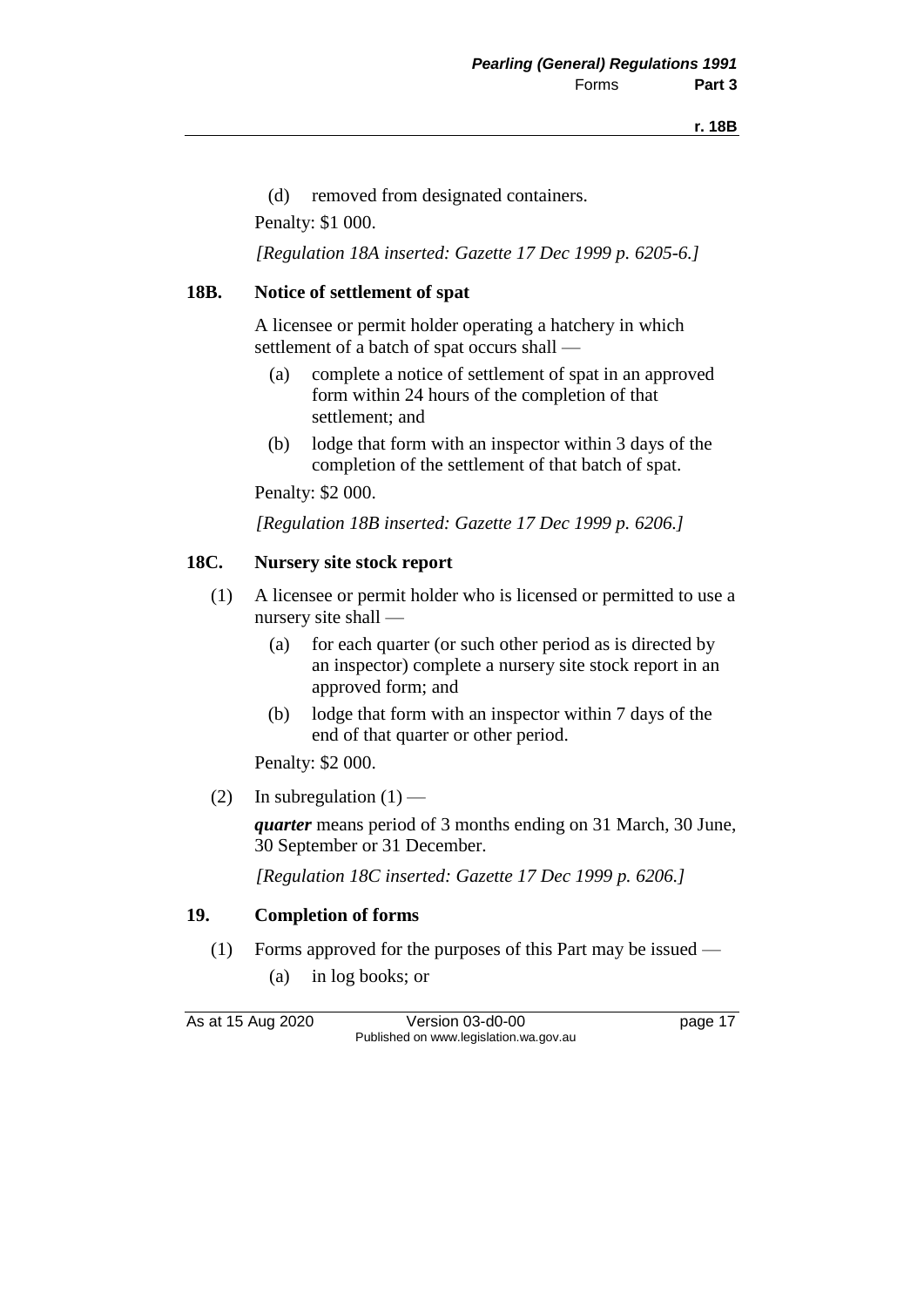**r. 19**

- (b) as loose sheets; or
- (c) in electronic form.
- (2) If a log book of forms is issued in respect of a particular aircraft, vehicle or boat, the person completing the forms in that log book shall —
	- (a) do so only in respect of that aircraft, vehicle or boat; and
	- (b) use those forms in numerical sequence; and
	- (c) cause that log book to be retained on board the aircraft, vehicle or boat until 31 December of the year in which that log book was issued.

Penalty: \$2 000.

- (3) The licensee or permit holder under whose licence or permit an aircraft, vehicle or boat referred to in subregulation (2) is used shall retain every log book issued in respect of that aircraft, vehicle or boat for at least 2 years from 31 December in the year in respect of which that log book was issued. Penalty: \$1 000.
- (4) A person completing a paper form must do so in indelible ink. Penalty: \$1 000.
- (5) A person who completes an electronic form
	- (a) need not sign the electronic form; and
	- (b) must print out a paper copy of the completed form, sign it and record on it the date and time at which it was signed; and
	- (c) is taken to have completed the form only when paragraph (b) has been complied with.
- (6) Where a licensee or permit holder is required to complete a form, an agent or employee of the licensee or permit holder may complete the form on behalf of the licensee or permit holder, but the licensee or permit holder remains liable for ensuring that the form is properly completed.

page 18 Version 03-d0-00 As at 15 Aug 2020 Published on www.legislation.wa.gov.au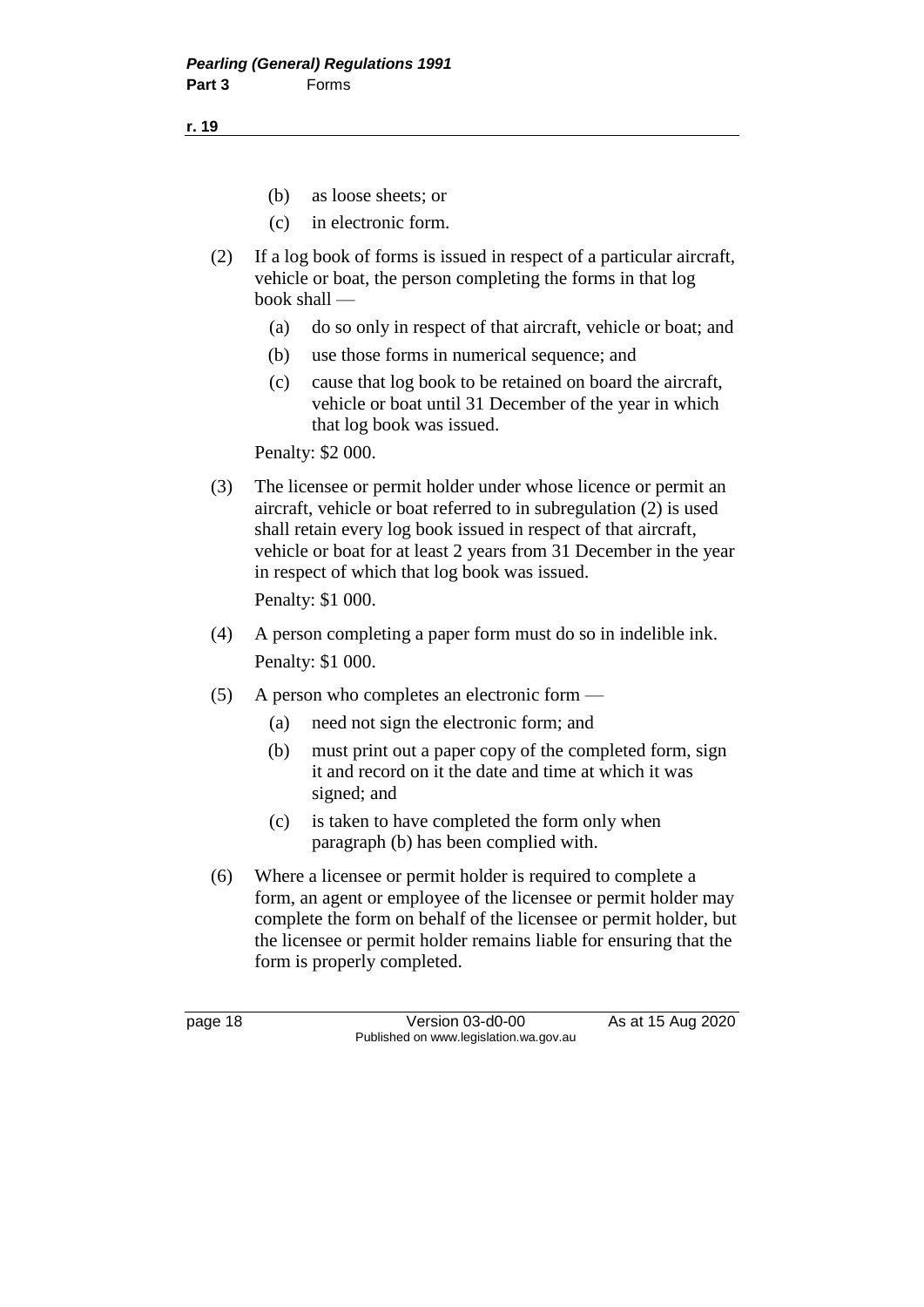(7) An agent or employee completing a form under subregulation (6) must include on the form his or her name and the capacity in which he or she is engaged or employed by the licensee or permit holder.

*[Regulation 19 inserted: Gazette 17 Dec 1999 p. 6206-7.]*

### **19A. Lodgment of forms**

- (1) A person required under this Part to lodge a form with an inspector may —
	- (a) lodge an electronic copy of the form in an approved electronic manner; or
	- (b) lodge a paper copy of the form by delivering or posting it to an inspector at Broome or at such other place as may be approved.
- (2) If a person lodges a form electronically the person must keep a paper copy of the form together with such documentation as is reasonably necessary to prove that the form was sent electronically and the time and date it was sent.

Penalty: \$1 000.

- (3) A person required by regulation 13, 15, 16, 18 or 18A to complete an approved form must lodge the form with an inspector —
	- (a) if a notice of pearling or hatchery activity has been lodged under regulation 12 in respect of the period during which that form was completed, within 3 days of the end of the relevant operation; or
	- (b) otherwise, within 14 days of the completion of the relevant activity.

Penalty: \$2 000.

(4) Where a licensee or permit holder is required to lodge a form, an agent or employee of the licensee or permit holder may lodge the form on behalf of the licensee or permit holder, but the

As at 15 Aug 2020 Version 03-d0-00 page 19 Published on www.legislation.wa.gov.au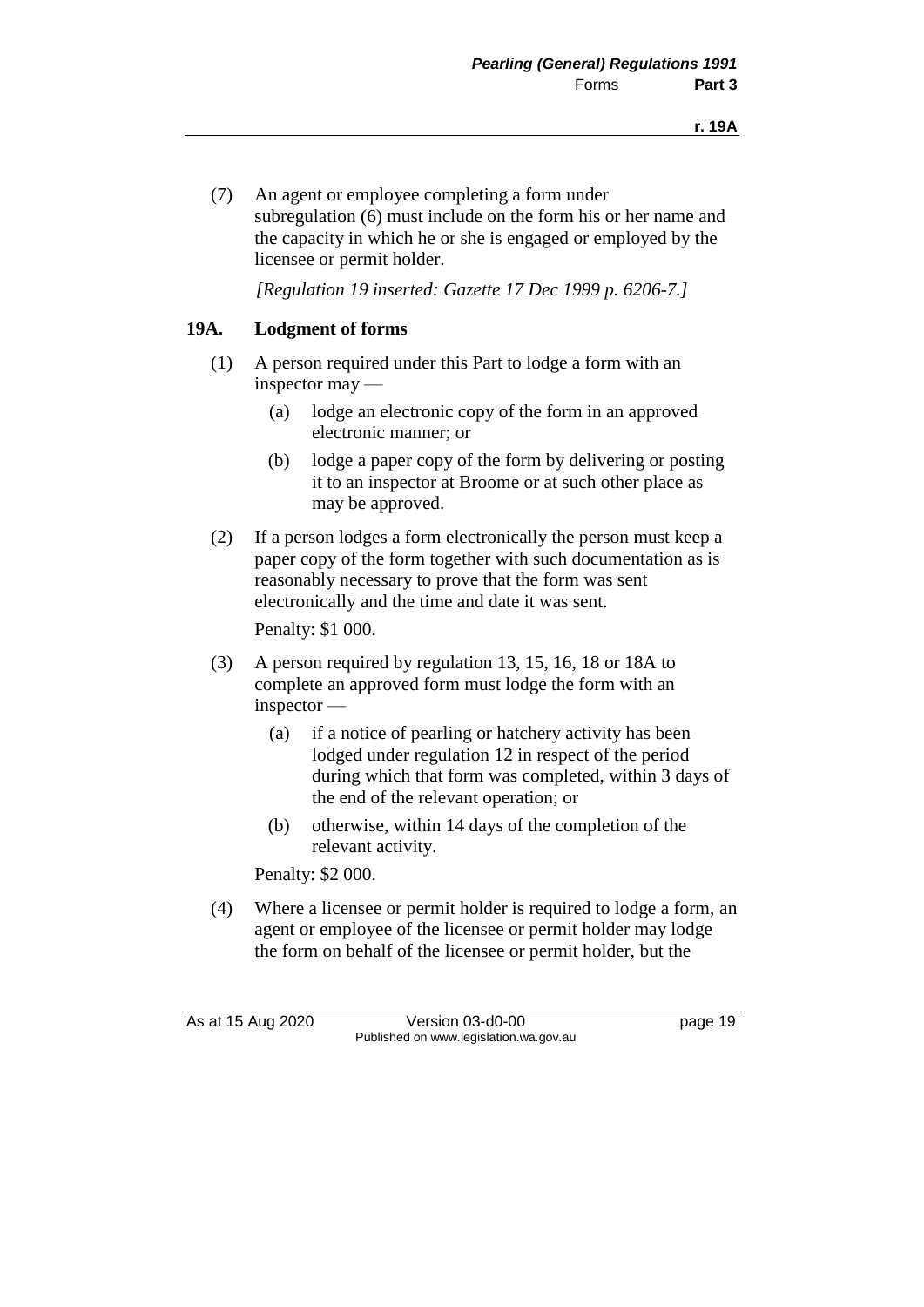**r. 20**

licensee or permit holder remains liable for ensuring that the form is properly lodged.

*[Regulation 19A inserted: Gazette 17 Dec 1999 p. 6207-8.]*

### **20. Power of inspector to direct delivery of form**

- (1) Notwithstanding anything in these regulations, an inspector may, if he or she considers it necessary to do so, in writing direct a person required by this Part to complete a form referred to in regulation 18B, 18C or 19A(3) to deliver, or cause to be delivered, that form to such person at such time and place as are specified in that direction instead of lodging that form in accordance with that regulation.
- (2) A person to whom a direction is given under subregulation (1) shall comply with that direction.

Penalty: \$2 000.

*[Regulation 20 amended: Gazette 17 Dec 1999 p. 6208.]*

page 20 **Version 03-d0-00** As at 15 Aug 2020 Published on www.legislation.wa.gov.au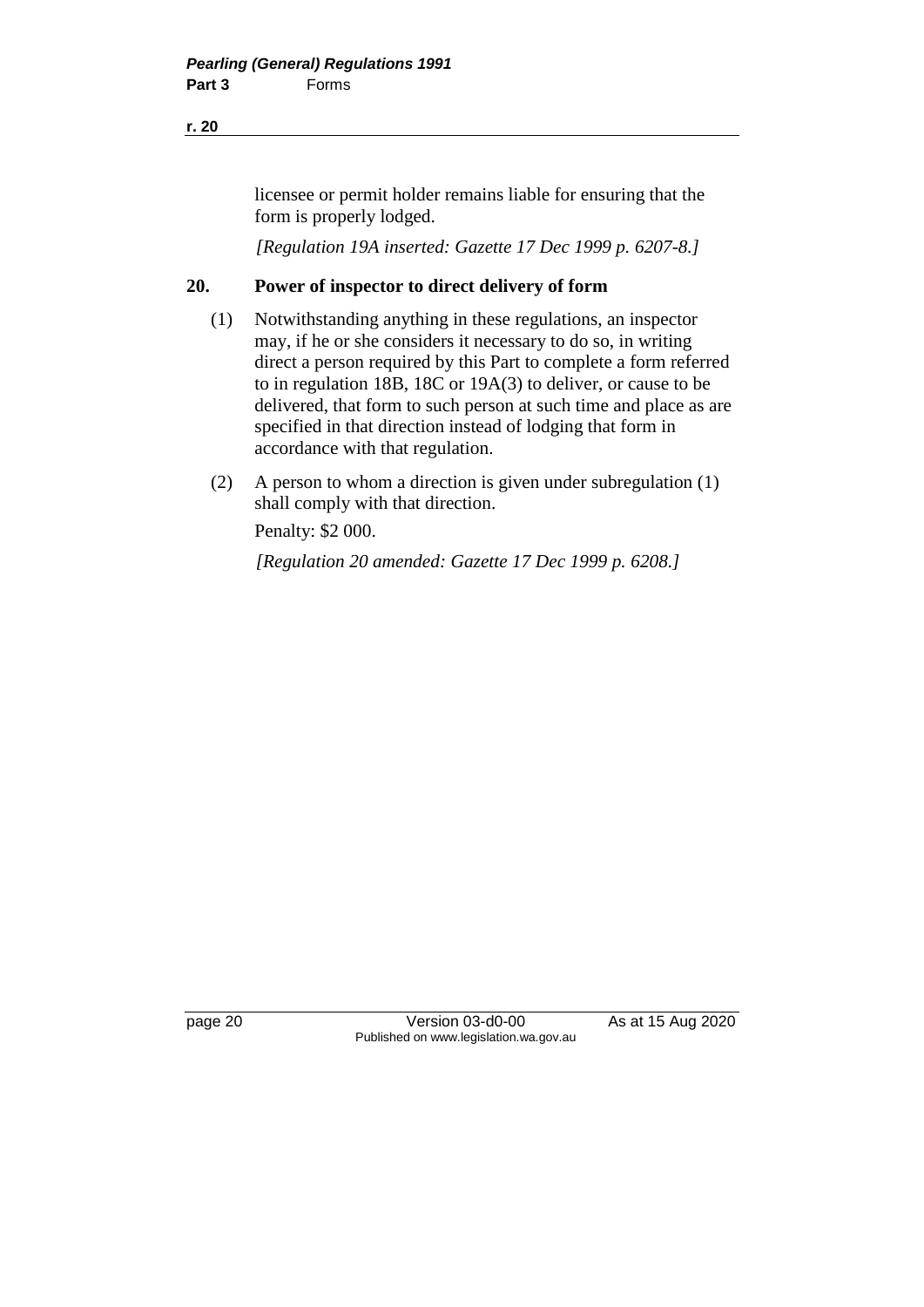# **Part 4 — Designated containers and tags**

### **21. Pearl oysters to be held in designated containers**

- (1) Subject to this regulation, a person shall not, without approval, hold pearl oysters otherwise than in a designated container. Penalty: \$1 000.
- (2) Subregulation (1) does not apply to or in relation to a pearl oyster if the pearl oyster —
	- (a) is removed from a designated container for the purpose of subjecting the pearl oyster to pearl seeding operations on board an operation boat; or
	- (b) subject to paragraphs (e) and (f), is being held on a pearl oyster farm; or
	- (c) is being taken by the holder of a pearl diver's licence; or
	- (d) is spat which is being held in the hatchery in which it was produced; or
	- (e) is spat which is being held on a nursery site and which is less than 90 mm in length; or
	- (f) is spat which is being held in a spat collector; or
	- (g) is on a quarantine site.
- (3) A person shall not, without approval, hold in a designated container more pearl oysters than the number prescribed by regulation 5 in respect of containers of the type to which the designated container belongs.

Penalty: \$1 000.

*[Regulation 21 amended: Gazette 17 Dec 1999 p. 6208-9.]*

### **22. Pearl oysters to be placed in tagged designated containers after being taken**

(1) The master of a catcher boat shall, subject to subregulation (2), ensure that pearl oysters taken by diving from the catcher boat

As at 15 Aug 2020 Version 03-d0-00 page 21 Published on www.legislation.wa.gov.au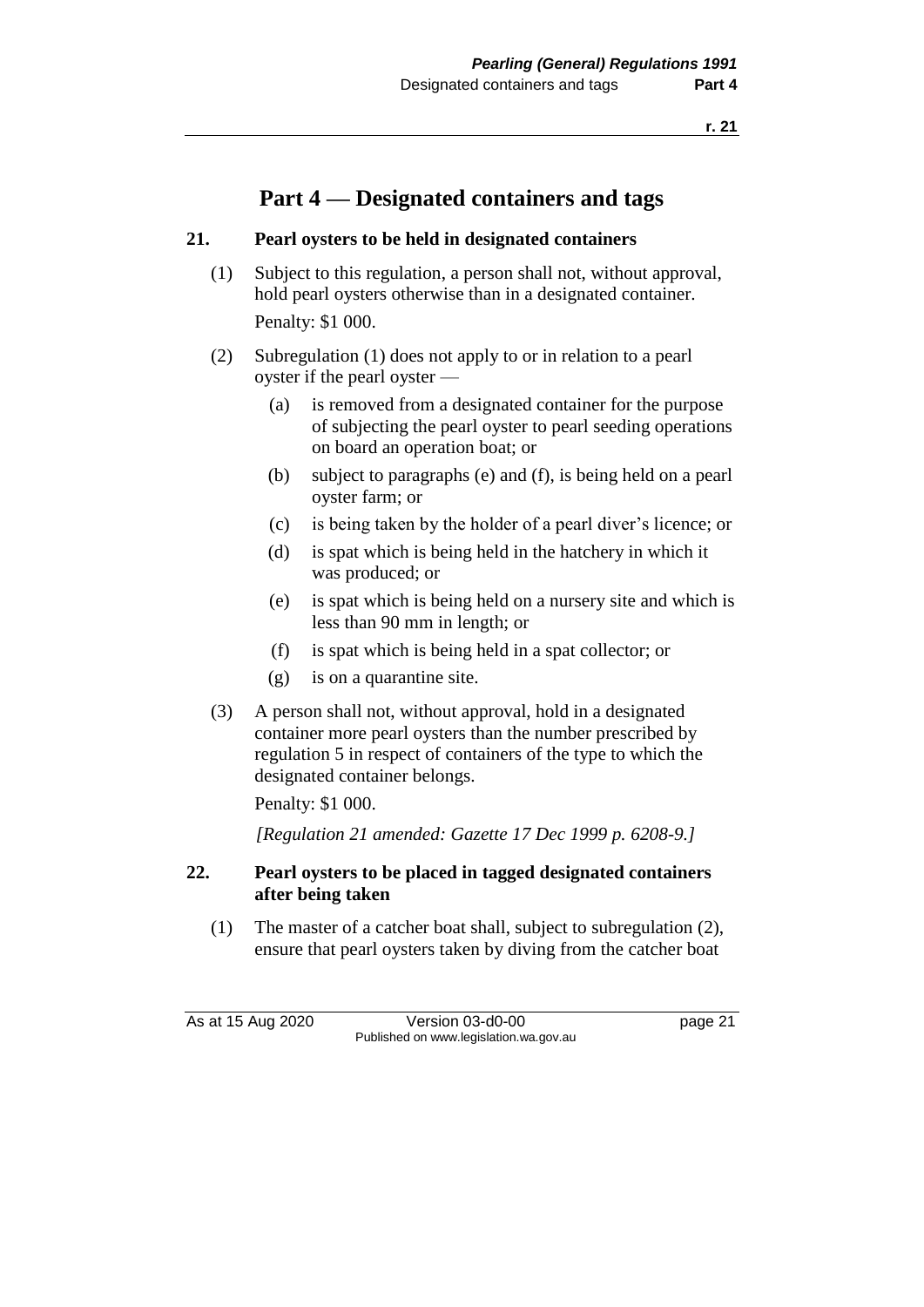#### **r. 23**

are placed in designated containers within 20 minutes of the end of the dive during which that taking took place. Penalty: \$1 000.

(1a) The master of a catcher boat acting under subregulation (1) shall ensure that broodstock are not placed in the same designated container as wildstock.

Penalty: \$1 000.

- (2) It is a defence to a charge of committing an offence under subregulation  $(1)$  to show that —
	- (a) a threat to the safety of the crew of the catcher boat from which the relevant dive was made prevented compliance with that subregulation; or
	- (b) the catch of pearl oysters made during the relevant dive was so large that it was not possible to comply with that subregulation in respect of all or any of the pearl oysters in that catch.

*[Regulation 22 amended: Gazette 17 Dec 1999 p. 6209.]*

### **23. Manner in which designated containers to be filled**

The master of a catcher boat shall, unless an inspector otherwise directs in writing, ensure that the designated containers on board the catcher boat are filled consecutively in such a way that no more than 2 partly filled designated containers are on board the catcher boat at any one time.

Penalty: \$1 000.

### **24. Issue and allocation of pearl oyster identification tags**

- (1) An inspector shall, on the application of a licensee or permit holder —
	- (a) who satisfies the inspector that he or she wishes to  $-$ 
		- (i) take wildstock or broodstock; or

page 22 Version 03-d0-00 As at 15 Aug 2020 Published on www.legislation.wa.gov.au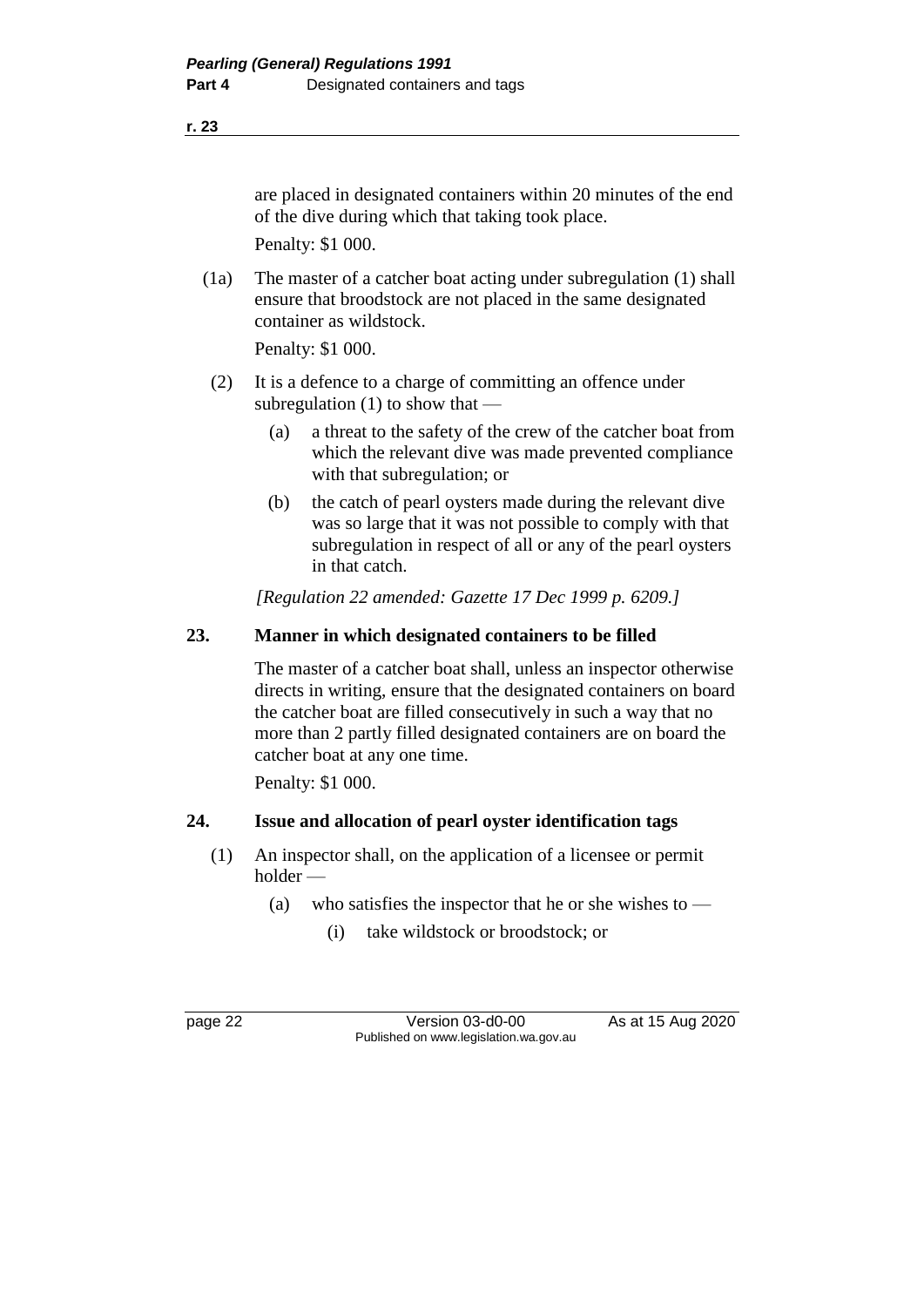(ii) remove pearl oysters from a nursery site for the purpose of subjecting them to pearl seeding operations;

and

- (b) whose licence or permit is subject to a condition referred to in section  $26(2)(c)$  or  $(d)(ii)$  of the Act; and
- (c) who has lodged an annual notice of intent under regulation 11 for the calendar year during which the pearl oysters are to be taken or removed,

issue to the licensee or permit holder pearl oyster identification tags to identify the wildstock, broodstock or nursery grown oysters (as the case requires) to be taken or removed.

(2) A licensee or permit holder to whom tags have been issued shall allocate sufficient of those tags to each boat used by or on behalf of the licensee or permit holder for the purposes of his or her licence or permit to enable the crew of that boat to comply with these regulations.

*[Regulation 24 amended: Gazette 17 Dec 1999 p. 6209.]*

### **25. Tag specifications**

Each tag shall —

- (a) be of a locking type; and
- (b) carry a serial number.

### **26. Use and possession of tags**

- $(1)$  A person, other than
	- (a) a licensee or permit holder to whom particular tags have been issued; or
	- (b) a member of the crew of a boat to which particular tags have been allocated under regulation 24(2) who uses, or has in his or her possession, those tags on board the boat,

shall not use or have in his or her possession those tags.

Penalty: \$2 000.

As at 15 Aug 2020 Version 03-d0-00 page 23 Published on www.legislation.wa.gov.au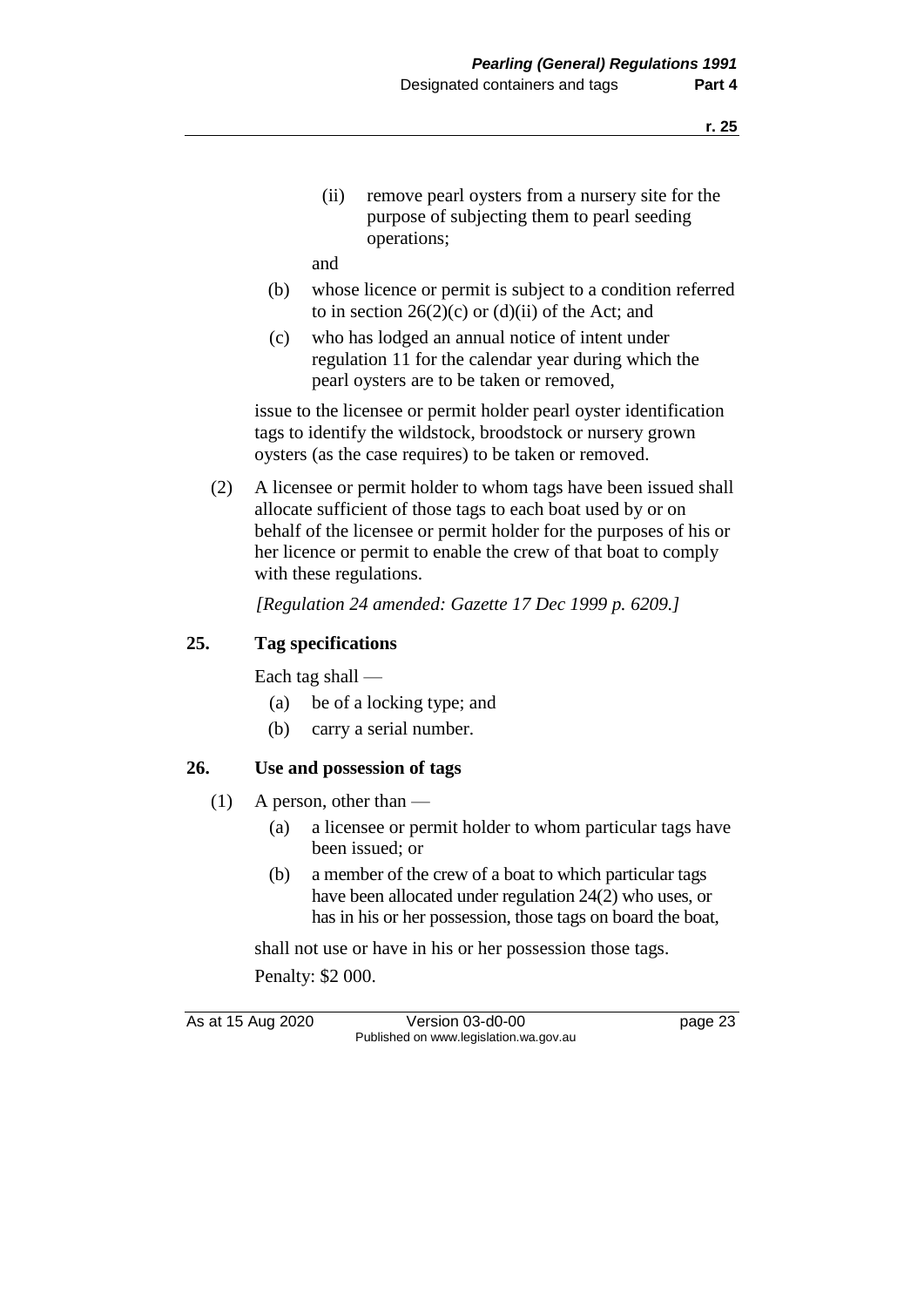#### **r. 27**

(2) A person who uses any tags shall do so in the order of their serial numbers.

Penalty: \$2 000.

*[Regulation 26 amended: Gazette 17 Dec 1999 p. 6210.]*

### **27. Transfer of tags**

When particular tags have been allocated to a boat under regulation 24(2), the licensee or permit holder who so allocated those tags shall not transfer those tags to another boat unless —

- (a) the other boat is used by or on behalf of that licensee or permit holder under his or her licence or permit; and
- (b) that licensee or permit holder has recorded that transfer in the relevant notice of pearling or hatchery activity.

Penalty: \$2 000.

*[Regulation 27 amended: Gazette 17 Dec 1999 p. 6210.]*

### **28. Boat not to be used for taking pearl oysters unless tags allocated to, and on board, boat**

A person shall not use, or permit or suffer his or her agent, employee or subordinate to use, a boat to take or attempt to take pearl oysters unless —

- (a) tags have been allocated under regulation 24(2) or transferred in accordance with regulation 27 to, and are on board, the boat; or
- (b) an inspector has in writing exempted the boat from the operation of this regulation.

Penalty: \$2 000.

### **29. Affixing of tags**

(1) Subject to subregulation (2), a person who is placing pearl oysters, other than pearl oysters being held on a nursery site, in a designated container shall, as soon as the designated container

page 24 Version 03-d0-00 As at 15 Aug 2020 Published on www.legislation.wa.gov.au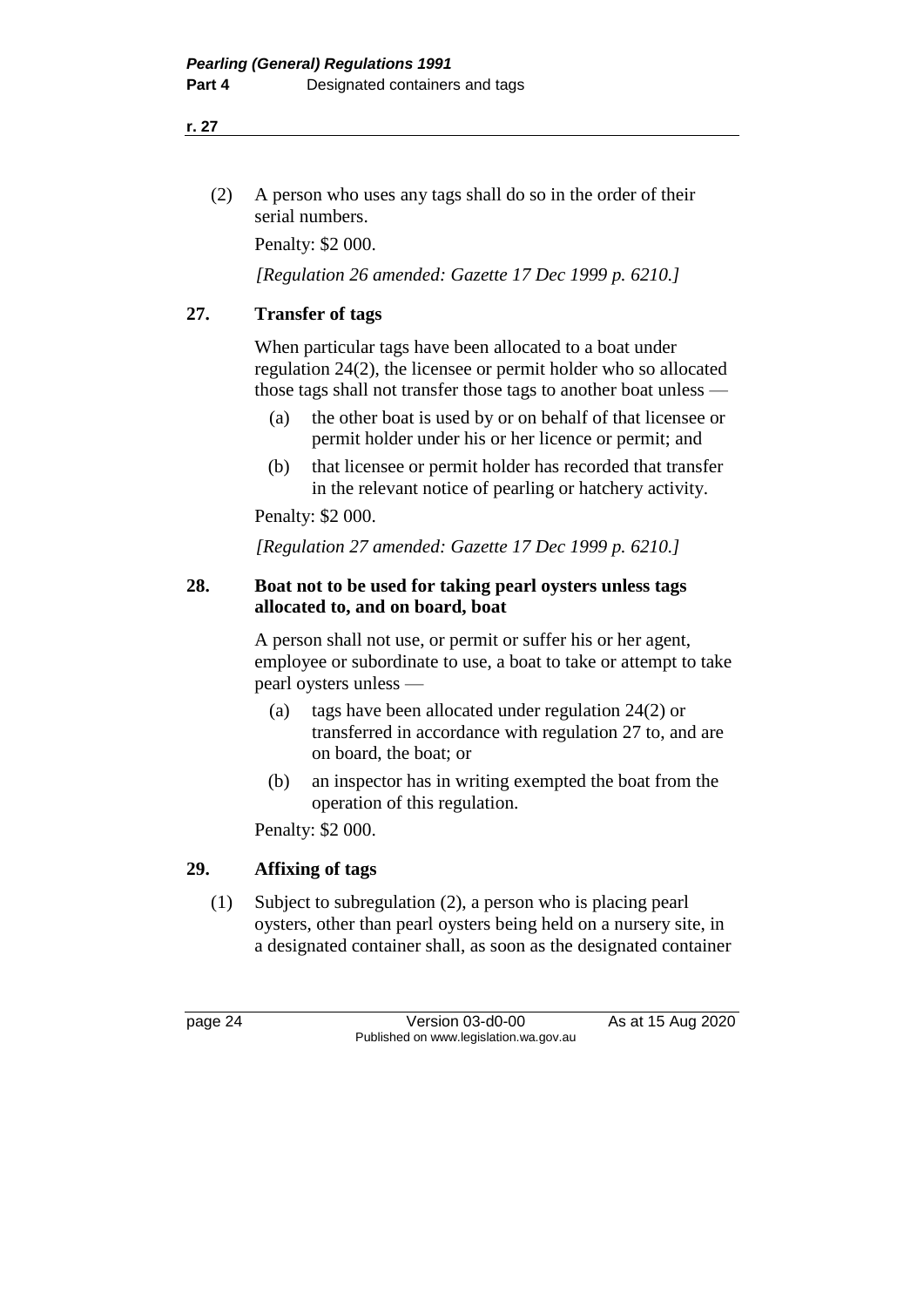is full, affix a tag to the designated container by pulling the locking tail of the tag through the locking head of the tag. Penalty: \$2 000.

(2) If there are insufficient pearl oysters with which to fill the last designated container in which pearl oysters are placed after the last dive of the day has been made, the person who is placing pearl oysters in that designated container shall affix a tag to that designated container in the manner specified in subregulation (1) as soon as the last pearl oyster has been placed in that designated container.

Penalty: \$2 000.

(2a) Unless otherwise approved, a person shall not remove pearl oysters from a nursery site for the purpose of subjecting them to pearl seeding operations unless a tag has been affixed, in the manner described in subregulation (1), to the designated container in which those pearl oysters are being held.

Penalty: \$2 000.

(3) A person shall not affix a tag to a designated container if another tag is already affixed to the designated container. Penalty: \$2 000.

*[Regulation 29 amended: Gazette 17 Dec 1999 p. 6210.]*

### **30. Removal of tags**

(1) Subject to subregulation (1a), a licensee or permit holder to whom tags have been issued shall ensure that, unless an inspector directs otherwise in writing, all of those tags which have been affixed to designated containers are removed therefrom by midnight on 31 December of the year in which those tags were so affixed.

Penalty: \$1 000.

(1a) A person shall not remove a tag from a designated container that contains hatchery produced pearl oysters or pearl oysters

As at 15 Aug 2020 Version 03-d0-00 page 25 Published on www.legislation.wa.gov.au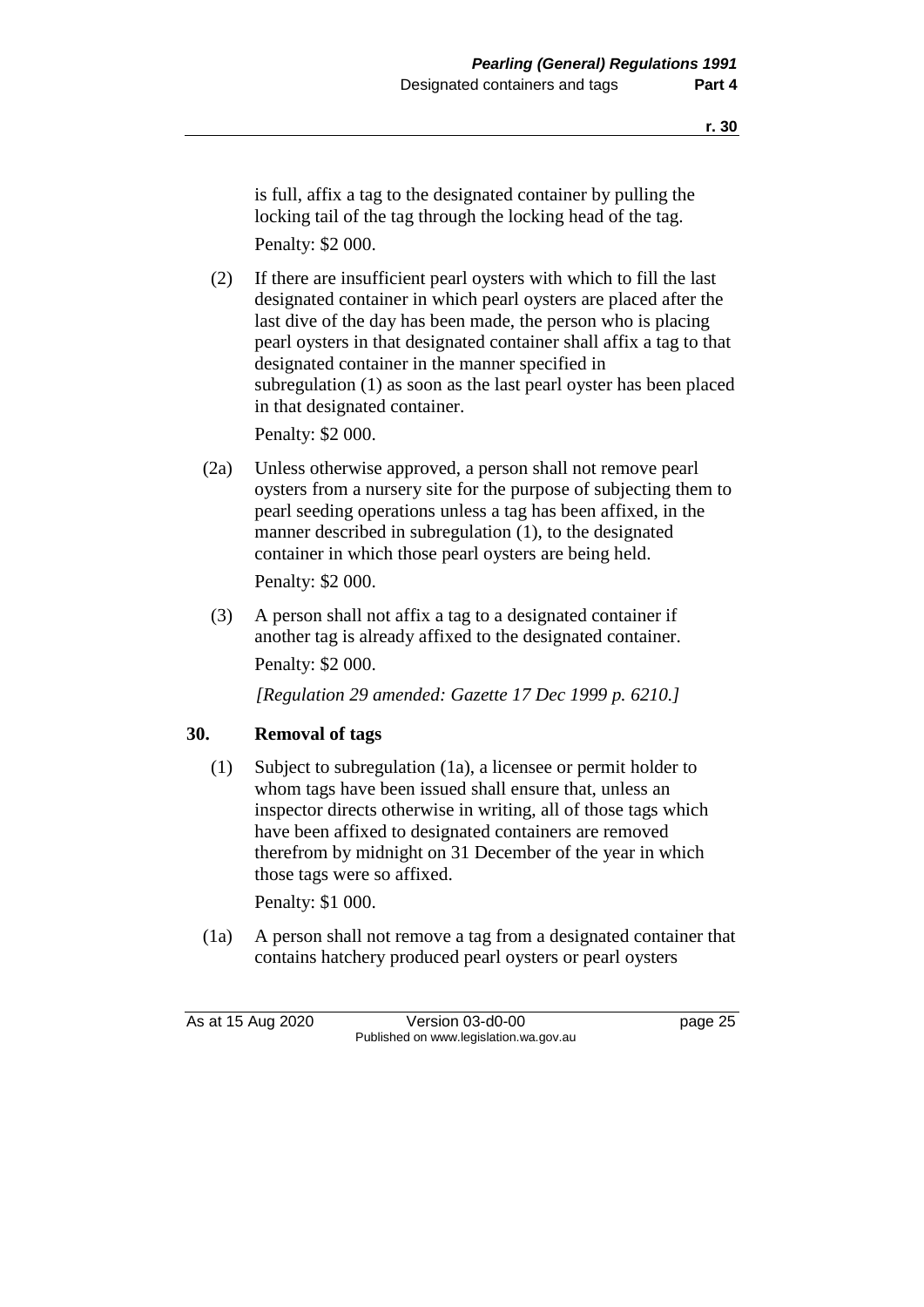#### **r. 30**

collected from a spat collector until all pearl oysters in that container exceed the minimum length.

(2) A person who removes a tag from a designated container shall render the tag incapable of being used again under these regulations.

Penalty: \$1 000.

*[Regulation 30 amended: Gazette 17 Dec 1999 p. 6210.]*

page 26 Version 03-d0-00 As at 15 Aug 2020 Published on www.legislation.wa.gov.au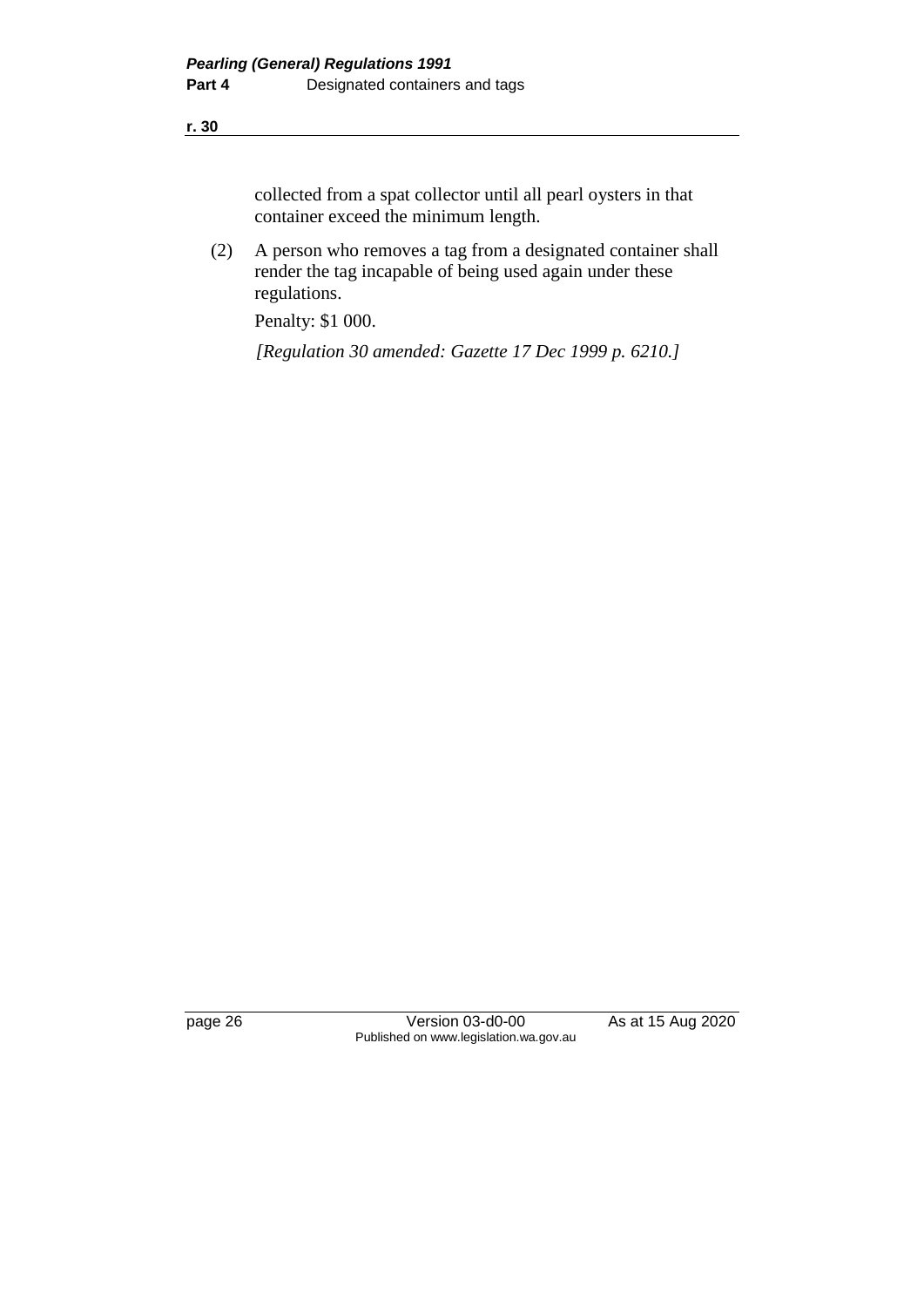# **Part 5 — Dumping of pearl oysters**

### **Division 1 — Dumps not on pearl oyster farms or holding sites following pearl seeding operations**

*[Heading inserted: Gazette 17 Dec 1999 p. 6211.]*

### **31. Division 1 not to apply to certain dumps**

This Division does not apply to or in relation to a dump made —

- (a) in accordance with
	- (i) any relevant condition of a licence; or
	- (ii) any written direction given by an inspector,

by the holder of a farm lease within his or her pearl oyster farm; or

(b) on a holding site with pearl oysters which have been subjected to pearl seeding operations on board an operation boat situated on the holding site.

### **32. When dumping of pearl oysters permissible**

- (1) A person shall not dump or attempt to dump, or permit or suffer his or her agent, employee or subordinate to dump or attempt to dump, pearl oysters unless —
	- (a) that dump has been identified by a number in a dump record log sheet referred to in regulation 15 before the pearl oysters are dumped; and
	- (b) that dump is marked by a master buoy consisting of a surface float —
		- (i) which has a diameter of 75 cm or more; and
		- (ii) which is branded with the number of that dump as recorded in the dump record log sheet referred to in paragraph (a) preceded by an approved abbreviated reference to the licensee or permit holder using that dump; and

As at 15 Aug 2020 Version 03-d0-00 page 27 Published on www.legislation.wa.gov.au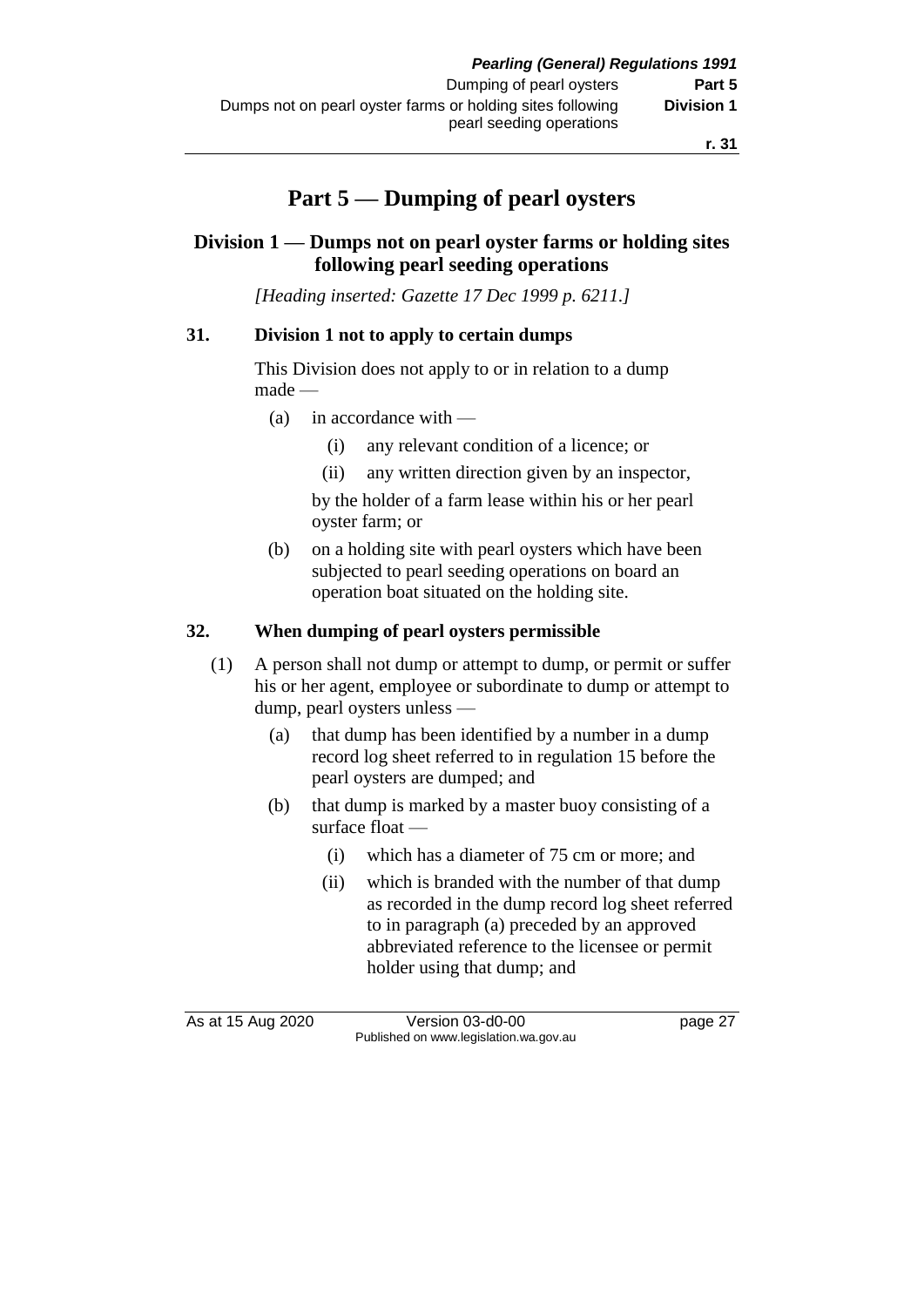| <b>Pearling (General) Regulations 1991</b> |                                                                                                                                                                                                                                                               |  |  |  |
|--------------------------------------------|---------------------------------------------------------------------------------------------------------------------------------------------------------------------------------------------------------------------------------------------------------------|--|--|--|
| Part 5                                     | Dumping of pearl oysters                                                                                                                                                                                                                                      |  |  |  |
| <b>Division 1</b>                          | Dumps not on pearl oyster farms or holding sites following                                                                                                                                                                                                    |  |  |  |
|                                            | pearl seeding operations                                                                                                                                                                                                                                      |  |  |  |
| r. 32                                      |                                                                                                                                                                                                                                                               |  |  |  |
|                                            |                                                                                                                                                                                                                                                               |  |  |  |
|                                            | which has attached to it an aluminium radar<br>(iii)<br>reflector with a surface area of not less than<br>$1.5 \text{ m}^2$ ;                                                                                                                                 |  |  |  |
|                                            | and                                                                                                                                                                                                                                                           |  |  |  |
| (ba)                                       | where an inspector has required that the dump be<br>marked and lit so as to indicate its location to any<br>vessels that may be in the area, the dump is marked and<br>lit in an approved manner; and                                                         |  |  |  |
| (c)                                        | the pearl oysters are dumped in tagged designated<br>containers or the dumping of the pearl oysters other than<br>in tagged designated containers has been approved; and                                                                                      |  |  |  |
| (d)                                        | all tagged designated containers referred to in<br>paragraph (c) are when dumped attached to a long-line<br>which has surface floats 15 cm in diameter attached to<br>each end of the long-line; and                                                          |  |  |  |
| (da)                                       | tagged designated containers holding broodstock are, if<br>required by an inspector, attached to separate long-lines<br>from long-lines to which containers holding wildstock<br>are attached; and                                                            |  |  |  |
| (e)                                        | the 2 surface floats referred to in paragraph (d) are<br>branded with the same identifying number, which<br>number is different from the identifying number with<br>which the surface floats attached to any other long-line<br>at that dump are branded; and |  |  |  |
| (f)                                        | all long-lines at that dump are within a radius of 200 m<br>of the surface float referred to in paragraph (b) or of a<br>surface float which $-$                                                                                                              |  |  |  |
|                                            | has a diameter of 75 cm or more; and<br>(i)                                                                                                                                                                                                                   |  |  |  |
|                                            | is branded with an approved abbreviated<br>(ii)<br>reference to the licensee or permit holder using<br>that dump;                                                                                                                                             |  |  |  |
|                                            | and                                                                                                                                                                                                                                                           |  |  |  |
| (g)                                        | all tagged designated containers attached to a long-line<br>are capable of holding the number of pearl oysters                                                                                                                                                |  |  |  |

page 28 Version 03-d0-00 As at 15 Aug 2020 Published on www.legislation.wa.gov.au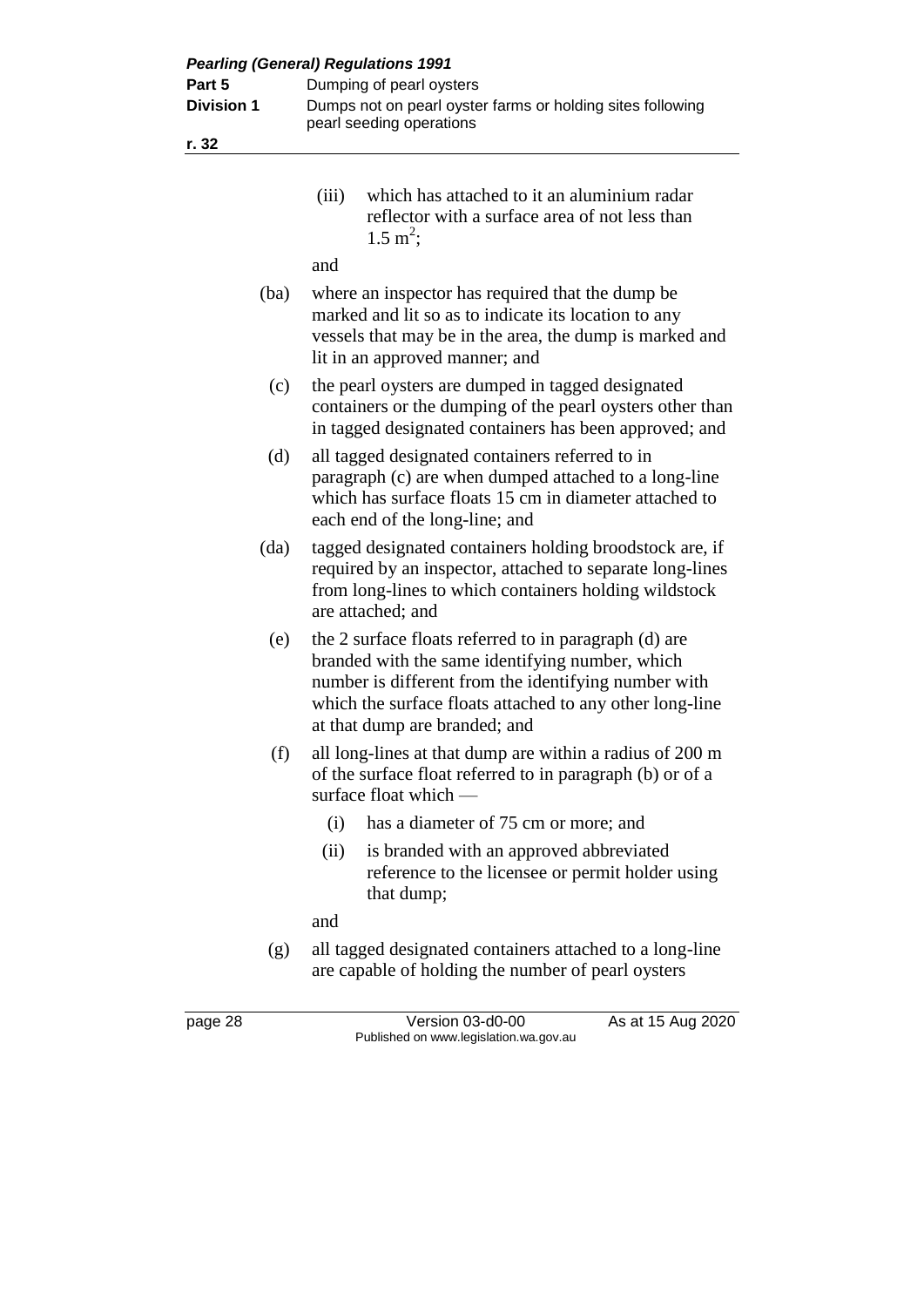**r. 33**

prescribed by regulation 5 in respect of containers of the type to which those tagged designated containers belong; and

(h) those pearl oysters were taken under the licence of the licensee, or permit of the permit holder, using that dump.

Penalty: \$2 000.

*[(2) deleted]*

*[Regulation 32 amended: Gazette 8 Dec 1998 p. 6570; 17 Dec 1999 p. 6211.]*

### **33. Nomination and duties of fleet masters**

(1) If 2 or more boats are to use the same dump or dumps, the licensee or permit holder using that dump or those dumps shall in the relevant notice of pearling or hatchery activity completed by that licensee or permit holder nominate one of the masters of those boats to be the fleet master of those boats at that dump or those dumps.

Penalty: \$2 000.

(2) A fleet master shall ensure that this Division is complied with in respect of the pearl oysters dumped by the boats to which his or her nomination relates.

Penalty: \$2 000.

*[Regulation 33 amended: Gazette 17 Dec 1999 p. 6211.]*

### **34. Map of long-lines in relation to master buoy**

The master of a boat using a dump or, if 2 or more boats are using a dump, the fleet master nominated in respect of the dump, shall —

(a) subject to paragraph (b), make and retain on board his or her boat an accurate and up to date map showing the identifying numbers referred to in regulation 32(1)(e) of the long-lines on the dump and the disposition of those

As at 15 Aug 2020 Version 03-d0-00 page 29 Published on www.legislation.wa.gov.au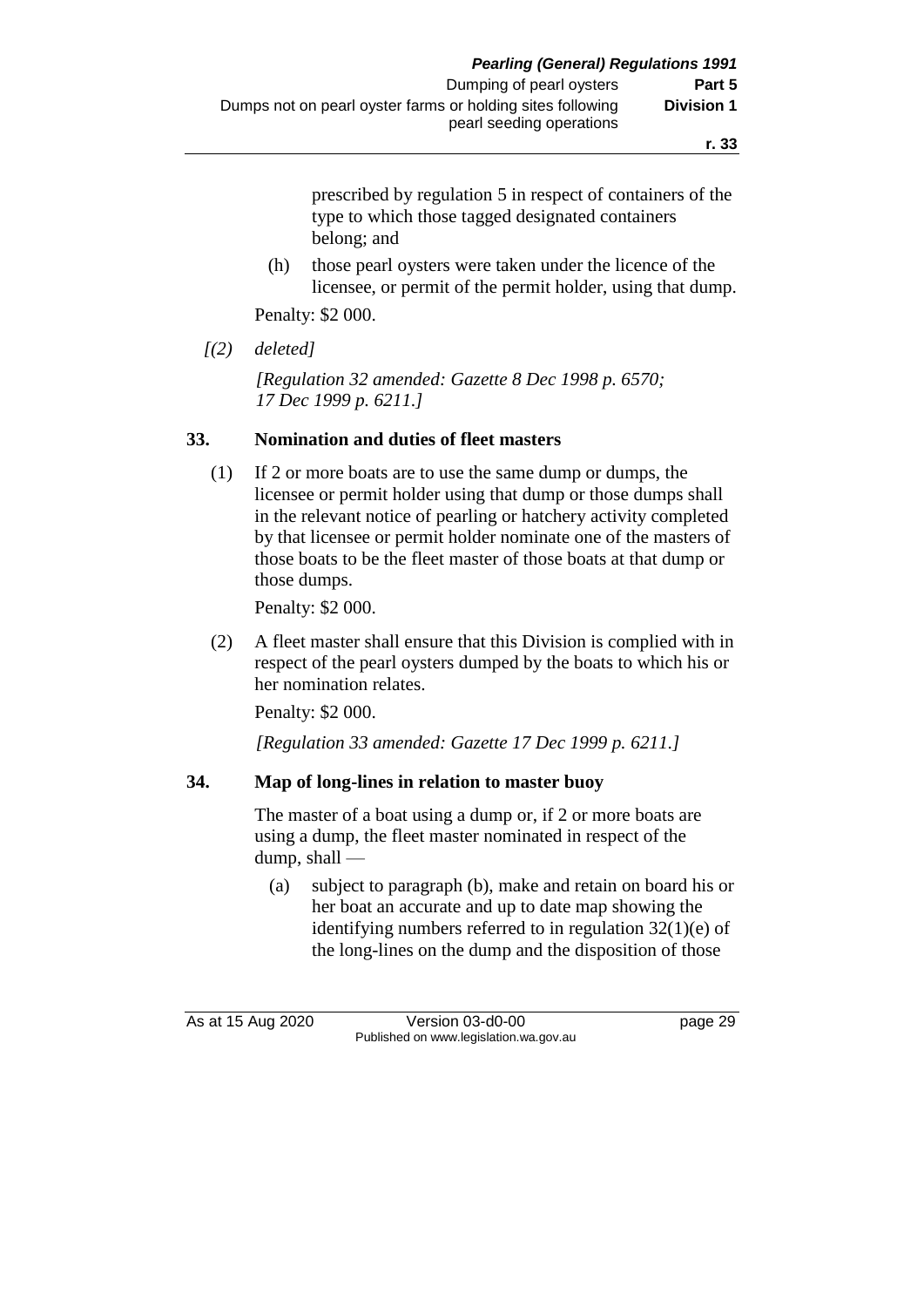long-lines in relation to the master buoy referred to in regulation  $32(1)(b)$ ; and

(b) if so requested by an inspector, lend to the inspector for a reasonable time the map referred to in paragraph (a) or provide the inspector with a legible copy of that map.

Penalty: \$2 000.

### **35. Only one licensee or permit holder to use particular dump**

A licensee or permit holder shall not use, or permit or suffer his or her agent, employee or subordinate to use, a dump which is already used by or on behalf of another licensee or permit holder. Penalty: \$2 000.

*[Regulation 35 amended: Gazette 17 Dec 1999 p. 6211.]*

### **Division 2 — Dumps on holding sites following pearl seeding operation**

*[Heading inserted: Gazette 17 Dec 1999 p. 6211.]*

### **36. When dumping of pearl oysters subjected to seeding operations permissible on holding sites**

- (1) Subject to subregulation (2), a person shall not dump or attempt to dump, or permit or suffer his or her agent, employee or subordinate to dump or attempt to dump, pearl oysters which have been subjected to pearl seeding operations on a holding site unless —
	- (a) the holding site is marked by a master buoy consisting of a surface float —
		- (i) which has a diameter of 75 cm or more; and
		- (ii) which is branded with a number identifying that surface float preceded by an approved abbreviated reference to the licensee or permit holder using the holding site; and

page 30 Version 03-d0-00 As at 15 Aug 2020 Published on www.legislation.wa.gov.au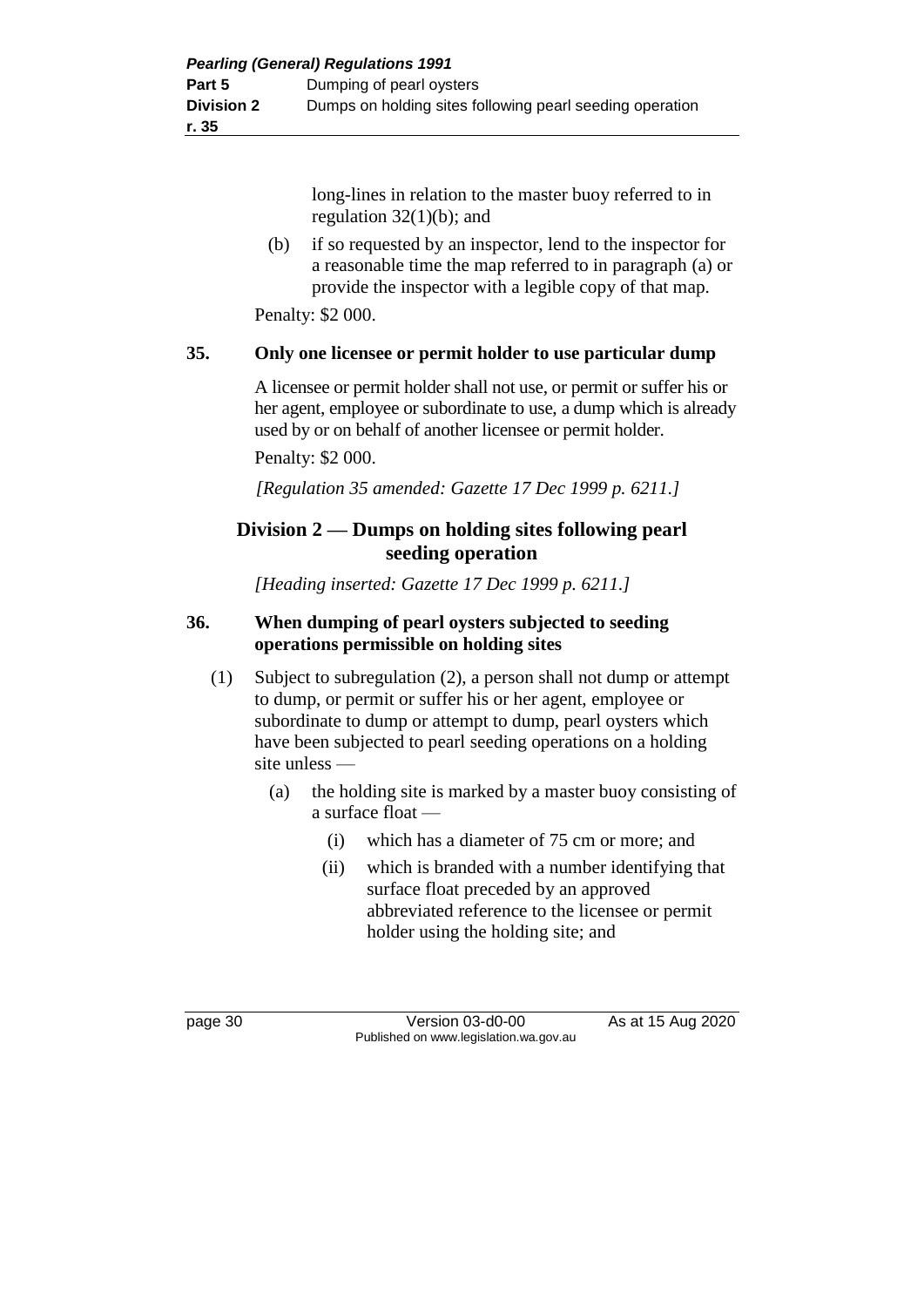(iii) which has attached to it an aluminium radar reflector with a surface area of not less than  $1.5 \text{ m}^2$ ;

and

- (aa) where an inspector has required that the holding site be marked and lit so as to indicate its location to any vessels that may be in the area, the holding site is marked and lit in an approved manner; and
- (b) those pearl oysters are dumped in designated containers; and
- (c) all designated containers referred to in paragraph (b) are when dumped attached to a long-line which has surface floats 15 cm in diameter attached to each end of the long-line; and
- (d) the 2 surface floats referred to in paragraph (c) are branded with the same identifying number, which number is different from the identifying number with which the surface floats attached to any other long-line on the holding site are branded; and
- (e) all long-lines on the holding site are within a radius of 200 m of the surface float referred to in paragraph (a) or of a surface float —
	- (i) which has a surface diameter of 75 cm or more; and
	- (ii) which is branded with an approved abbreviated reference to the licensee or permit holder using the holding site;

and

(f) all designated containers attached to a long-line are capable of holding the number of pearl oysters prescribed by regulation 5 in respect of containers of the type to which those designated containers belong.

Penalty: \$2 000.

As at 15 Aug 2020 Version 03-d0-00 page 31 Published on www.legislation.wa.gov.au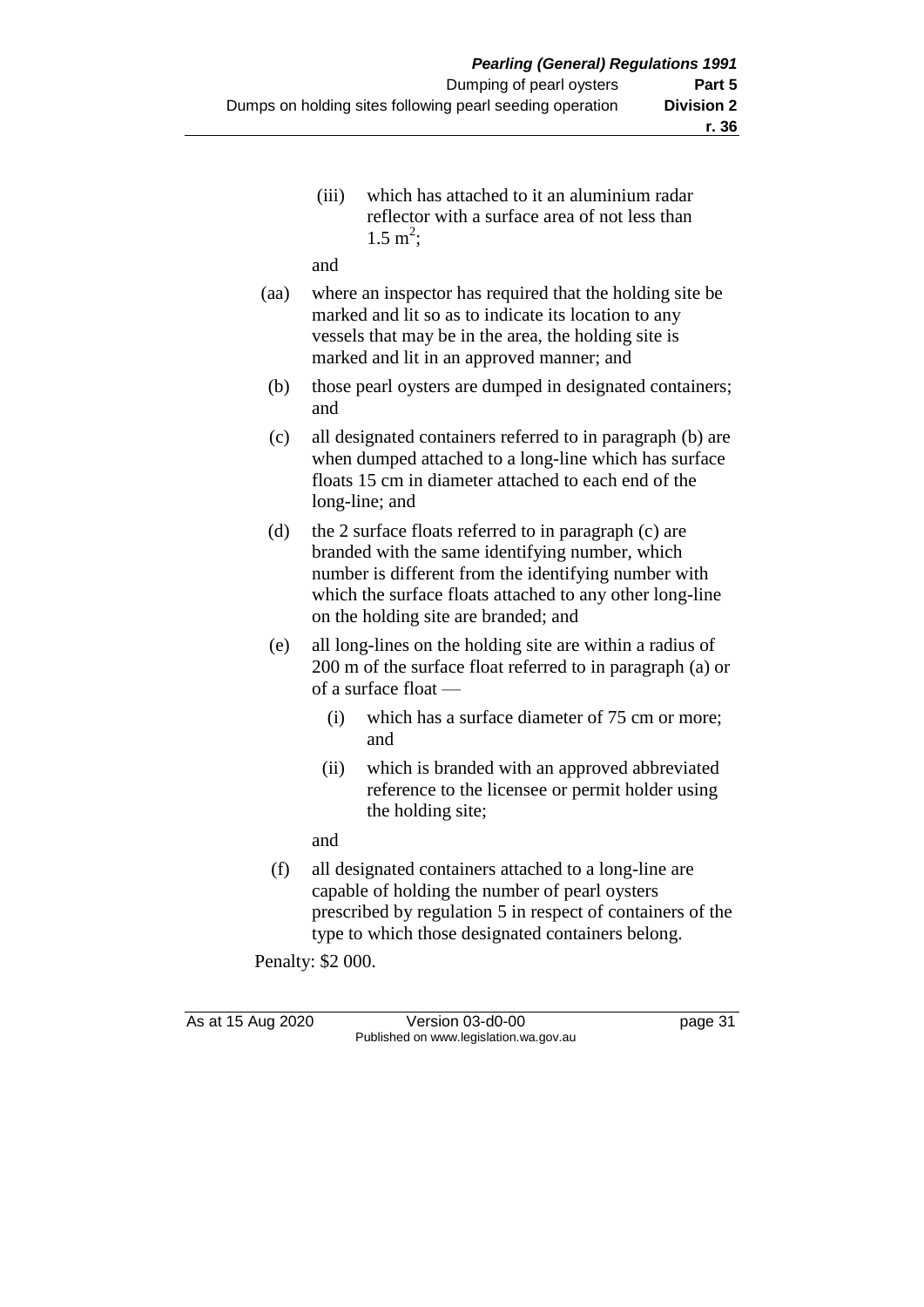(2) A person shall not dump or attempt to dump, or permit or suffer his or her agent, employee or subordinate to dump or attempt to dump, in the same dump on a holding site both pearl oysters which have been seeded in pearl seeding operations and pearl oysters which have been subjected to pearl seeding operations but have not been seeded.

Penalty: \$2 000.

*[Regulation 36 amended: Gazette 8 Dec 1998 p. 6570; 17 Dec 1999 p. 6212.]*

### **37. Duties of masters of operation boats**

The master of an operation boat situated on a holding site shall ensure that the Act and these regulations are complied with in respect of the holding site.

Penalty: \$2 000.

### **38. Map of long-lines in relation to master buoy**

The master of an operation boat shall —

- (a) subject to paragraph (b), make and retain on board the operation boat an accurate and up to date map showing the identifying numbers referred to in regulation  $36(1)(d)$  of the long-lines on the holding site on which the operation boat is situated and the disposition of those long-lines in relation to the master buoy referred to in regulation  $36(1)(a)$ ; and
- (b) if so requested by an inspector, lend to the inspector for a reasonable time the map referred to in paragraph (a) or provide the inspector with a legible copy of that map.

Penalty: \$2 000.

page 32 Version 03-d0-00 As at 15 Aug 2020 Published on www.legislation.wa.gov.au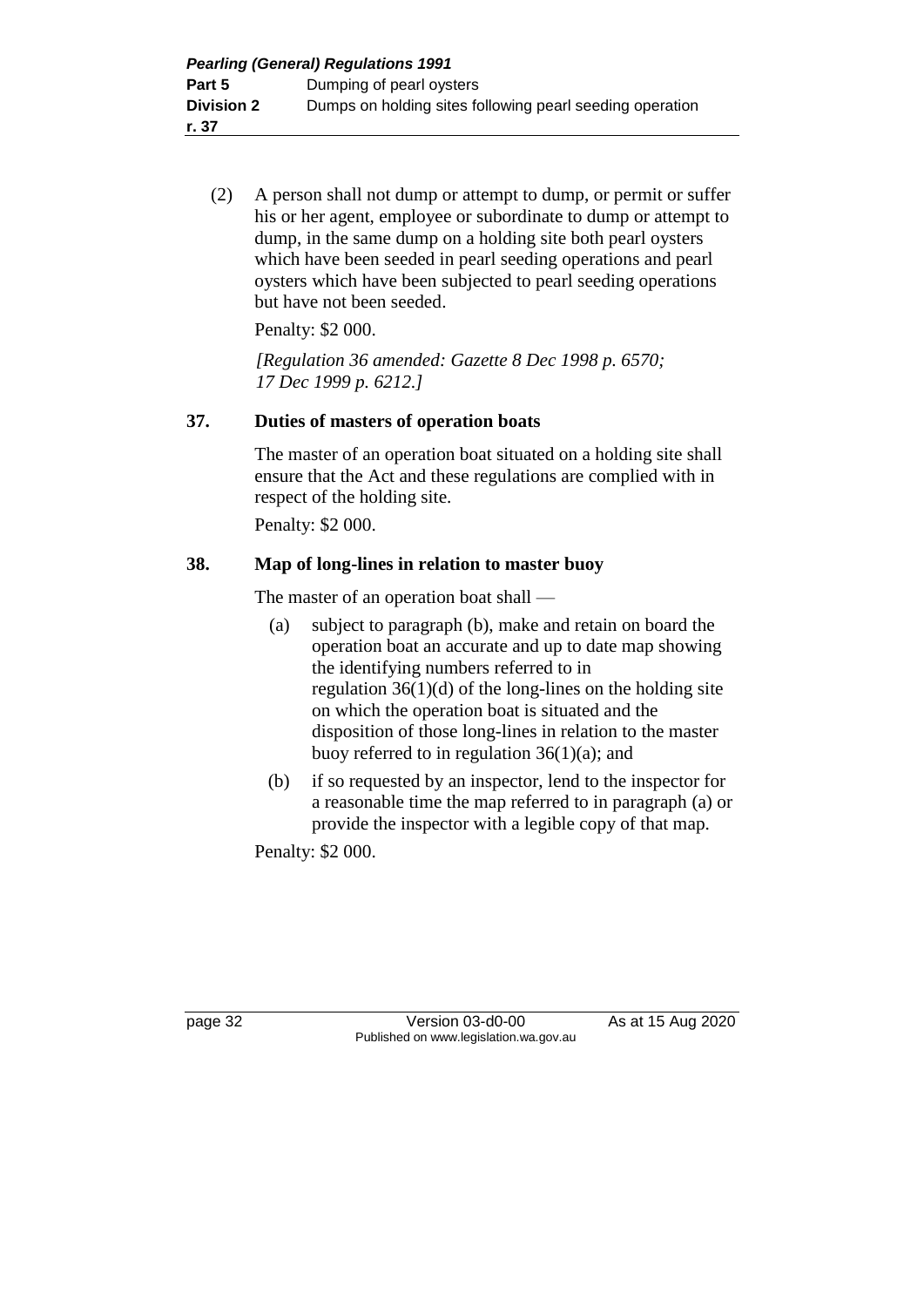**r. 38A**

### **Part 5A — Holding pearl oysters on pearl oyster farms**

*[Heading inserted: Gazette 17 Dec 1999 p. 6212.]*

### **38A. Farms to be marked and lit**

The holder of a farm lease shall mark and light those parts of the pearl oyster farm designated by an inspector in an approved manner so as to indicate their location to any vessels that may be in the area.

Penalty: \$2 000.

*[Regulation 38A inserted: Gazette 17 Dec 1999 p. 6212.]*

### **38B. Marking of sites on pearl oyster farms**

The holder of a farm lease shall mark and identify —

- (a) all nursery sites and quarantine sites on the farm; and
- (b) any other areas of the farm on which pearl oysters are held,

in an approved manner, at all times while pearl oysters are held in that area.

Penalty: \$2 000.

*[Regulation 38B inserted: Gazette 17 Dec 1999 p. 6212.]*

### **38C. Certain pearl oysters to be kept separate**

The holder of a farm lease shall, if required to do so by an inspector, keep pearl oysters designated by the inspector separate from other pearl oysters held on the pearl oyster farm in an approved manner.

Penalty: \$1 000.

*[Regulation 38C inserted: Gazette 17 Dec 1999 p. 6212.]*

As at 15 Aug 2020 Version 03-d0-00 page 33 Published on www.legislation.wa.gov.au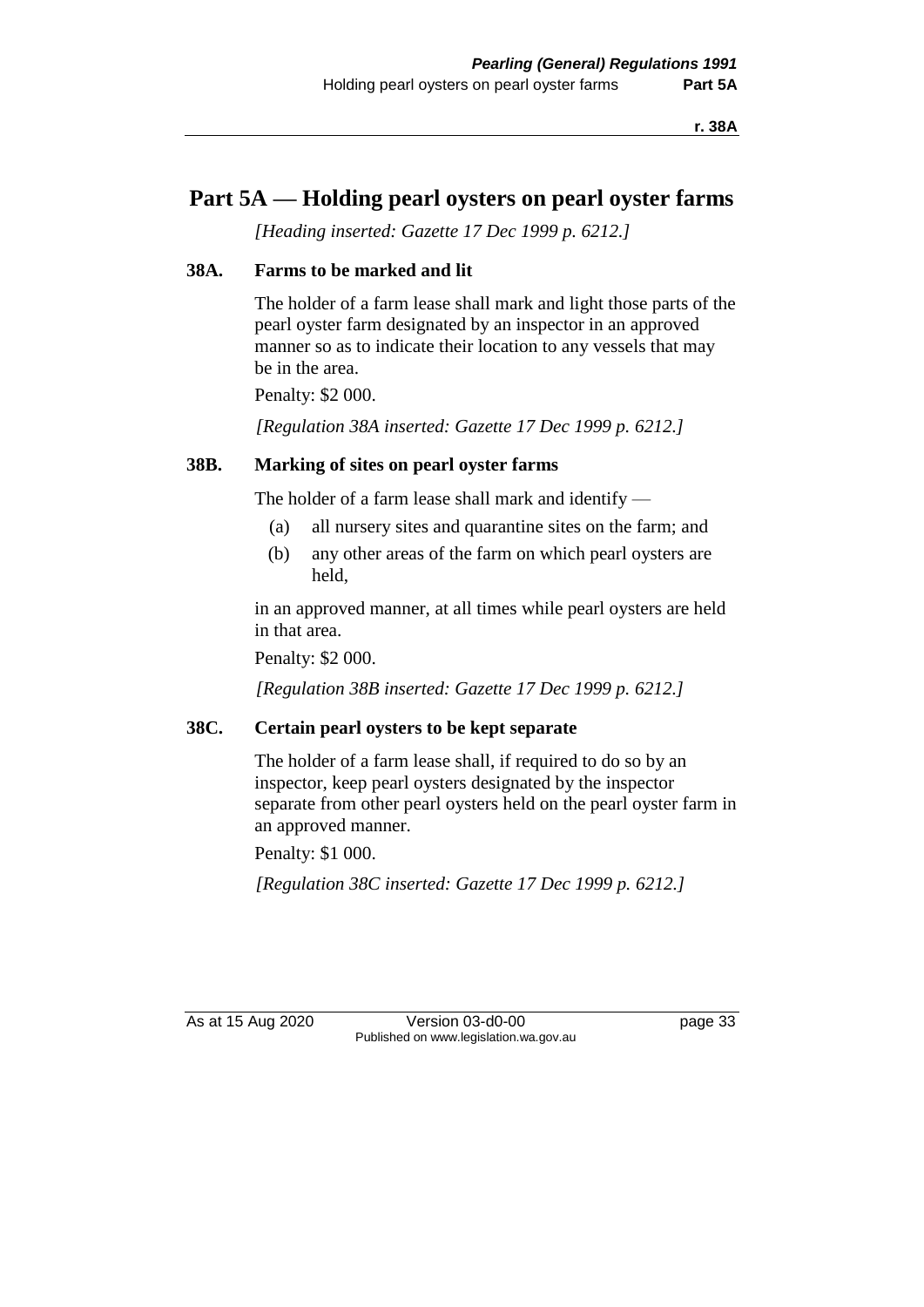**r. 39**

## **Part 6 — Pearl seeding operations**

*[Heading inserted: Gazette 17 Dec 1999 p. 6212.]*

### **39. Location of pearl seeding operations**

A person shall not carry out, or attempt to carry out, or permit or suffer his or her agent, employee or subordinate to carry out or attempt to carry out, pearl seeding operations other than —

- (a) on a pearl oyster farm (other than a nursery site or quarantine site); or
- (b) on a holding site; or
- (c) at such other place as is approved.

Penalty: \$2 000.

*[Regulation 39 inserted: Gazette 17 Dec 1999 p. 6212-13.]*

### **40. Maximum number of pearl oysters which may be seeded at one time**

A licensee or permit holder shall ensure that the number of pearl oysters that are subjected to pearl seeding during one operation does not exceed the number of pearl oysters specified in the notice of pearling or hatchery activity lodged in respect of the operation.

Penalty: \$2 000.

*[Regulation 40 inserted: Gazette 17 Dec 1999 p. 6213.]*

### **40A. Spat not to be seeded**

A person shall not carry out, or attempt to carry out, or permit or suffer his or her agent, employee or subordinate to carry out or attempt to carry out, pearl seeding operations on pearl oysters that are spat.

Penalty: \$2 000.

*[Regulation 40A inserted: Gazette 17 Dec 1999 p. 6213.]*

page 34 Version 03-d0-00 As at 15 Aug 2020 Published on www.legislation.wa.gov.au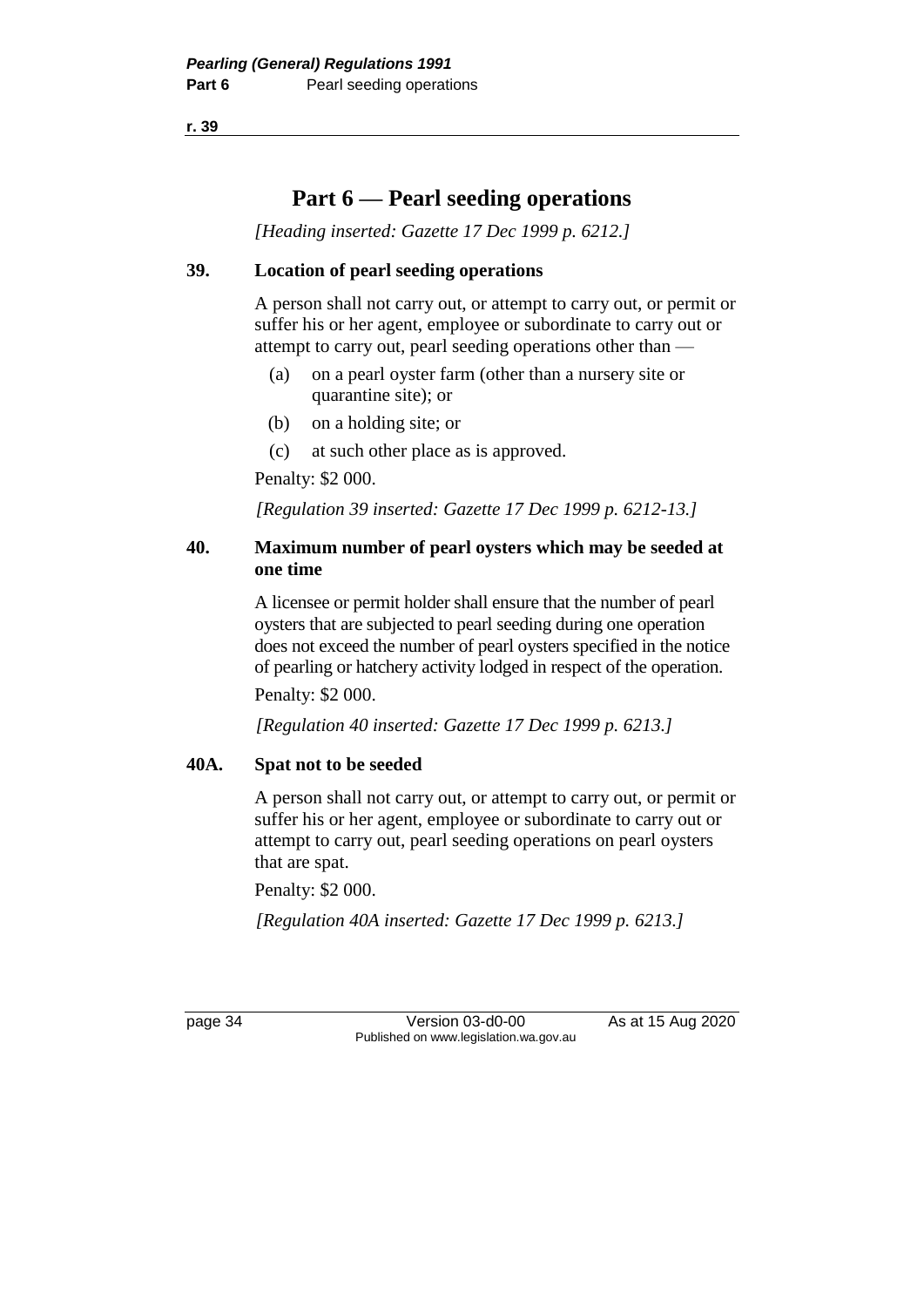#### **41. Circumstances when loose pearl oysters may be held**

A licensee or permit holder must ensure that —

- (a) loose pearl oysters; and
- (b) pearl oysters that are in designated containers that are not tagged,

are not held on a boat or other place other than for the purpose of subjecting them to pearl seeding operations.

Penalty: \$2 000.

*[Regulation 41 inserted: Gazette 17 Dec 1999 p. 6213.]*

As at 15 Aug 2020 Version 03-d0-00 page 35 Published on www.legislation.wa.gov.au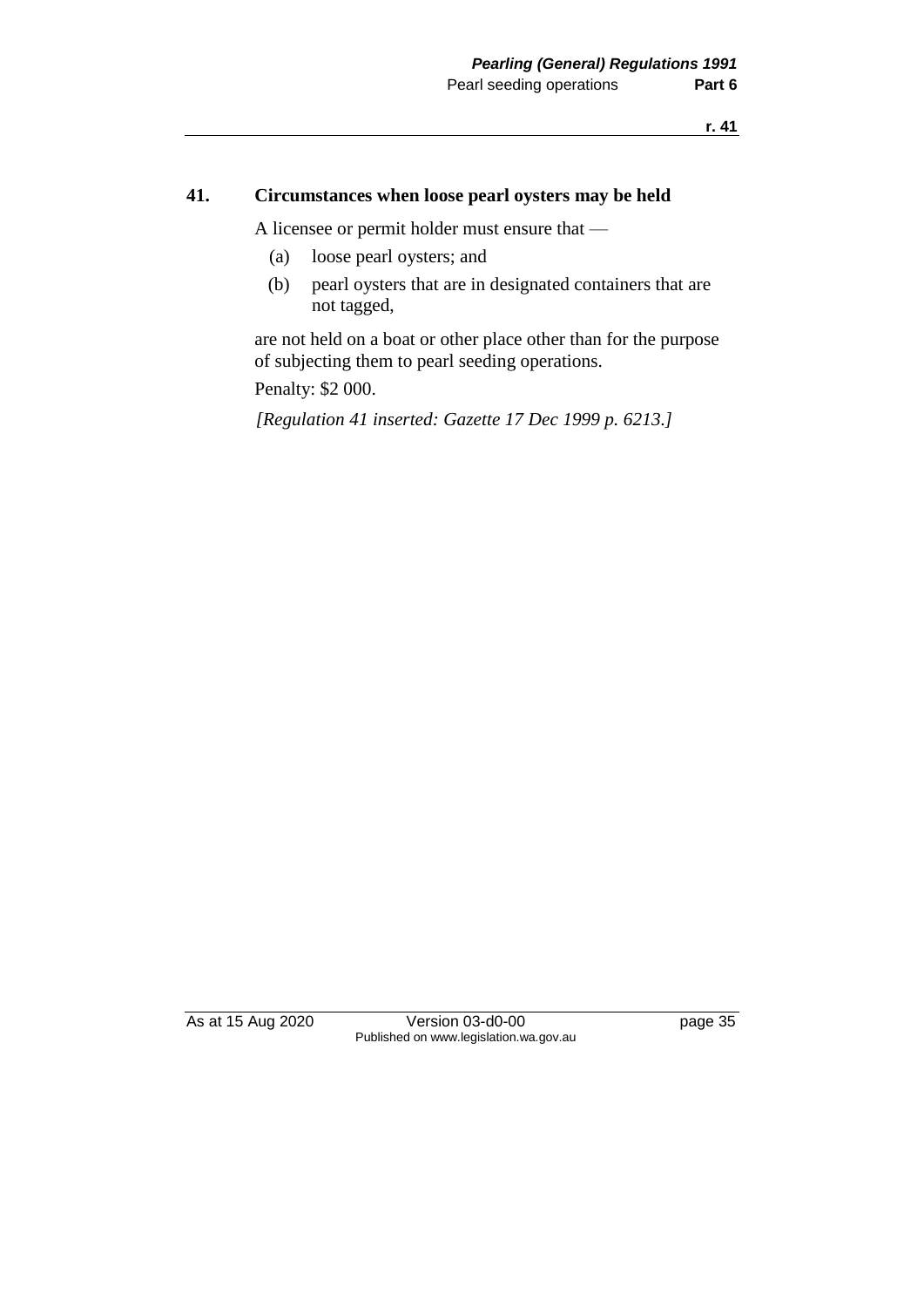**r. 42**

# **Part 7 — Transporting of pearl oysters**

### **42. When transporting of pearl oysters permissible**

- (1) A person shall not transport or attempt to transport, or permit or suffer his or her agent, employee or subordinate to transport or attempt to transport, pearl oysters by any means on, in, over or from Western Australian waters unless —
	- (a) those pearl oysters are in tagged designated containers and prior notice of that transport has been given in a notice of pearling or hatchery activity; or
	- (b) prior to that transport, those pearl oysters have been
		- (i) held on a holding site; and
		- (ii) subjected to pearl seeding operations on the holding site referred to in subparagraph (i); and
		- (iii) held in designated containers,
		- and that transport has been approved; or
	- (c) those pearl oysters have been taken by, and are being held on, a catcher boat and the catcher boat is still actually engaged in taking pearl oysters; or
	- (d) those pearl oysters are being transported
		- (i) entirely within a nursery site; or
		- (ii) entirely within a quarantine site; or
		- (iii) from one part of a pearl oyster farm that is not a nursery site to another part of that farm that is also not a nursery site;
		- or
	- (e) those pearl oysters are, on the day on which they are taken by a catcher boat, transported by the catcher boat or a dump boat, in tagged designated containers, directly to the nearest dump (other than a dump on a pearl oyster farm); or

page 36 Version 03-d0-00 As at 15 Aug 2020 Published on www.legislation.wa.gov.au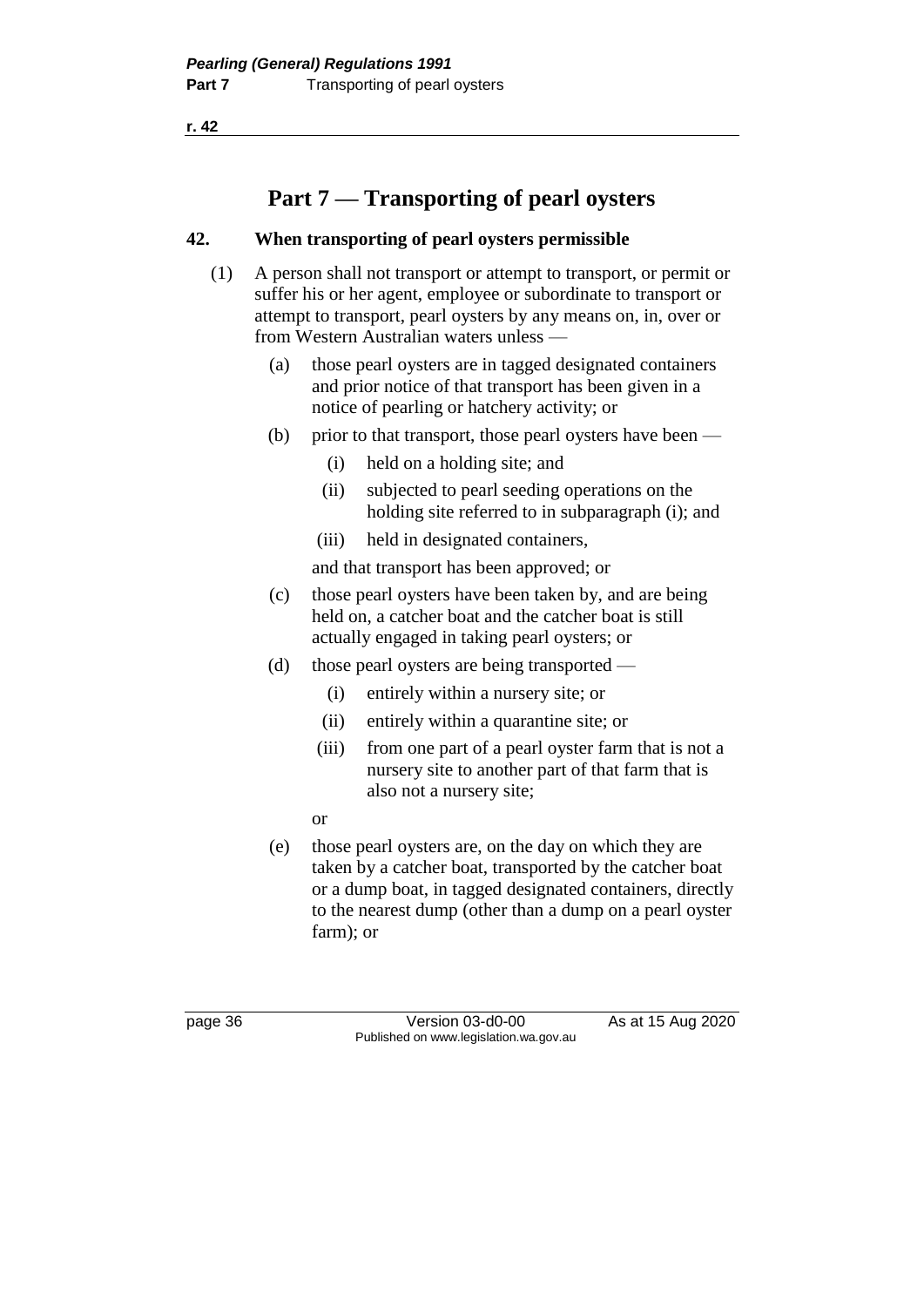- (f) those pearl oysters are
	- (i) in designated containers; and
	- (ii) held on or transported to an operation boat situated on a holding site; and
	- (iii) transported entirely within the holding site referred to in subparagraph (ii);
	- or
- (g) if the pearl oysters are being transported
	- (i) from a hatchery; or
	- (ii) to a quarantine site; or
	- (iii) from a quarantine site,

a certificate of health is in force in relation to those pearl oysters and that transport has been approved; or

- (h) if the pearl oysters are being transported to a nursery site either —
	- (i) the pearl oysters are pearl oysters to which this subparagraph applies and both -
		- (I) a certificate of health is in force in relation to those pearl oysters; and
		- (II) that transport has been approved;
		- or
	- (ii) the pearl oysters are being transported from another nursery site on the same pearl oyster farm and that transport has been approved;
	- or

(i) in any other case, that transport has been approved.

Penalty: \$2 000.

- (2) For the purposes of subregulation  $(1)(g)$  and  $(h)$  a certificate of health is taken to be in force in relation to pearl oysters if —
	- (a) a certificate of health has been issued in relation to a sample of pearl oysters taken from the batch of pearl

As at 15 Aug 2020 Version 03-d0-00 page 37 Published on www.legislation.wa.gov.au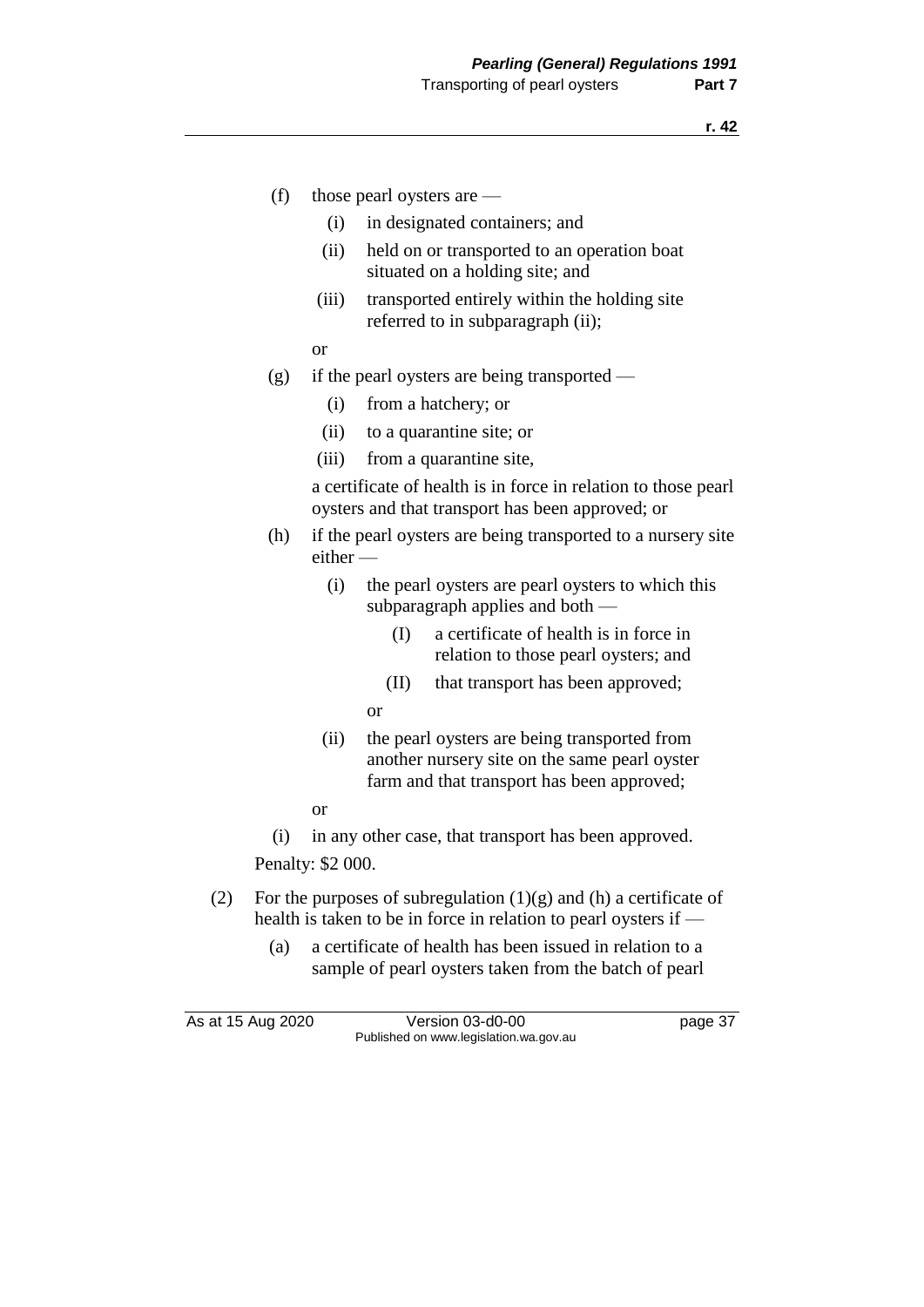oysters of which the pearl oysters to be transported are part; and

- (b) not more than 2 weeks have elapsed since that certificate was issued; and
- (c) no pearl oysters have been transported to the place from which the pearl oysters are to be transported since the tested sample was taken.
- (3) Subregulation  $(1)(h)(i)$  applies to pearl oysters which were
	- (a) collected using a spat collector located on the same pearl oyster farm as the nursery site; or
	- (b) produced in a hatchery, or collected using a spat collector, located in the same zone as the nursery site and either —
		- (i) the pearl oyster farm on which the nursery site is located is more than 5 nautical miles from any other pearl oyster farm; or
		- (ii) the licensee or permit holder operating any pearl oyster farm which is within 5 nautical miles of the pearl oyster farm on which the nursery site is located has given written approval to the pearl oysters being transported to the nursery site without being quarantined;
		- or
	- (c) transported to the nursery site from a quarantine site.

*[Regulation 42 erratum: Gazette 11 Jan 1991 p. 47-8; amended: Gazette 17 Dec 1999 p. 6213-15.]*

### **43. Variation of notice of transport**

- (1) Prior notice of transport referred to in regulation  $42(1)(a)$  may be varied by notice lodged —
	- (a) in writing; or
	- (b) by facsimile or telex transmission,

with an inspector at Broome or at such other place as may be approved not less than 24 hours before the relevant transport

page 38 Version 03-d0-00 As at 15 Aug 2020 Published on www.legislation.wa.gov.au

**r. 43**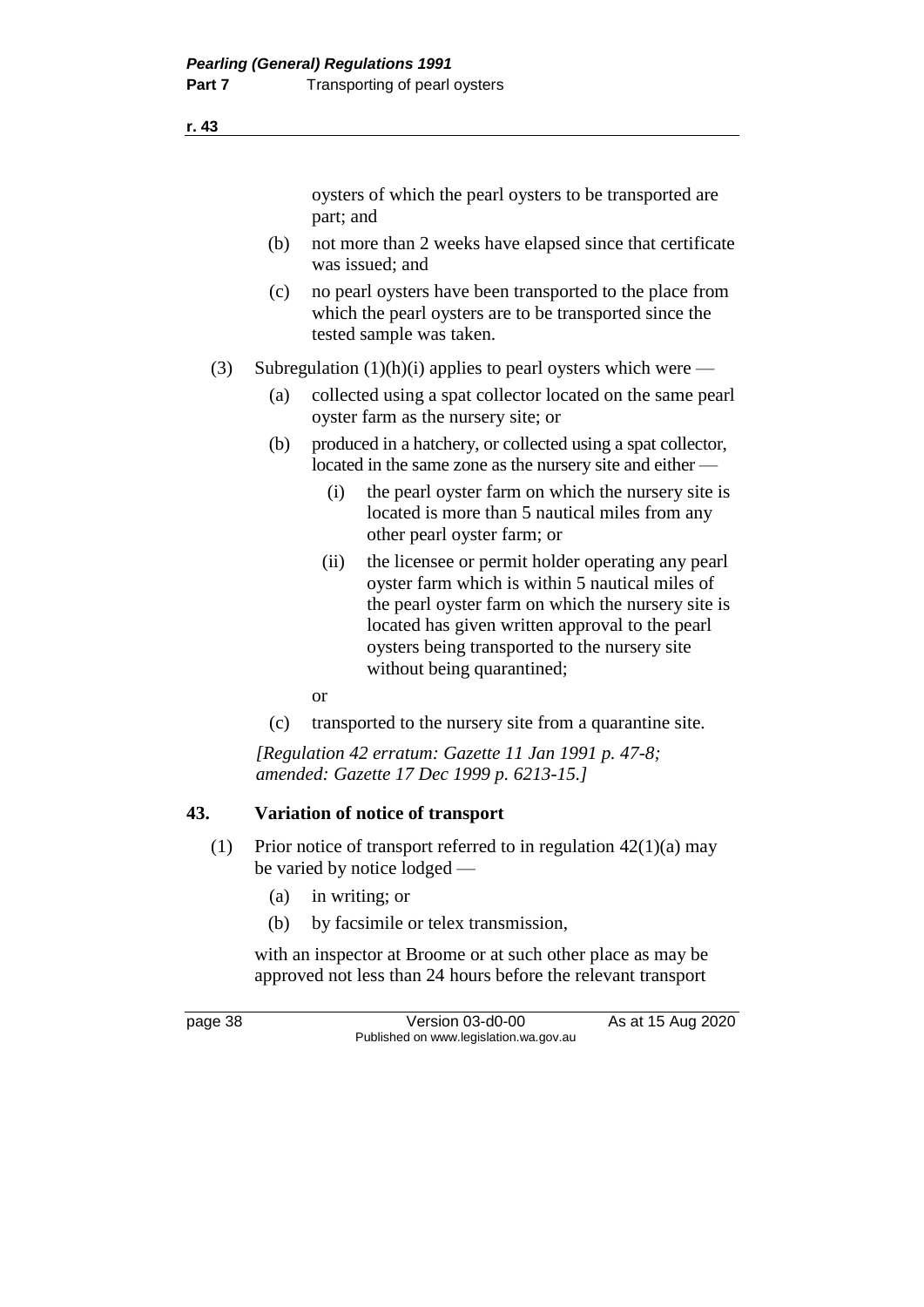takes place, and prior notice of transport so varied has the same effect as prior notice of transport not so varied.

- (2) Notice may be lodged under subregulation (1) by
	- (a) the pilot of the relevant aircraft; or
	- (aa) the driver of the relevant vehicle; or
	- (b) the master of the relevant boat; or
	- (c) the licensee or permit holder using the relevant aircraft, vehicle or boat.

*[Regulation 43 amended: Gazette 17 Dec 1999 p. 6215.]*

### **44. Contents of notices**

Prior notice of transport referred to in regulation 42(1)(a) or notice lodged under regulation 43(1) shall state —

- (a) the date of transport; and
- (b) the identifying particulars of the aircraft or vehicle, or the name and number of the boat, to which the relevant notice relates; and
- (c) the source, location, number and destination of the pearl oysters to be transported, and the time and date of arrival of those pearl oysters at that destination,

and, if any of the particulars referred to in paragraph (a), (b) or (c) is omitted from the relevant notice, that notice is deemed not to have been given or lodged, as the case requires.

*[Regulation 44 amended: Gazette 17 Dec 1999 p. 6215-16.]*

As at 15 Aug 2020 Version 03-d0-00 page 39 Published on www.legislation.wa.gov.au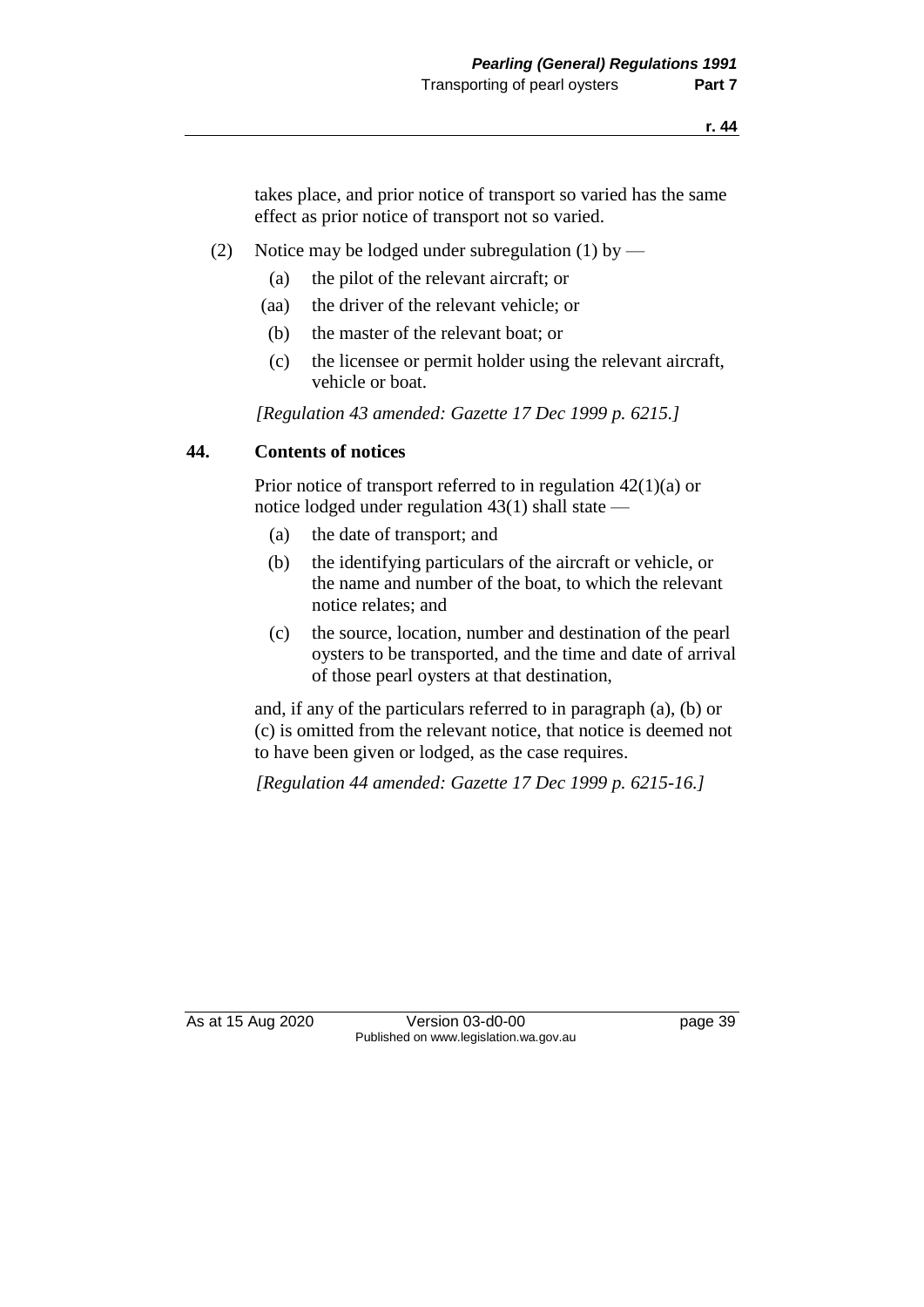**r. 44A**

## **Part 7A — Hatcheries**

*[Heading inserted: Gazette 17 Dec 1999 p. 6216.]*

### **44A. Cleaning of hatcheries**

(1) When a batch of spat which has been held in a tank at a hatchery is removed from the tank the licensee or permit holder operating the hatchery shall clean and disinfect the tank and all equipment used in the tank before any other pearl oysters are placed in the tank.

Penalty: \$2 000.

(2) A licensee or permit holder operating a hatchery shall clean and disinfect the hatchery and all equipment used in the hatchery if directed to do so by an inspector.

Penalty: \$2 000.

(3) A licensee or permit holder who is required under this regulation to clean and disinfect a hatchery, tank or piece of equipment shall clean and disinfect it in accordance with the procedure set out in Division 1 of Schedule 2 or as directed in writing by an inspector.

Penalty: \$2 000.

*[Regulation 44A inserted: Gazette 17 Dec 1999 p. 6216; amended: Gazette 24 Sep 2013 p. 4387.]*

### **44B. Water, air and equipment used in hatchery**

- (1) A licensee or permit holder operating a hatchery shall ensure that the seaward opening of a pipe used for the intake of sea water to be used in the hatchery is located —
	- (a) at a distance not less than the approved distance; and
	- (b) in the approved direction,

from the seaward opening of any pipe from which water used in the hatchery is discharged.

Penalty: \$2 000.

page 40 Version 03-d0-00 As at 15 Aug 2020 Published on www.legislation.wa.gov.au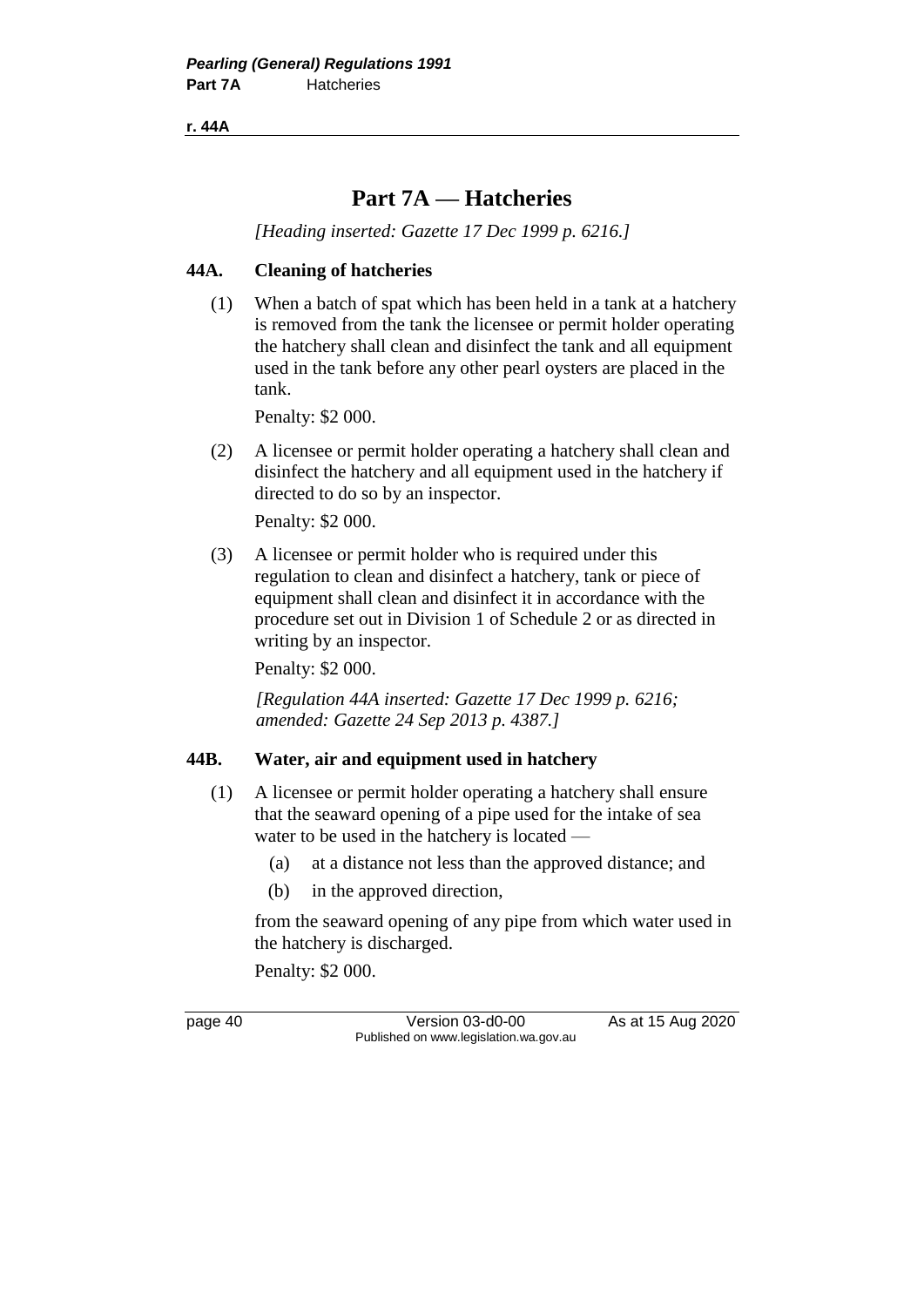- (2) A licensee or permit holder operating a hatchery shall filter or treat —
	- (a) water, air and equipment used in the hatchery; and
	- (b) waste water to be discharged from the hatchery,

in accordance with the standards set out in Division 2 of Schedule 2 or as directed by an inspector.

Penalty: \$2 000.

*[Regulation 44B inserted: Gazette 17 Dec 1999 p. 6216-17; amended: Gazette 24 Sep 2013 p. 4387.]*

### **44C. Batches to be kept separate**

(1) A licensee or permit holder operating a hatchery shall ensure that each batch of spat held in the hatchery is kept separate from other batches of spat in an approved manner.

Penalty: \$2 000.

(2) A licensee or permit holder operating a hatchery shall take such steps as are necessary, or as are directed by an inspector, to prevent cross-infection between batches of spat held in the hatchery.

Penalty: \$2 000.

*[Regulation 44C inserted: Gazette 17 Dec 1999 p. 6217.]*

### **44D. Hatchery records**

- (1) A licensee or permit holder operating a hatchery shall keep
	- (a) a general operations logbook containing the particulars required by subregulation (2); and
	- (b) a batch logbook containing the particulars required by subregulation (3).

Penalty: \$2 000.

- (2) The general operations logbook is to set out
	- (a) in relation to each group of broodstock received by the hatchery —

As at 15 Aug 2020 Version 03-d0-00 page 41 Published on www.legislation.wa.gov.au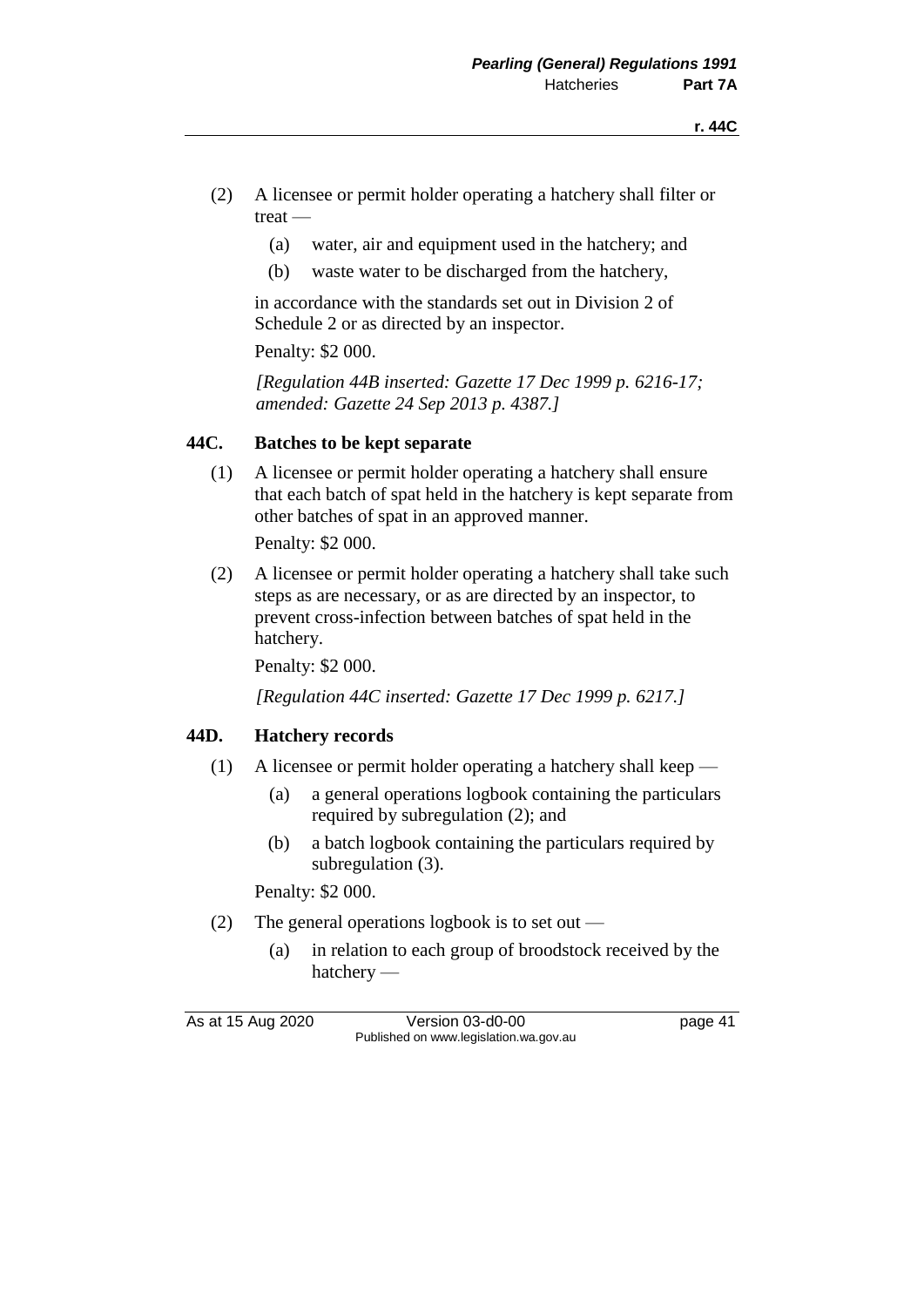|     |     | (i)       | the number of pearl oysters in the group; and                                                                                       |  |
|-----|-----|-----------|-------------------------------------------------------------------------------------------------------------------------------------|--|
|     |     | (ii)      | the tag numbers of those pearl oysters; and                                                                                         |  |
|     |     | (iii)     | the name of the licensee or permit holder from<br>whom the pearl oysters were obtained; and                                         |  |
|     |     | (iv)      | the location from which the pearl oysters were<br>obtained; and                                                                     |  |
|     |     | (v)       | if the broodstock is sold, details of when and to<br>whom it is sold; and                                                           |  |
|     |     | (vi)      | if the broodstock is destroyed, details of when<br>and how it is destroyed; and                                                     |  |
|     |     | (vii)     | if the broodstock is otherwise removed from the<br>hatchery, details of when, why and to where it is<br>removed;                    |  |
|     |     | and       |                                                                                                                                     |  |
|     | (b) |           | in relation to each occasion on which the hatchery, a<br>tank or any equipment is cleaned and disinfected under<br>regulation 44A - |  |
|     |     | (i)       | the date and time when the cleaning and<br>disinfecting were carried out; and                                                       |  |
|     |     | (ii)      | details of any tanks and equipment that were<br>cleaned and disinfected; and                                                        |  |
|     |     | (iii)     | the reason for the cleaning and disinfecting; and                                                                                   |  |
|     |     | (iv)      | the method of cleaning and disinfecting used.                                                                                       |  |
| (3) |     |           | The batch logbook is to set out, in relation to each batch of pearl<br>oysters produced in the hatchery —                           |  |
|     | (a) |           | the tag numbers of the broodstock used to produce the<br>spat; and                                                                  |  |
|     | (b) |           | the batch number of the spat produced; and                                                                                          |  |
|     | (c) | eggs; and | the approximate number of spat hatched from those                                                                                   |  |
|     | (d) | and       | the times and dates when settlement starts and finishes;                                                                            |  |

page 42 Version 03-d0-00 As at 15 Aug 2020 Published on www.legislation.wa.gov.au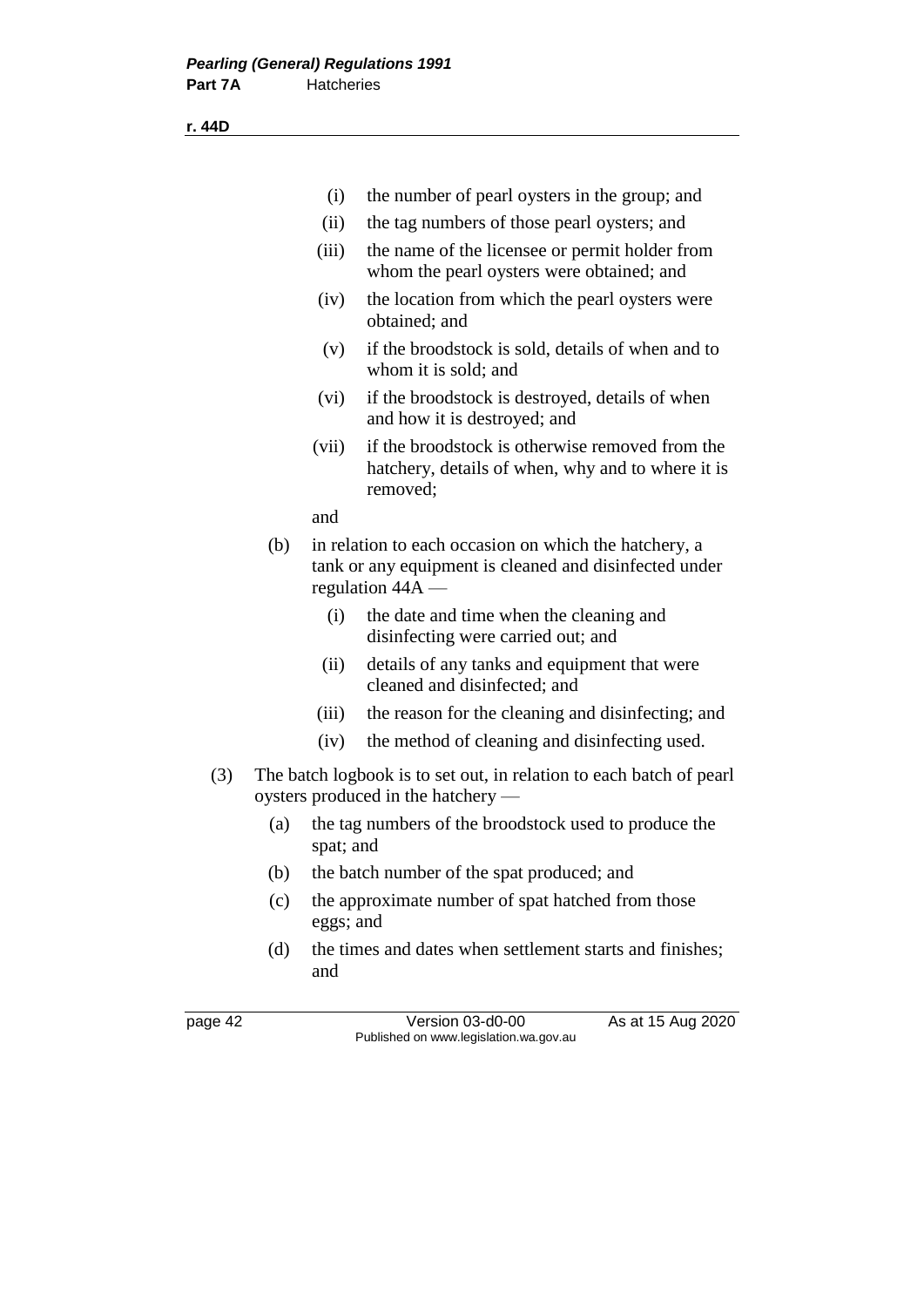- (e) the approximate number of spat settled; and
- (f) each time spat are culled from the batch
	- (i) the date of the cull; and
	- (ii) the approximate number of spat retained after culling; and
	- (iii) the condition of the spat which is culled; and
	- (iv) details of when and how the culled spat are disposed of;

and

- (g) a weekly record of the size and stage of the spat; and
- (h) the date and time samples are taken from the batch in accordance with the *Fish Resources Management Regulations 1995* Part 13A; and
- (i) the size and approximate number of spat in the batch at the time the samples referred to in paragraph (h) are taken; and
- (j) the level of filtration of the water in which the spat are kept; and
- (k) if the broodstock is sold, details of when and to whom it is sold; and
- (l) if the broodstock is destroyed, details of when and how it is destroyed; and
- (m) if the broodstock is otherwise removed from the hatchery, details of when, why and to where it is removed.
- (4) A licensee or permit holder shall, at the request of an inspector, allow the inspector to inspect the logbooks kept under subregulation  $(1)$ .

Penalty: \$2 000.

*[Regulation 44D inserted: Gazette 17 Dec 1999 p. 6217-19; amended: Gazette 24 Sep 2013 p. 4387.]*

As at 15 Aug 2020 Version 03-d0-00 page 43 Published on www.legislation.wa.gov.au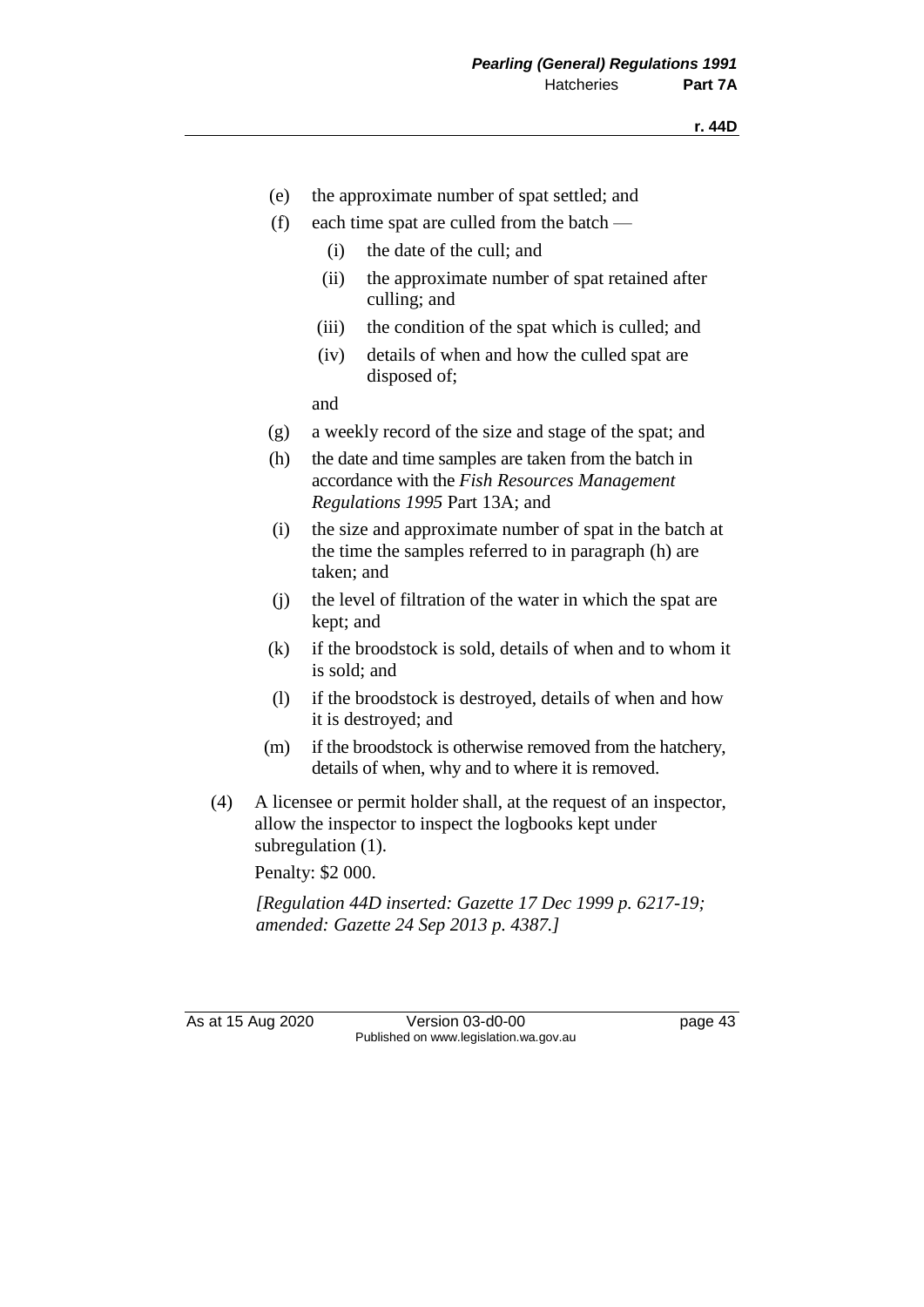**r. 44E**

### **44E. Source of broodstock for hatcheries**

A licensee or permit holder operating a hatchery shall not allow pearl oysters to be used in the hatchery as broodstock unless the pearl oysters —

- (a) were produced in that hatchery; or
- (b) were taken from the wild from within the waters defined as Zones 1, 2 or 3 of the Western Australian pearl oyster fishery in the *Pearling (Joint Authority Pearl Oyster Fishing) (Declaration of Zones) Notice 1992.*

Penalty: \$2 000.

*[Regulation 44E inserted: Gazette 17 Dec 1999 p. 6219.]*

### **44F. Supply of hatchery produced spat restricted**

A licensee or permit holder operating a hatchery shall not sell or supply to a person spat produced in the hatchery unless —

- (a) the water in which the spat are kept in the hatchery is filtered to  $20 \mu m$  or finer; and
- (b) a certificate of health is in force in respect of the spat.

Penalty: \$2 000.

*[Regulation 44F inserted: Gazette 17 Dec 1999 p. 6219.]*

page 44 Version 03-d0-00 As at 15 Aug 2020 Published on www.legislation.wa.gov.au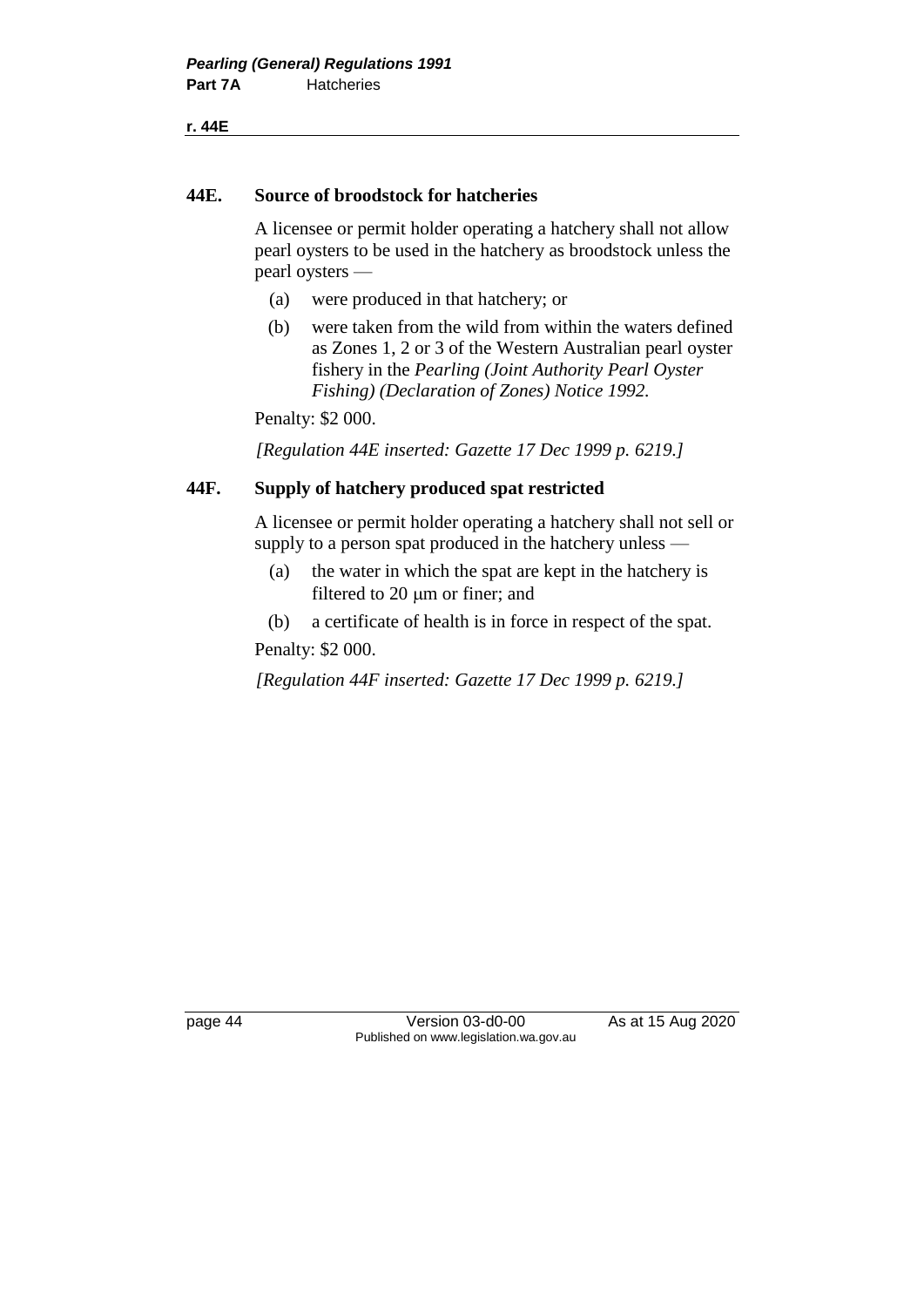**r. 44G**

### **Part 7B — Spat collection**

*[Heading inserted: Gazette 17 Dec 1999 p. 6219.]*

### **44G. Spat collection**

- (1) A person shall not collect spat unless
	- (a) the person holds a licence or permit authorising that person to collect spat; and
	- (b) the person uses an approved spat collector; and
	- (c) the spat is collected on an area of a pearl oyster farm approved by an inspector.

Penalty: \$2 000.

- (2) Unless otherwise approved a person must not sell or supply to another person pearl oysters collected in a spat collector unless —
	- (a) the pearl oysters are more than 40 mm in length and that other person holds a pearling (wildstock) licence or permit; or
	- (b) the pearl oysters are 40 mm or less in length and that other person holds a hatchery (nursery) licence.

Penalty: \$2 000.

(3) Spat acquired by a person under subregulation (2)(a) is deemed to be wildstock taken by that person.

*[Regulation 44G inserted: Gazette 17 Dec 1999 p. 6219-20.]*

As at 15 Aug 2020 Version 03-d0-00 page 45 Published on www.legislation.wa.gov.au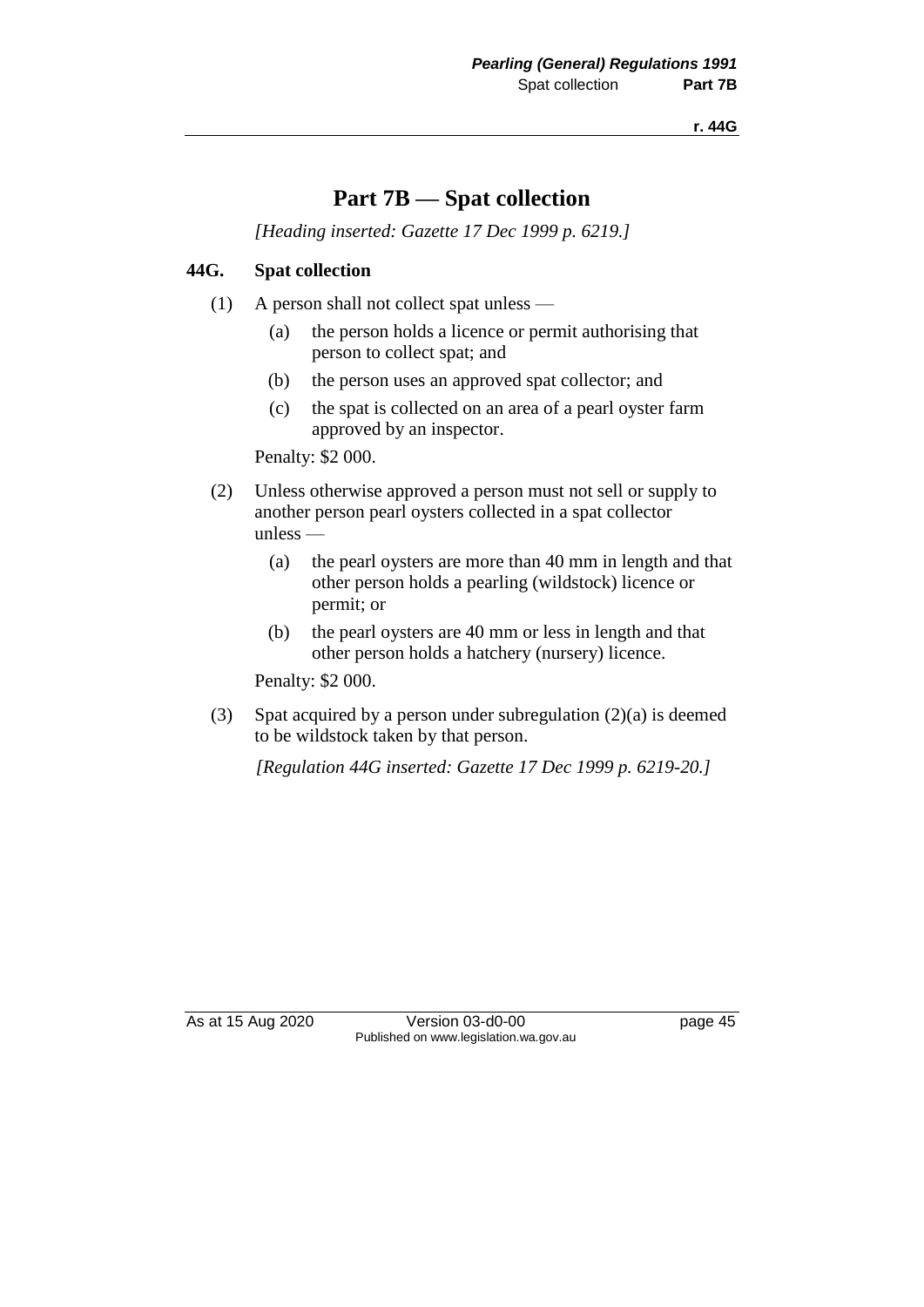**r. 44H**

## **Part 7C — Quarantine sites**

*[Heading inserted: Gazette 17 Dec 1999 p. 6220.]*

### **44H. Quarantine site not to be used for other purposes**

A licensee or permit holder shall not use a quarantine site except to hold pearl oysters for the purposes of quarantine and disease testing.

Penalty: \$2 000.

*[Regulation 44H inserted: Gazette 17 Dec 1999 p. 6220.]*

### **44I. Quarantine permitted only on quarantine site**

A licensee or permit holder shall not hold pearl oysters for the purposes of quarantine and disease testing except on a quarantine site.

Penalty: \$2 000.

*[Regulation 44I inserted: Gazette 17 Dec 1999 p. 6220.]*

### **44J. Cleaning of boats and equipment**

(1) If directed to do so by an inspector the master of a boat which is used on a quarantine site shall clean and disinfect the boat, and any equipment used in connection with the transport of pearl oysters, in accordance with the directions of the inspector.

Penalty: \$2 000.

(2) In deciding whether cleaning and disinfecting is required, and if so how it is to be carried out, an inspector shall have regard to any advice of the Chief Executive Officer of the department of the Public Service principally assisting the Minister to whom the administration of the *Fish Resources Management Act 1994* is for the time being committed in the administration of that Act.

*[Regulation 44J inserted: Gazette 17 Dec 1999 p. 6220; amended: Gazette 24 Sep 2013 p. 4387.]*

page 46 Version 03-d0-00 As at 15 Aug 2020 Published on www.legislation.wa.gov.au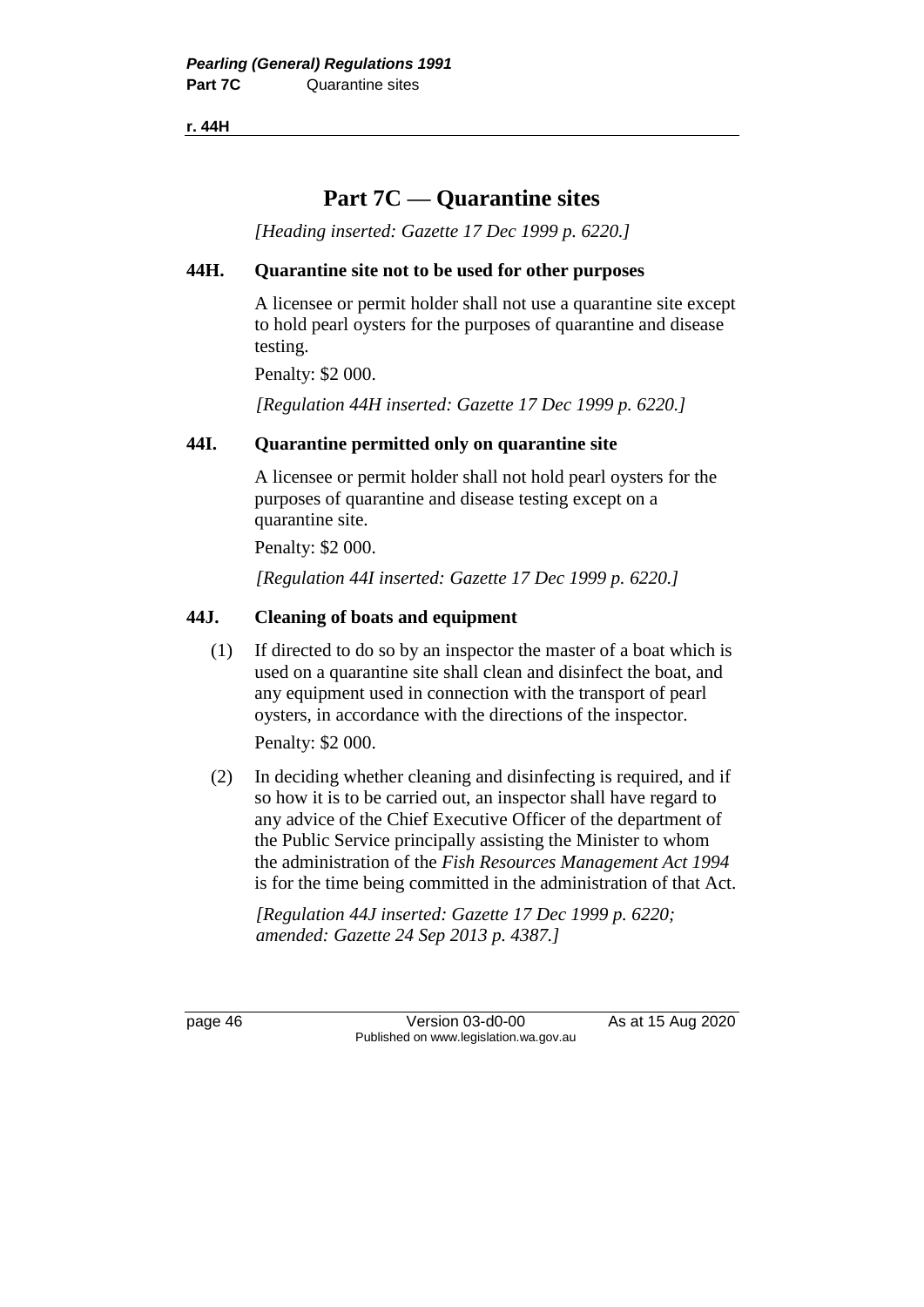### **44K. Notification when quarantine site cleared**

A licensee or permit holder using a quarantine site shall notify in writing an inspector at Broome within 24 hours after the last pearl oyster for the time being held on that site is transported from the site, dies or is destroyed.

Penalty: \$2 000.

*[Regulation 44K inserted: Gazette 17 Dec 1999 p. 6220.]*

#### **44L. Spat to be held on quarantine site for 6 weeks**

A licensee or permit holder using a quarantine site shall not remove a pearl oyster from that quarantine site within 6 weeks of it having been transported to that site unless —

- (a) it is removed for disease testing in accordance with these regulations or the *Fish Resources Management Regulations 1995* Part 13A; or
- (b) it is dead and its disposal has been approved under regulation 44M; or
- (c) its removal is otherwise approved.

Penalty: \$2 000.

*[Regulation 44L inserted: Gazette 17 Dec 1999 p. 6220-1; amended: Gazette 24 Sep 2013 p. 4387.]*

### **44M. Disposal of dead pearl oysters**

When a pearl oyster which is more than 90 mm in length dies while it is being held on a quarantine site the licensee or permit holder using the quarantine site shall —

- (a) retain the dead pearl oyster until its disposal is approved; and
- (b) dispose of the dead pearl oyster in accordance with the directions of the inspector set out in the approval.

Penalty: \$2 000.

*[Regulation 44M inserted: Gazette 17 Dec 1999 p. 6221.]*

As at 15 Aug 2020 Version 03-d0-00 page 47 Published on www.legislation.wa.gov.au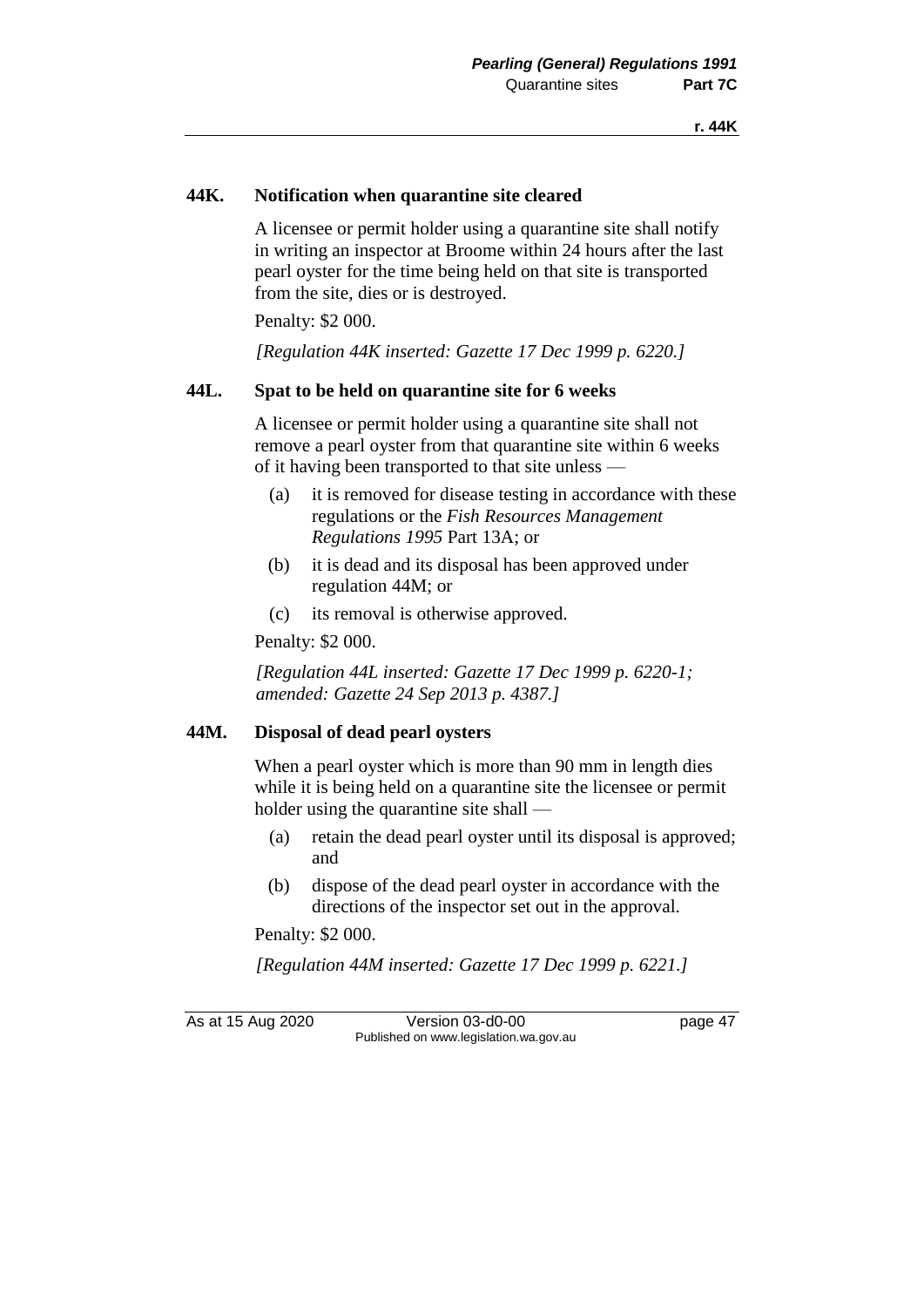**r. 44N**

### **Part 7D — Nursery sites**

*[Heading inserted: Gazette 17 Dec 1999 p. 6221.]*

### **44N. Nursery site not to be used other than as a nursery**

A licensee or permit holder shall not use a nursery site except for the purpose of growing out pearl oysters.

Penalty: \$2 000.

*[Regulation 44N inserted: Gazette 17 Dec 1999 p. 6221.]*

### **44O. Growing out permitted only on nursery site**

A licensee or permit holder shall not hold pearl oysters which are being grown out except on a nursery site.

Penalty: \$2 000.

*[Regulation 44O inserted: Gazette 17 Dec 1999 p. 6221.]*

### **44P. Nursery site to be used only by holder of hatchery (nursery) licence or permit**

A person shall not hold pearl oysters on a nursery site except in accordance with a hatchery (nursery) licence or permit held by the person.

Penalty: \$2 000.

*[Regulation 44P inserted: Gazette 17 Dec 1999 p. 6221.]*

### **44Q. Spat to be held on nursery site until full size**

A licensee or permit holder using a nursery site shall not remove a pearl oyster from that nursery site unless —

- (a) it is removed for disease testing in accordance with these regulations or the *Fish Resources Management Regulations 1995* Part 13A; or
- (b) it is dead and its disposal has been approved under regulation 44R; or
- (c) it is disposed of in accordance with regulation 44T; or

page 48 Version 03-d0-00 As at 15 Aug 2020 Published on www.legislation.wa.gov.au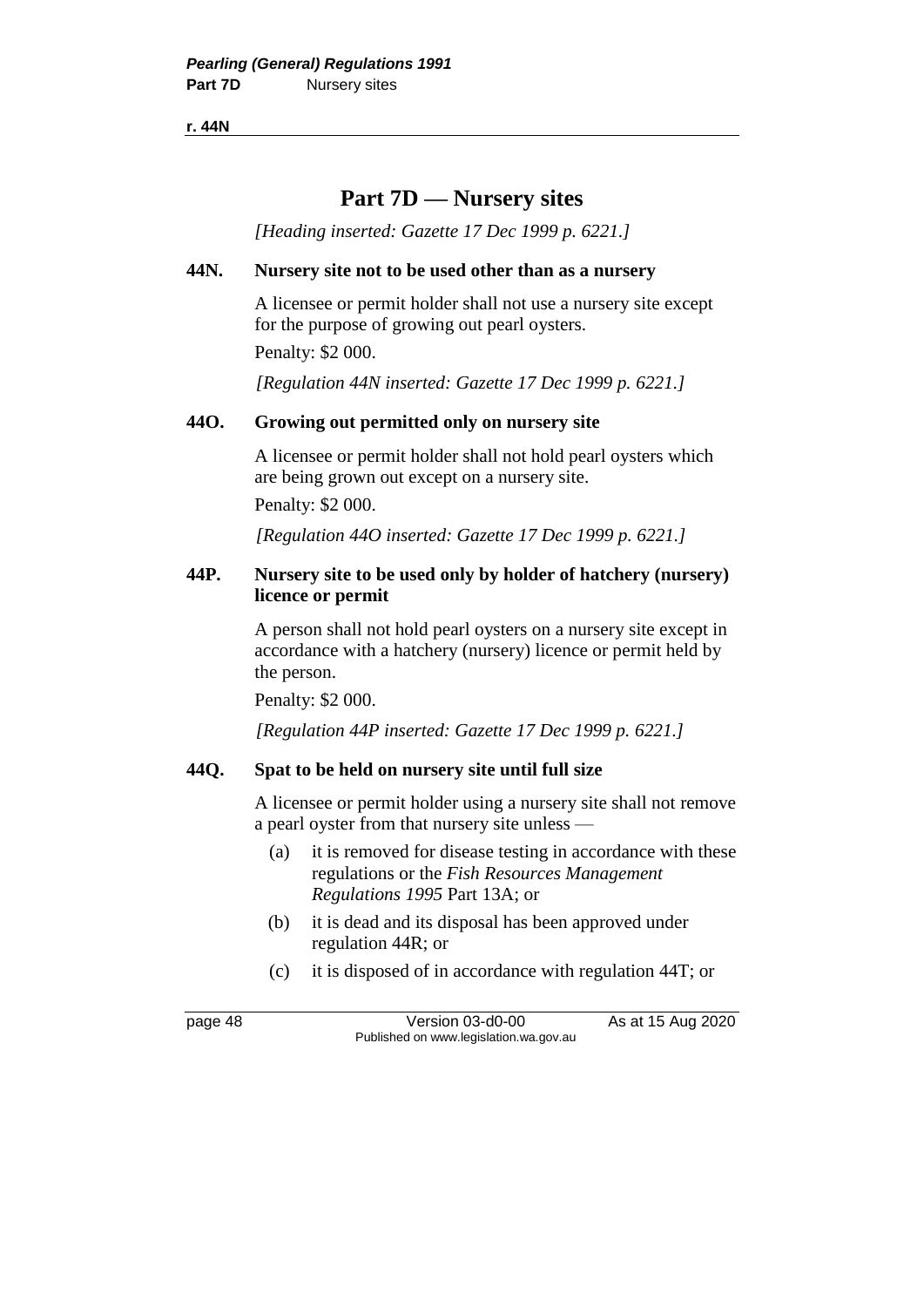#### **r. 44R**

(d) its removal is otherwise approved.

Penalty: \$2 000.

*[Regulation 44Q inserted: Gazette 17 Dec 1999 p. 6221; amended: Gazette 24 Sep 2013 p. 4387.]*

### **44R. Disposal of dead pearl oysters**

When a pearl oyster that exceeds the minimum length dies on a nursery site the licensee or permit holder using the nursery site shall —

- (a) retain the dead pearl oyster until its disposal is approved; and
- (b) dispose of the dead pearl oyster in accordance with the directions of the inspector set out in the approval.

Penalty: \$2 000.

*[Regulation 44R inserted: Gazette 17 Dec 1999 p. 6222.]*

As at 15 Aug 2020 Version 03-d0-00 page 49 Published on www.legislation.wa.gov.au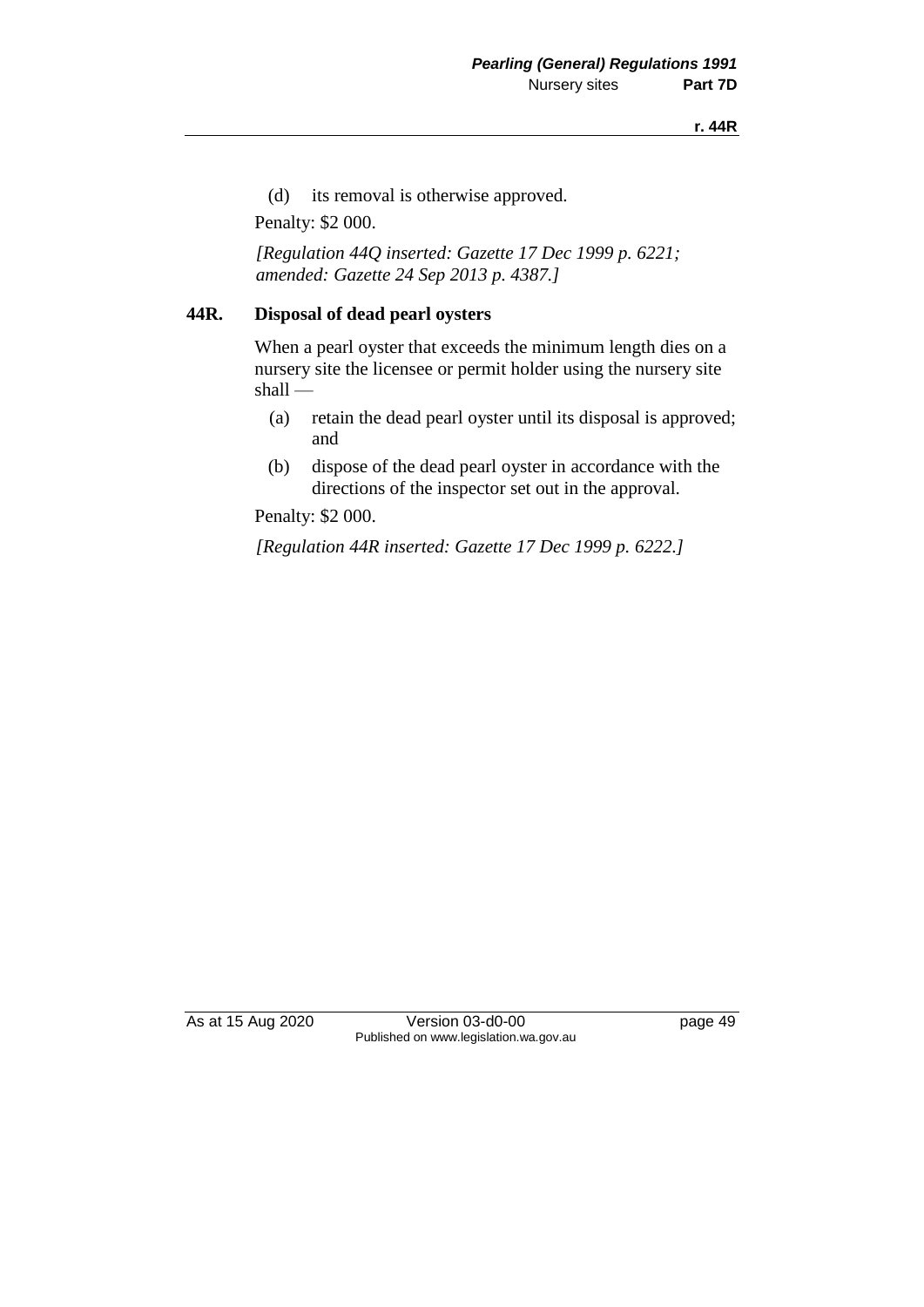**r. 44S**

## **Part 7E — Growing out spat and seeding grown out pearl oysters**

*[Heading inserted: Gazette 17 Dec 1999 p. 6222.]*

### **44S. Restrictions on spat which may be taken under a hatchery (nursery) licence**

- (1) This regulation is prescribed under section 26(2)(a) of the Act as a condition in respect of a licensee or permit holder who holds a hatchery (nursery) licence or permit.
- (2) Unless otherwise approved a licensee or permit holder may only take spat under a hatchery (nursery) licence or permit if the pearl oyster —
	- (a) is collected from a spat collector located on a pearl oyster farm (other than on a nursery site or quarantine site) operated by that licensee or permit holder and is not more than 80 mm in length; or
	- (b) is  $-$ 
		- (i) collected from any other spat collector; and
		- (ii) is not more than 40 mm in length at the time it is taken;
		- or
	- (c) is obtained from a hatchery or under regulation  $44T(2)(b)$  and is not more than —
		- (i) 12 months old; and
		- (ii) 40 mm in length,

at the time it is taken.

*[Regulation 44S inserted: Gazette 17 Dec 1999 p. 6222.]*

### **44T. Use or disposal of excess oysters from nursery site**

(1) This regulation is prescribed under section  $26(2)(a)$  of the Act as a condition in respect of a licensee or permit holder who holds a hatchery (nursery) licence or permit.

page 50 Version 03-d0-00 As at 15 Aug 2020 Published on www.legislation.wa.gov.au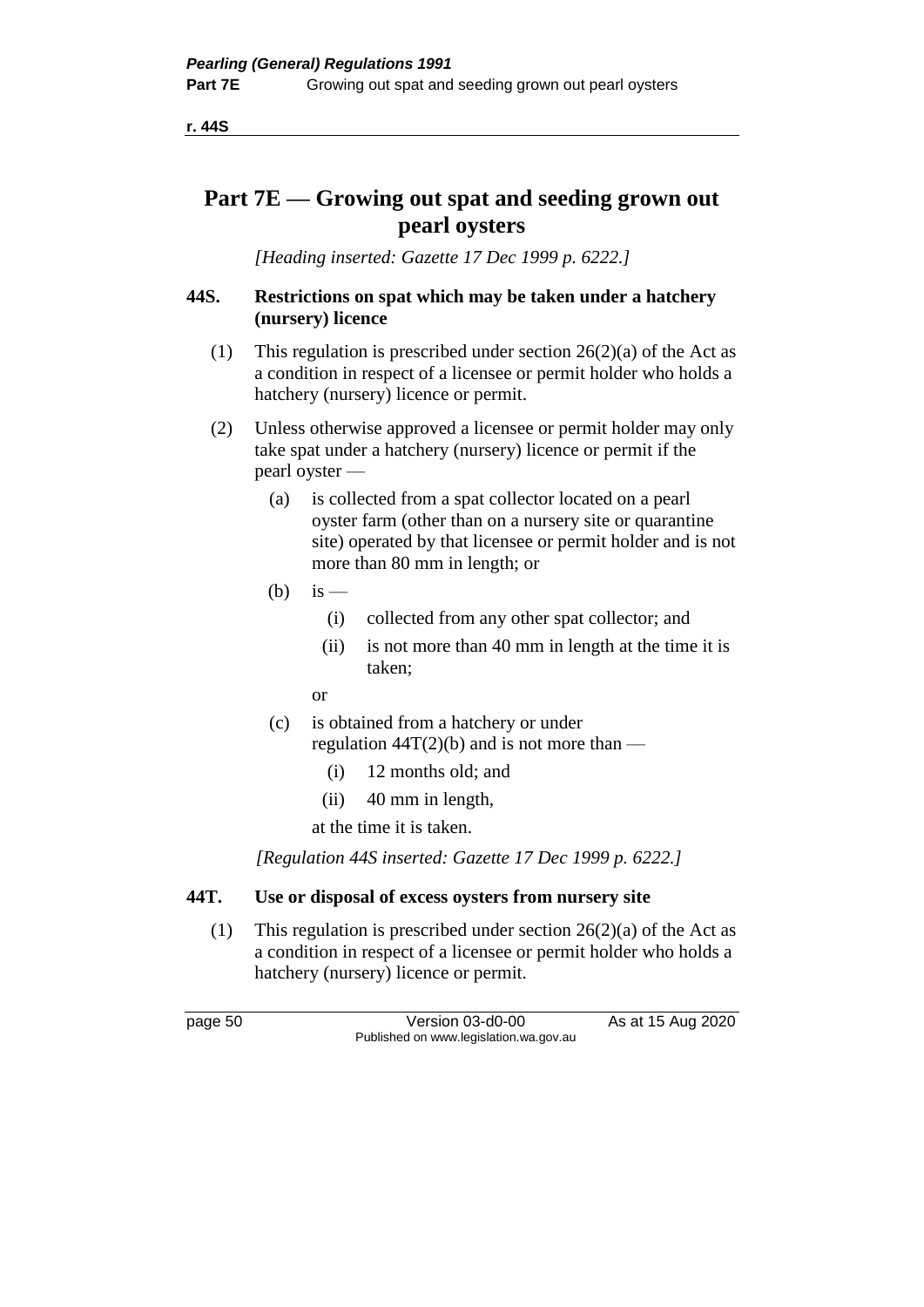- (2) Unless otherwise approved the holder of a hatchery (nursery) licence or permit must not sell or supply to another person pearl oysters which are being, or have been, grown out on a nursery site operated by that licensee or permit holder unless —
	- (a) the pearl oysters are more than 40 mm in length and that other person holds a pearling (wildstock) licence or permit; or
	- (b) the pearl oysters are 40 mm or less in length and 12 months old or younger and that other person holds a hatchery (nursery) licence or permit.

*[Regulation 44T inserted: Gazette 17 Dec 1999 p. 6222-3.]*

### **44U. Pearl seeding operations on grown out oysters**

- (1) This regulation is prescribed under section  $26(2)(a)$  of the Act as a condition in respect of a licensee or permit holder who holds a pearling (seeding) licence or permit.
- (2) Unless otherwise approved the holder of a pearling (seeding) licence or permit may, under that licence or permit, only subject a pearl oyster to pearl seeding operations if the pearl oyster —
	- (a) was taken under a hatchery (nursery) licence or permit; and
	- (b) has been grown out on a nursery site operated by the holder of a hatchery (nursery) licence or permit; and
	- (c) has not previously been subjected to pearl seeding operations.

*[Regulation 44U inserted: Gazette 17 Dec 1999 p. 6223.]*

As at 15 Aug 2020 Version 03-d0-00 page 51 Published on www.legislation.wa.gov.au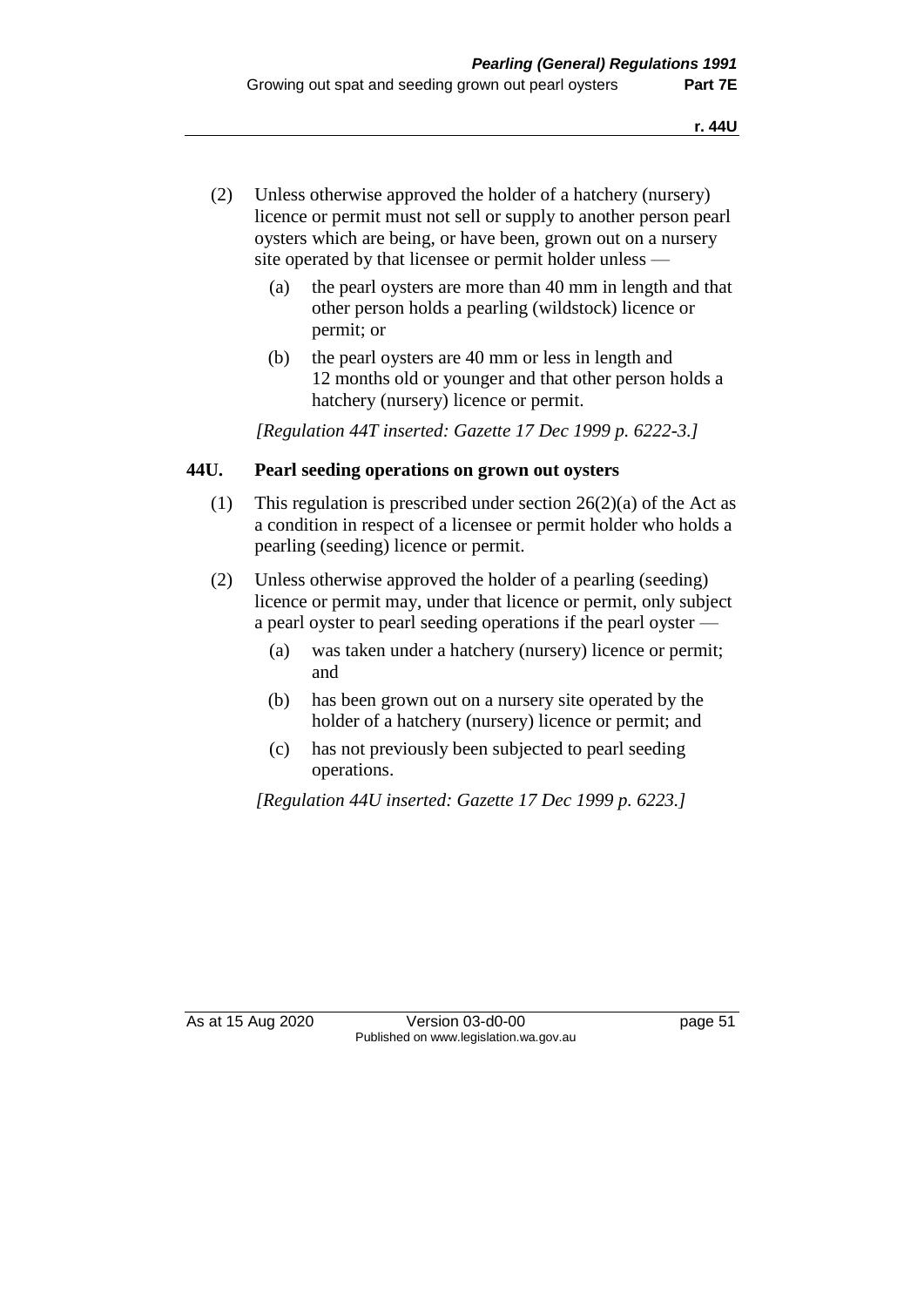**r. 45**

# **Part 8 — General**

### **45. Miscellaneous offences**

A person shall not, except in accordance with a condition imposed on a licence or permit or as otherwise approved —

- (a) take or attempt to take, or permit or suffer his or her agent, employee or subordinate to take or attempt to take, pearl oysters by any means except by diving and by hand; or
- (b) have on board a boat any equipment capable of being used for the taking of pearl oysters, other than pearl diving equipment; or
- (c) kill, or permit or suffer his or her agent, employee or subordinate to kill, a pearl oyster except for —
	- (i) pearl seeding operations on a holding site or pearl oyster farm; or
	- (ii) pearl harvesting purposes on a pearl oyster farm; or
- (d) have on board a catcher boat any dead pearl oyster; or
- (e) conduct or attempt to conduct, or permit or suffer his or her agent, employee or subordinate to conduct or attempt to conduct, pearl culture techniques except on a holding site or pearl oyster farm.

Penalty: \$2 000.

*[Regulation 45 amended: Gazette 17 Dec 1999 p. 6223.]*

### **46. Sizes of letters and numbers on floats**

A person who for the purposes of these regulations brands a float with letters or numbers or both shall do so with letters or numbers or both each of which is not less than 6 cm high and 1 cm wide.

Penalty: \$500.

page 52 Version 03-d0-00 As at 15 Aug 2020 Published on www.legislation.wa.gov.au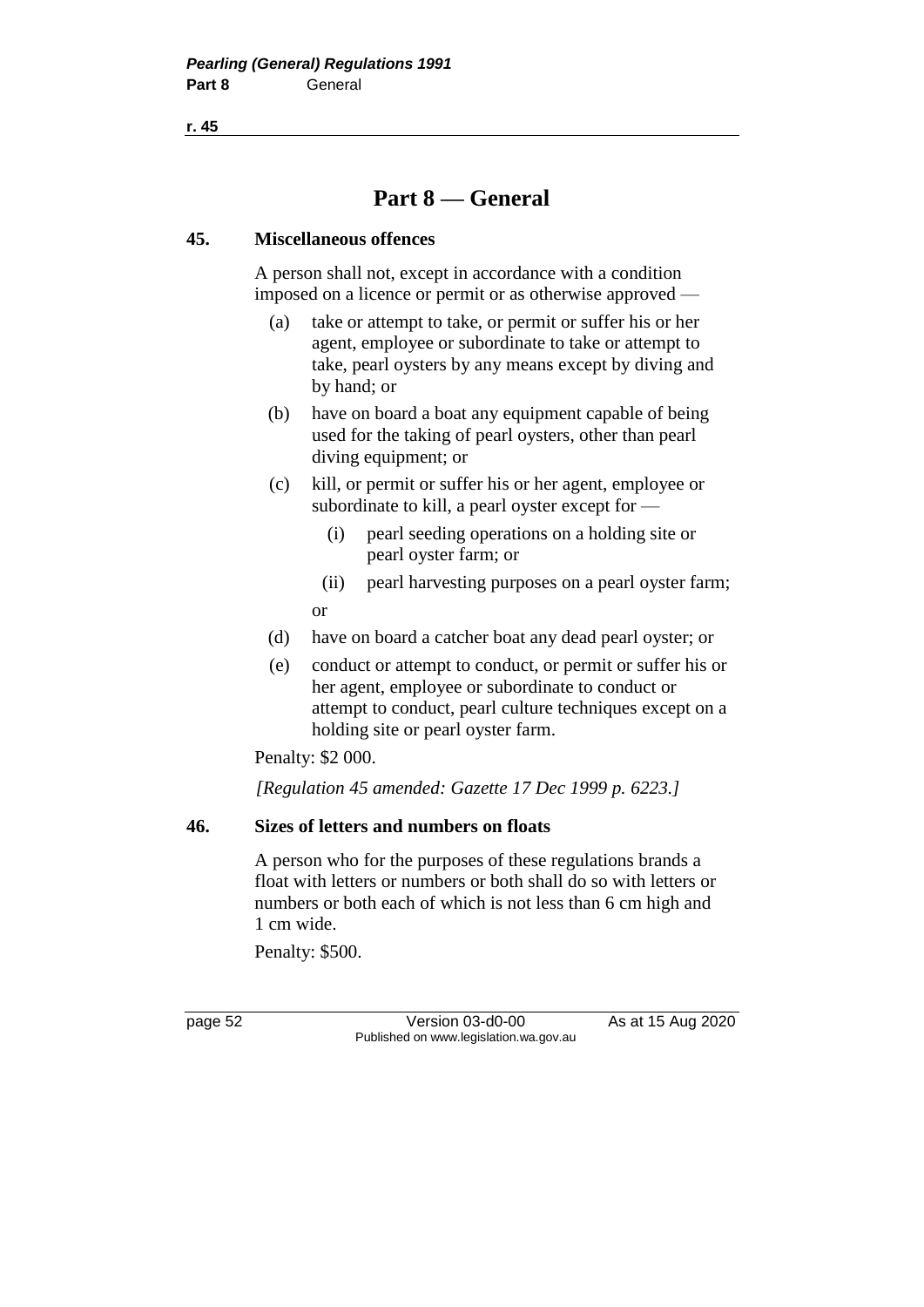### **47. Persons who may use, or transport pearl oysters to, holding sites**

A person, other than a licensee or permit holder authorised under section 19 of the Act to use a holding site, shall not —

- (a) use the holding site for pearling or hatchery activities; or
- (b) transport pearl oysters to the holding site, without the written approval of the CEO.

Penalty: \$2 000.

*[Regulation 47 amended: Gazette 17 Dec 1999 p. 6223; 15 Apr 2011 p. 1417.]*

### **48. Pearl boat licence number**

- (1) A pearl boat licence shall identify the boat in respect of which it is issued by assigning to that boat a number, consisting of letters and numbers or numbers only, which is different from the number assigned to any other boat by another pearl boat licence.
- (2) The master of a boat in respect of which a pearl boat licence is issued shall ensure that there is at all times legibly painted —
	- (a) in black on a yellow background; and
	- (b) in letters and numbers or numbers only, as the case requires, each of which is not less than 30 cm high and 5 cm wide or is of such other dimensions as are approved,

on both sides of the hull of that boat at the turn of the bow the number assigned to that boat by the pearl boat licence. Penalty: \$500.

(3) A person shall not own, control or use a boat bearing a number referred to in subregulation (2) unless a pearl boat licence is in force in respect of that boat.

Penalty: \$500.

As at 15 Aug 2020 Version 03-d0-00 page 53 Published on www.legislation.wa.gov.au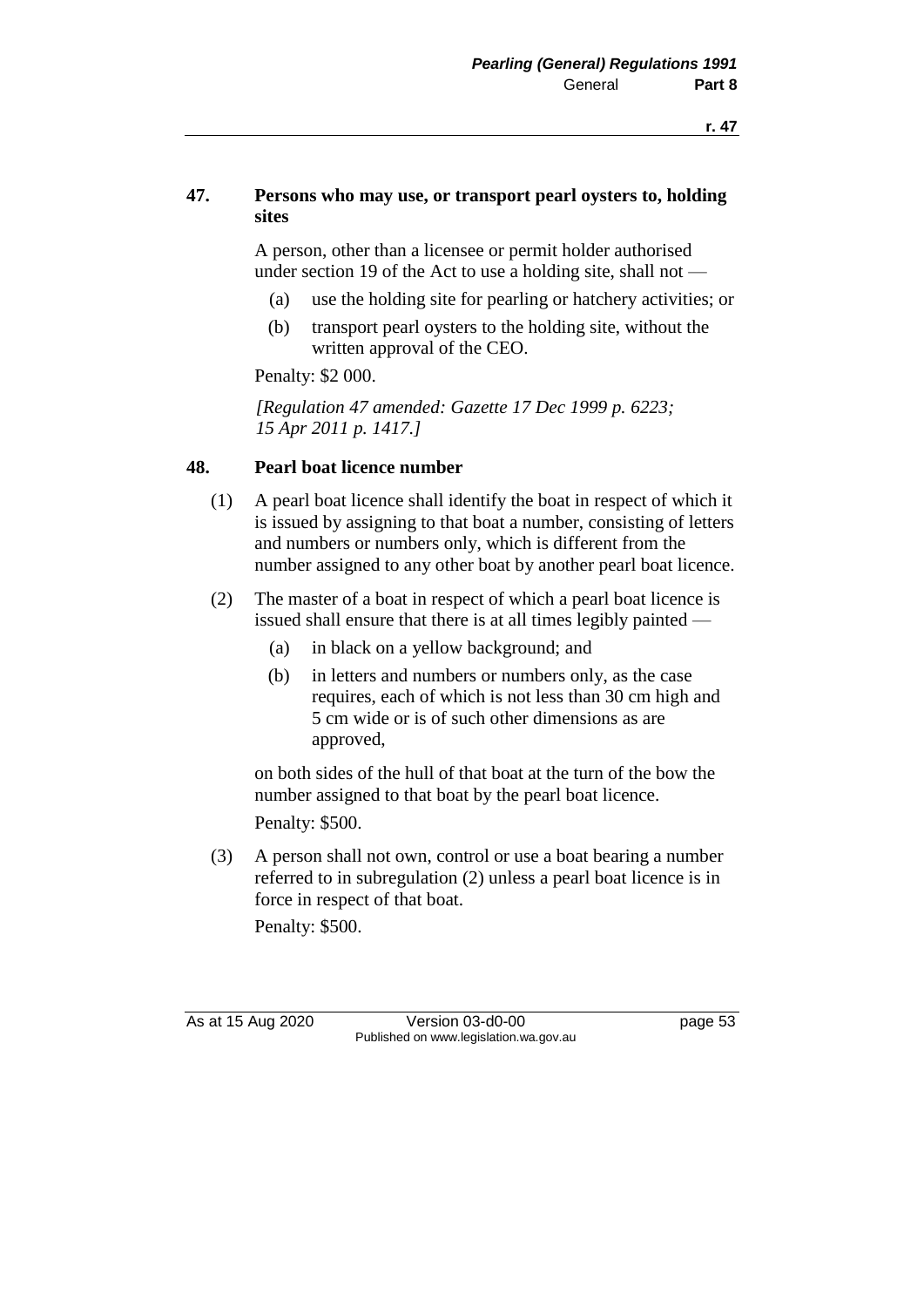(4) A person who owns or controls a boat bearing a number referred to in subregulation (2) shall not permit or suffer another person to use that boat unless a pearl boat licence is in force in respect of that boat.

Penalty: \$500.

*[Regulation 48 amended: Gazette 17 Dec 1999 p. 6223.]*

### **48A. Sending of written documents electronically**

A person who gives a document, other than a form to which regulation 19A applies, to another person by sending it electronically must keep a paper copy of the document together with a record of the day and time when it was sent.

*[Regulation 48A inserted: Gazette 17 Dec 1999 p. 6224.]*

*[49. Omitted under the Reprints Act 1984 s. 7(4)(f).]*

page 54 Version 03-d0-00 As at 15 Aug 2020 Published on www.legislation.wa.gov.au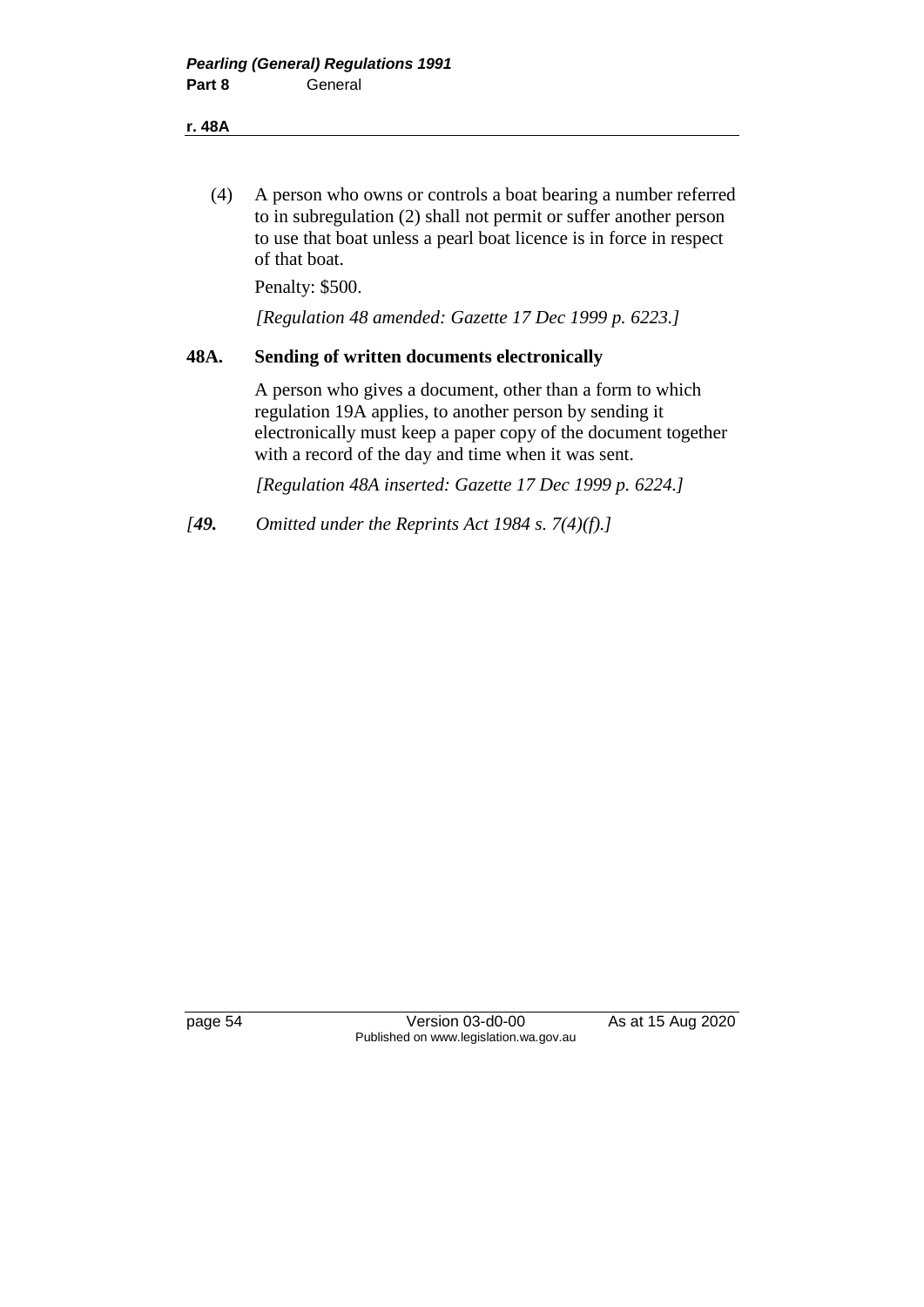### **Schedule 1**

[Regulations 3 and 5] **Designated containers Type Specification** 6 pocket panel The frame of this panel is made of steel, is of a flat, rigid construction with a maximum length of 870 mm and a maximum width of 510 mm and is covered with mesh net. This panel contains 6 mesh net pockets, each of which has a maximum length of 290 mm and a maximum width of 230 mm. 8 pocket panel The frame of this panel is made of steel, is of a flat, rigid construction with a maximum length of 910 mm and a maximum width of 460 mm and is covered with mesh net. This panel contains 8 mesh net pockets, each of which has a maximum length of 230 mm and a maximum width of 230 mm. 9 pocket panel The frame of this panel is made of steel, is of a flat, rigid construction with a maximum length of 590 mm and a maximum width of 560 mm and is covered with mesh net. This panel contains 9 mesh net pockets, each of which has a maximum length of 230 mm and a maximum width of 230 mm. 10 compartment basket The frame of this basket is made of steel, is of a rigid, rectangular construction and has a maximum length of 710 mm, a maximum width of 220 mm and a maximum depth of 220 mm. This basket contains 10 compartments, each of which is made of steel, is of a rigid, rectangular construction and has a maximum length of 70 mm, a maximum width of 220 mm and a maximum depth of 220 mm.

As at 15 Aug 2020 Version 03-d0-00 page 55 Published on www.legislation.wa.gov.au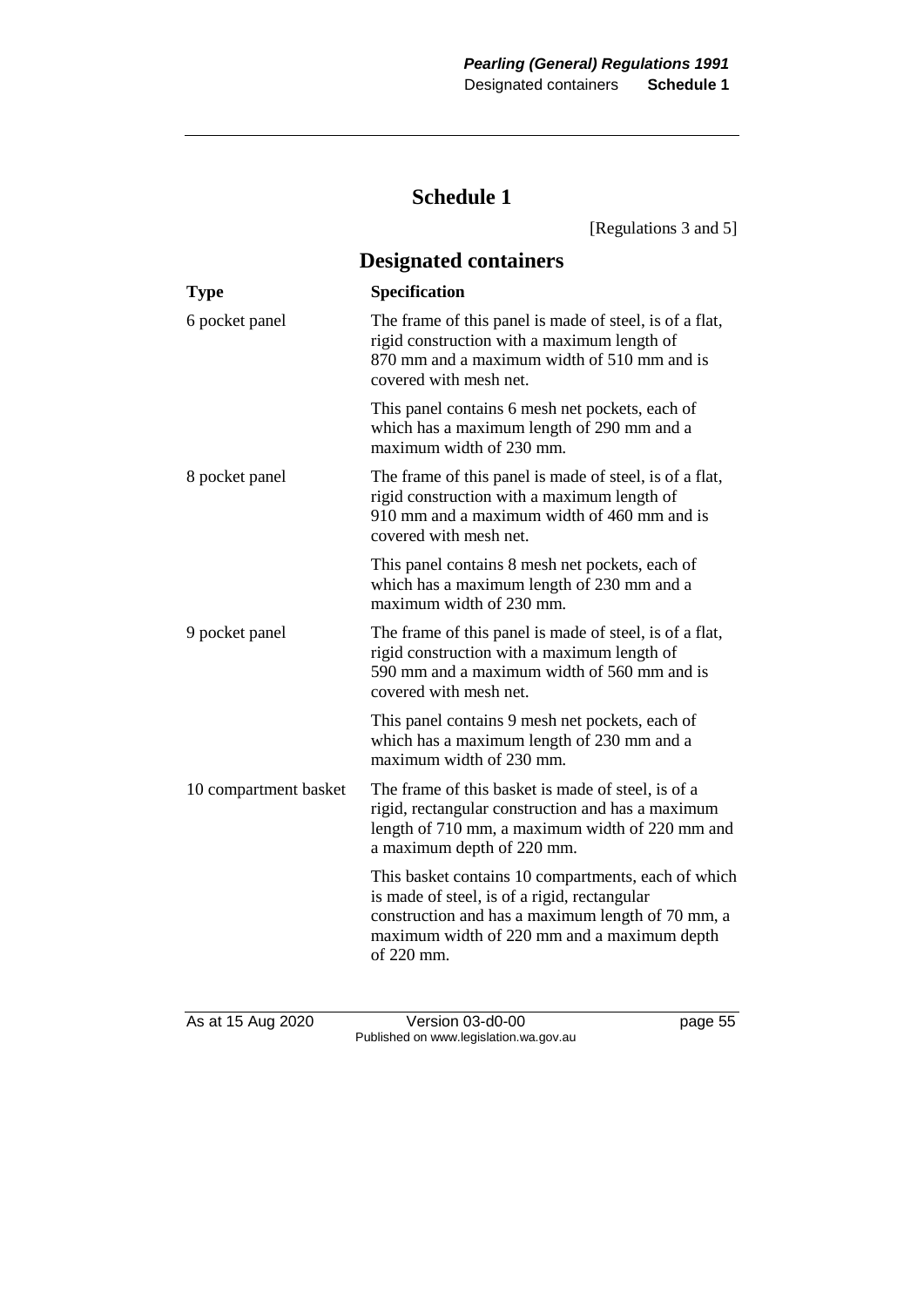### **Schedule 2 — Requirements for hatcheries**

[Regulations 44A and 44B]

*[Heading inserted: Gazette 17 Dec 1999 p. 6224.]*

### **Division 1 — Cleaning and disinfecting**

*[Heading inserted: Gazette 17 Dec 1999 p. 6224.]*

When a hatchery, tank or piece of equipment is required to be cleaned and disinfected it is to be —

- (a) mechanically cleaned by a brush or high pressure spray using a solution of 10 g sodium hydroxide per litre of water at 60°C; then
- (b) allowed to dry; then
- $(c)$  disinfected by
	- (i) keeping the surface of the place or thing wet for at least 60 minutes using a solution of either —
		- (I) 50-100 mg of free iodine per litre of water; or
		- (II) 60 mg of free chlorine per litre of water;

or

- (ii) immersing the thing for at least 60 minutes in a solution containing sufficient sodium hydrochlorite to ensure that the residual chlorine concentration of the solution after 30 minutes is at least 10 mg per litre;
- then
- (d) rinsed using fresh water or sea water filtered
	- (i) in the case of equipment to be used in the production of algal food for spat prior to settlement, to 0.2 µm; or
	- (ii) otherwise, to  $0.1 \mu m$ ;

then

(e) allowed to dry.

*[Division 1 inserted: Gazette 17 Dec 1999 p. 6224.]*

page 56 Version 03-d0-00 As at 15 Aug 2020 Published on www.legislation.wa.gov.au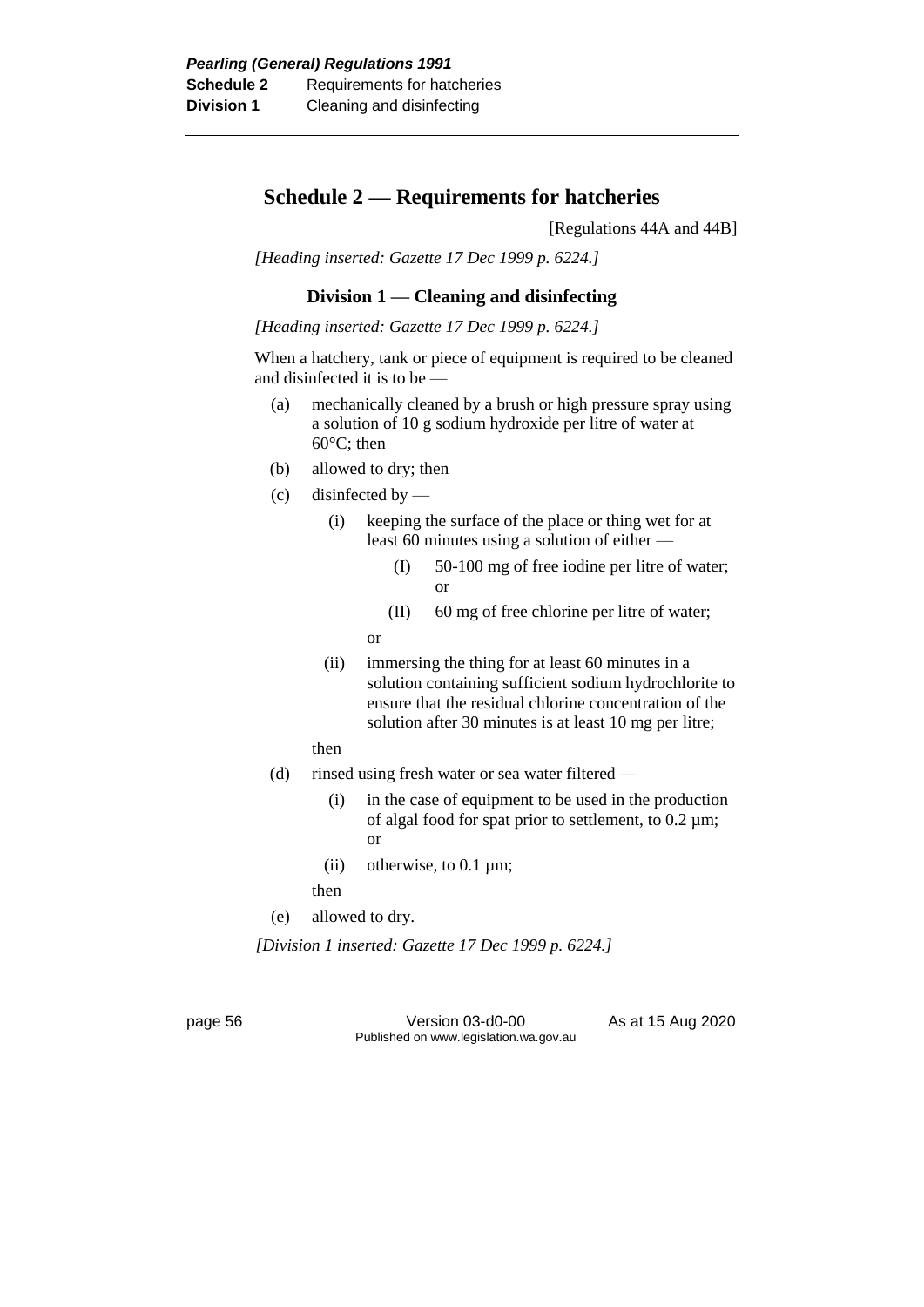### **Division 2 — Treatment of water, air and equipment**

*[Heading inserted: Gazette 17 Dec 1999 p. 6225.]*

- 1. Sea water to be used in the hatchery is to be treated, before it is so used, as follows —
	- (a) water which is to be used to rear spat is to be filtered to  $20 \mu m$  or finer;
	- (b) water which is to be used in the production of algal food for spat is to be autoclaved or filtered to 20  $\mu$ m;
	- (c) water which is to be used for any other purpose is to be filtered to at least 20 µm using duplicate filters.
- 2. Air which is to be used in the production of algal food for spat is to be filtered, before it is so used, to 20 µm using sterile filters.
- 3. Equipment which is to be used in the production of algal food for spat is to be autoclaved, or cleaned and disinfected in accordance with Division 1, before each occasion on which it is so used.
- 4. Water to be discharged from the hatchery is to be filtered through sand or treated with a solution of 60 mg of free chlorine per litre of water before it is discharged.

*[Division 2 inserted: Gazette 17 Dec 1999 p. 6225.]*

As at 15 Aug 2020 Version 03-d0-00 page 57 Published on www.legislation.wa.gov.au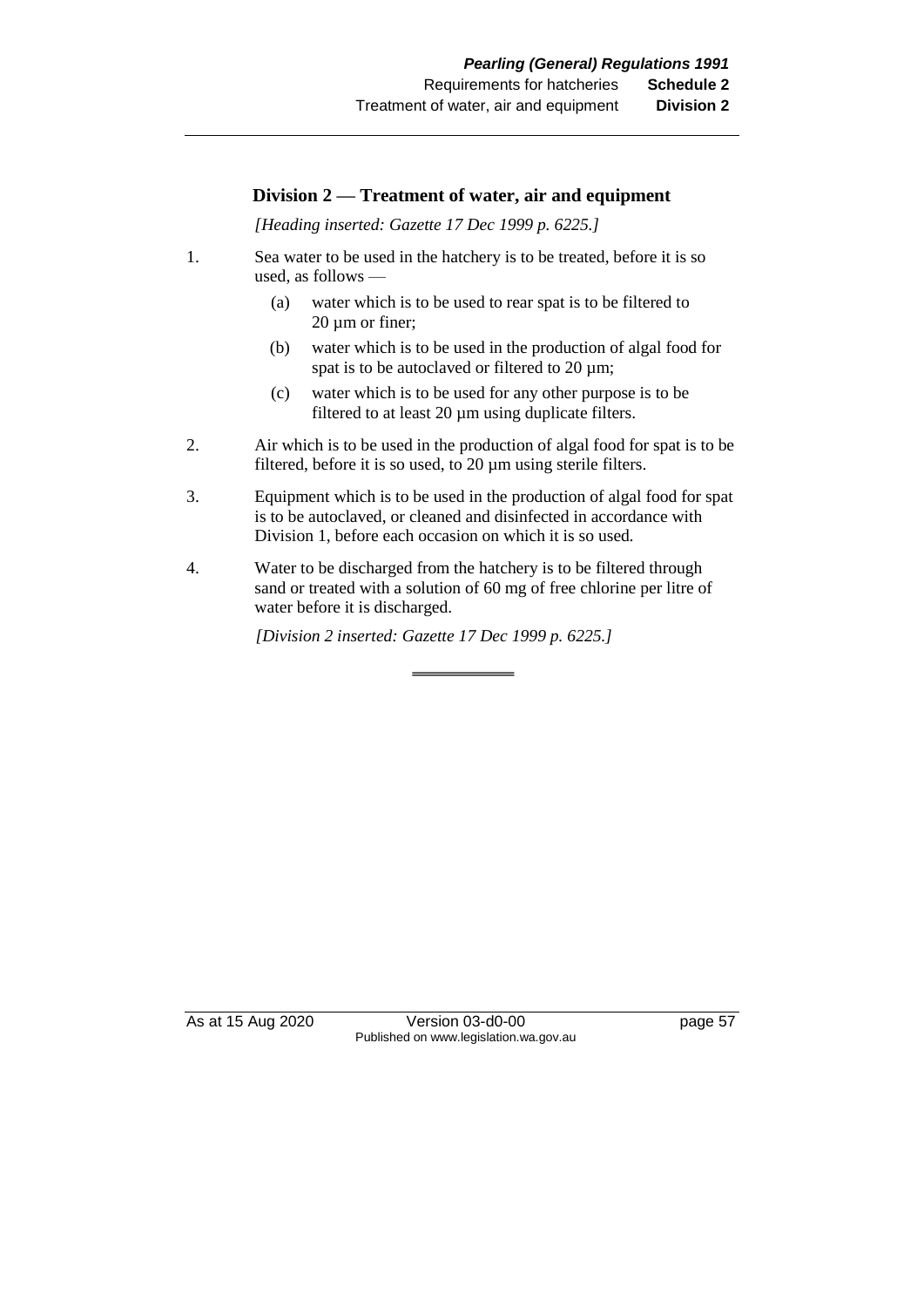# **Notes**

This is a compilation of the *Pearling (General) Regulations 1991* and includes amendments made by other written laws. For provisions that have come into operation, and for information about any reprints, see the compilation table.

**Compilation table**

| <b>Citation</b>                                                                                                   | <b>Published</b>                                                   | <b>Commencement</b>                                      |
|-------------------------------------------------------------------------------------------------------------------|--------------------------------------------------------------------|----------------------------------------------------------|
| Pearling (General) Regulations 1991                                                                               | 27 Dec 1990<br>p. 6335-66<br>(erratum<br>11 Jan 1991<br>$p. 47-8)$ | 1 Jan 1991 (see r. 2 and Gazette<br>21 Dec 1990 p. 6199) |
| Pearling (General) Amendment<br>Regulations 1991                                                                  | 26 Apr 1991<br>p. 1864                                             | 26 Apr 1991                                              |
| Pearling (General) Amendment<br>Regulations 1992                                                                  | 30 Jun 1992<br>p. 2873-4                                           | 1 Jul 1992 (see r. 2)                                    |
| Pearling (General) Amendment<br>Regulations 1993                                                                  | 29 Jun 1993<br>p. 3170-2                                           | 1 Jul 1993 (see r. 2)                                    |
| Pearling (General) Amendment<br>Regulations 1994                                                                  | 28 Jun 1994<br>p. 3014-15                                          | 1 Jul 1994 (see r. 2)                                    |
| Pearling (General) Amendment<br>Regulations (No. 2) 1995                                                          | 22 Dec 1995<br>p. 6170-1                                           | 1 Jan 1996 (see r. 2)                                    |
| Pearling (General) Amendment<br>Regulations (No. 2) 1998                                                          | 8 Dec 1998<br>p. 6570-1                                            | 8 Dec 1998                                               |
| Pearling (General) Amendment<br>Regulations (No. 3) 1998                                                          | 18 Dec 1998<br>p. 6757-8                                           | 18 Dec 1998                                              |
| Pearling (General) Amendment<br>Regulations 1999                                                                  | 17 Dec 1999<br>p. 6199-225                                         | 1 Jan 2000 (see r. 2)                                    |
| Reprint of the <i>Pearling (General) Regulations 1991</i> as at 26 Apr 2000 (includes<br>amendments listed above) |                                                                    |                                                          |
| Pearling (General) Amendment<br>Regulations (No. 2) 2002                                                          | 28 Jun 2002<br>p. 3068-9                                           | 1 Jul 2002 (see r. 2)                                    |
| Pearling (General) Amendment<br>Regulations 2002                                                                  | 10 Sep 2002<br>p. 4594-5                                           | 10 Sep 2002                                              |
| Pearling (General) Amendment<br><b>Regulations 2003</b>                                                           | 19 Aug 2003<br>p. 3713-14                                          | 8 Nov 2003 (see r. 2 and Gazette<br>2 Sep 2003 p. 3923)  |
| Pearling (General) Amendment<br>Regulations (No. 2) 2003                                                          | 7 Oct 2003<br>p. 4380-1                                            | 7 Oct 2003                                               |

page 58 Version 03-d0-00 As at 15 Aug 2020 Published on www.legislation.wa.gov.au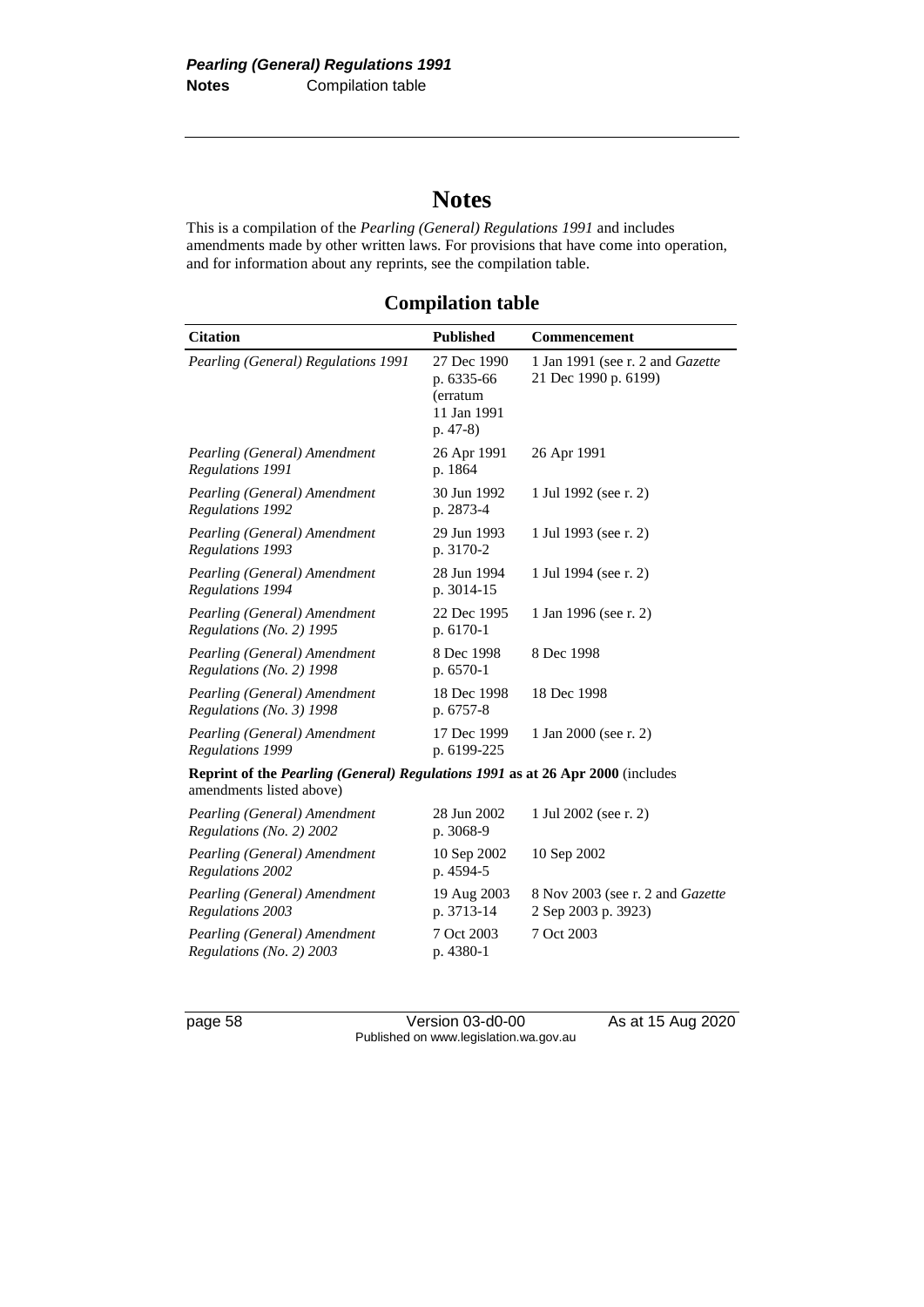| <b>Citation</b>                                                                                                   | <b>Published</b>           | Commencement                                                                                                      |  |
|-------------------------------------------------------------------------------------------------------------------|----------------------------|-------------------------------------------------------------------------------------------------------------------|--|
| Pearling (General) Amendment<br>Regulations 2005                                                                  | 15 Nov 2005<br>p. 5597-8   | 15 Nov 2005                                                                                                       |  |
| Reprint 2: The Pearling (General) Regulations 1991 as at 5 May 2006 (includes<br>amendments listed above)         |                            |                                                                                                                   |  |
| Pearling (General) Amendment<br>Regulations 2007                                                                  | 10 Jul 2007<br>p. 3417-18  | r. 1 and 2: 10 Jul 2007<br>(see r. $2(a)$ );<br>Regulations other than r. 1 and 2:<br>11 Jul 2007 (see r. 2(b))   |  |
| Pearling (General) Amendment<br>Regulations 2011                                                                  | 15 Apr 2011<br>p. 1415-17  | r. 1 and 2: 15 Apr 2011<br>(see r. $2(a)$ );<br>Regulations other than r. 1 and 2:<br>1 Jul 2011 (see r. $2(b)$ ) |  |
| Pearling (General) Amendment<br>Regulations (No. 2) 2011                                                          | 29 Apr 2011<br>p. 1523     | r. 1 and 2: 29 Apr 2011<br>(see r. $2(a)$ );<br>Regulations other than r. 1 and 2:<br>30 Apr 2011 (see r. 2(b))   |  |
| <b>Reprint 3: The Pearling (General) Regulations 1991 as at 26 Aug 2011 (includes</b><br>amendments listed above) |                            |                                                                                                                   |  |
| Pearling (General) Amendment<br><b>Regulations 2013</b>                                                           | 24 Sep 2013<br>p. 4386-7   | r. 1 and 2: 24 Sep 2013<br>(see r. $2(a)$ );<br>Regulations other than r. 1 and 2:<br>25 Sep 2013 (see r. 2(b))   |  |
| <b>Fisheries Regulations Amendment</b><br>(Fees) Regulations 2017 Pt. 3                                           | 7 Jul 2017<br>p. 3695-7    | 8 Jul 2017 (see r. 2(b))                                                                                          |  |
| Pearling (General) Amendment<br>Regulations 2020                                                                  | SL 2020/129<br>14 Aug 2020 | r. 1 and 2: 14 Aug 2020<br>(see r. $2(a)$ );<br>Regulations other than r. 1 and 2:<br>15 Aug 2020 (see r. 2(b))   |  |

As at 15 Aug 2020 Version 03-d0-00 page 59 Published on www.legislation.wa.gov.au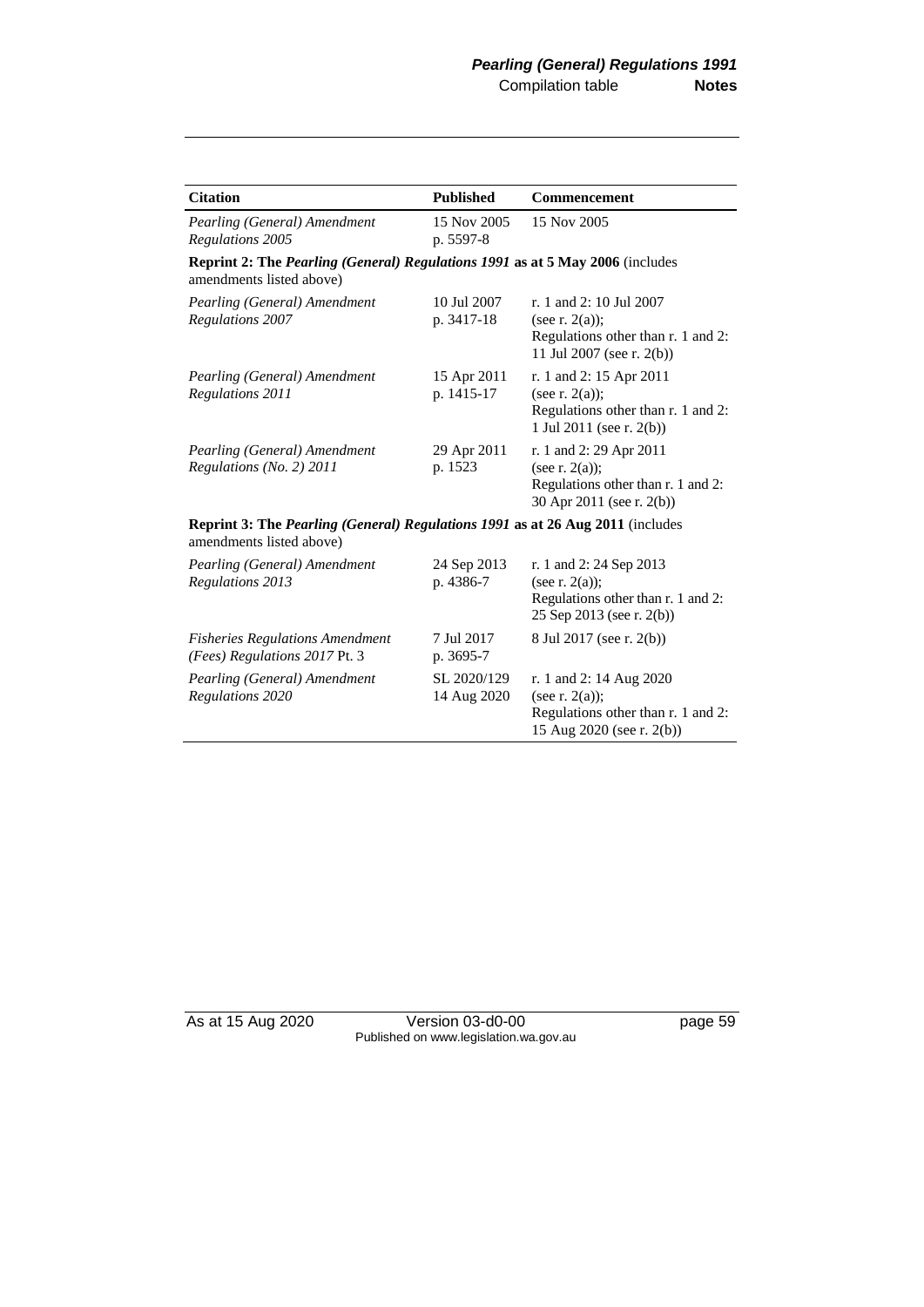#### Defined terms

### **Defined terms**

[This is a list of terms defined and the provisions where they are defined. The list is not part of the law.]

| <b>Defined term</b><br><u> 1989 - Johann Stoff, Amerikaansk politiker (d. 1989)</u> | Provision(s) |
|-------------------------------------------------------------------------------------|--------------|
|                                                                                     |              |
|                                                                                     |              |
|                                                                                     |              |
|                                                                                     |              |
|                                                                                     |              |
|                                                                                     |              |
|                                                                                     |              |
|                                                                                     |              |
|                                                                                     |              |
|                                                                                     |              |
|                                                                                     |              |
|                                                                                     |              |
|                                                                                     |              |
|                                                                                     |              |
|                                                                                     |              |
|                                                                                     |              |
|                                                                                     |              |
|                                                                                     |              |
|                                                                                     |              |
|                                                                                     |              |
|                                                                                     |              |
|                                                                                     |              |
|                                                                                     |              |
|                                                                                     |              |
|                                                                                     |              |
|                                                                                     |              |
|                                                                                     |              |
|                                                                                     |              |
|                                                                                     |              |
|                                                                                     |              |
|                                                                                     |              |
|                                                                                     |              |
|                                                                                     |              |
|                                                                                     |              |
|                                                                                     |              |
|                                                                                     |              |
|                                                                                     |              |
|                                                                                     |              |
|                                                                                     |              |
|                                                                                     |              |
|                                                                                     |              |

page 60

Version 03-d0-00 Published on www.legislation.wa.gov.au As at 15 Aug 2020